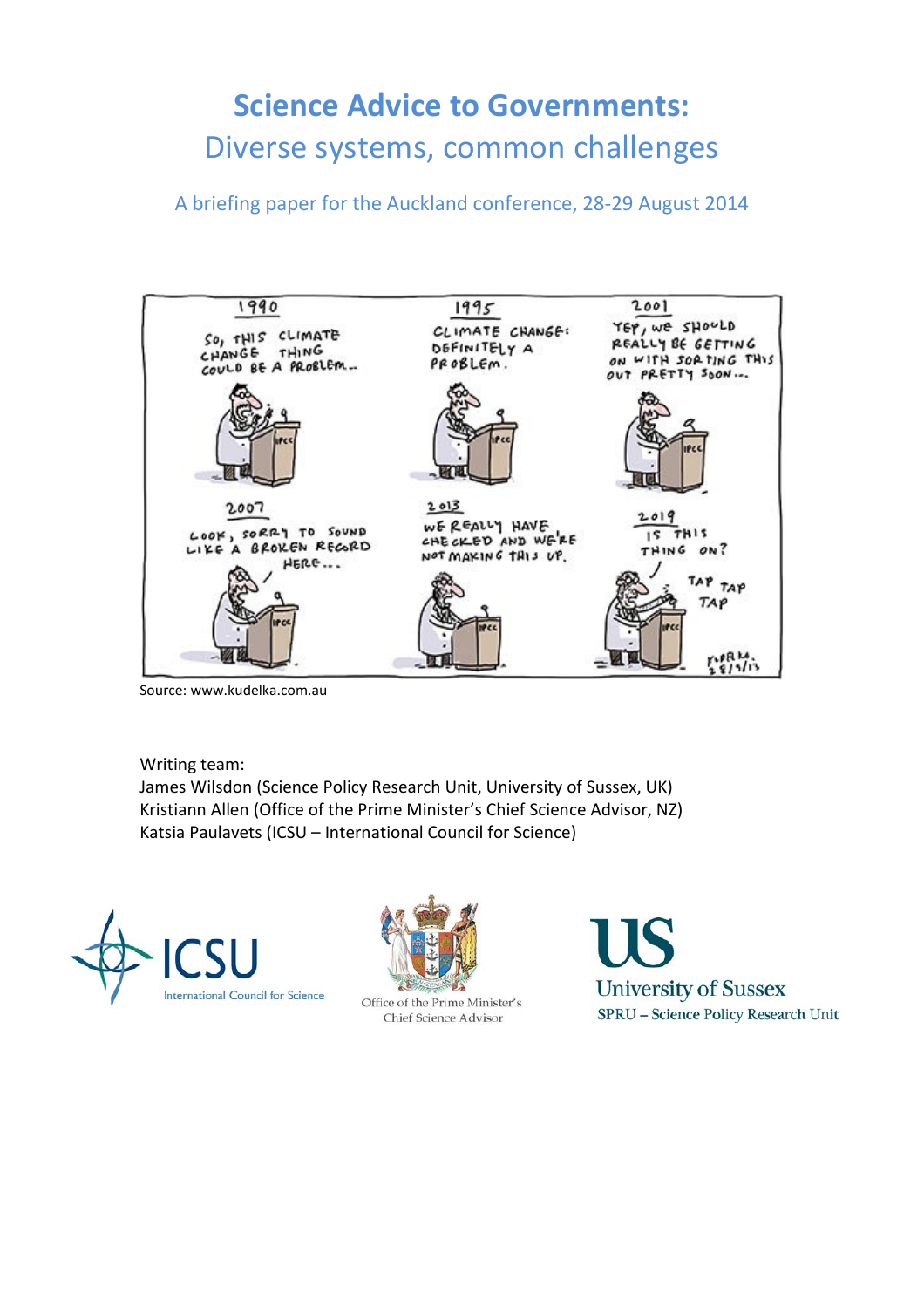# **Contents**

| 1.1           | Diverse models & approaches, reflecting different political cultures  6 |    |
|---------------|-------------------------------------------------------------------------|----|
| 1.2           | Meeting the demands and rhythms of the policy process 8                 |    |
| 1.3           | Distinguishing between 'science for policy' & 'policy for science' 8    |    |
| 1.4           | Advice practitioners as intermediaries, brokers and communicators9      |    |
| 1.5           | You can't resolve value conflicts through appeals to facts  9           |    |
| 1.6           | Improving quality through multi- & interdisciplinary expertise  10      |    |
| 1.7           | From science advice to evidence-informed policymaking 11                |    |
| 1.8           | There is a growing body of research to be linked it to practice 11      |    |
| 1.9           | Exchange & learning across national & international systems 11          |    |
| 2.            |                                                                         |    |
| 3.            |                                                                         |    |
| <b>ANNEX1</b> | Draft case studies from economies and international bodies 15           |    |
| A1.1          |                                                                         |    |
| A1.2          |                                                                         |    |
| A1.3          |                                                                         |    |
| A1.4          |                                                                         |    |
| A1.5          |                                                                         |    |
| A1.6          |                                                                         |    |
| A1.7          |                                                                         |    |
| A1.8          |                                                                         |    |
| A1.9          |                                                                         |    |
| A1.10         |                                                                         |    |
| A1.11         |                                                                         | 30 |
| A1.12         |                                                                         |    |
| A1.13         |                                                                         |    |
| A1.14         |                                                                         |    |
| A1.15         |                                                                         |    |
| A1.16         |                                                                         |    |
| A1.17         |                                                                         |    |
| A1.18         |                                                                         |    |
| A1.19         |                                                                         |    |
| A1.20         |                                                                         |    |
| A1.21         |                                                                         |    |
| A1.22         | The International Council for Science: Science for Policy 47            |    |
| A1.23         |                                                                         |    |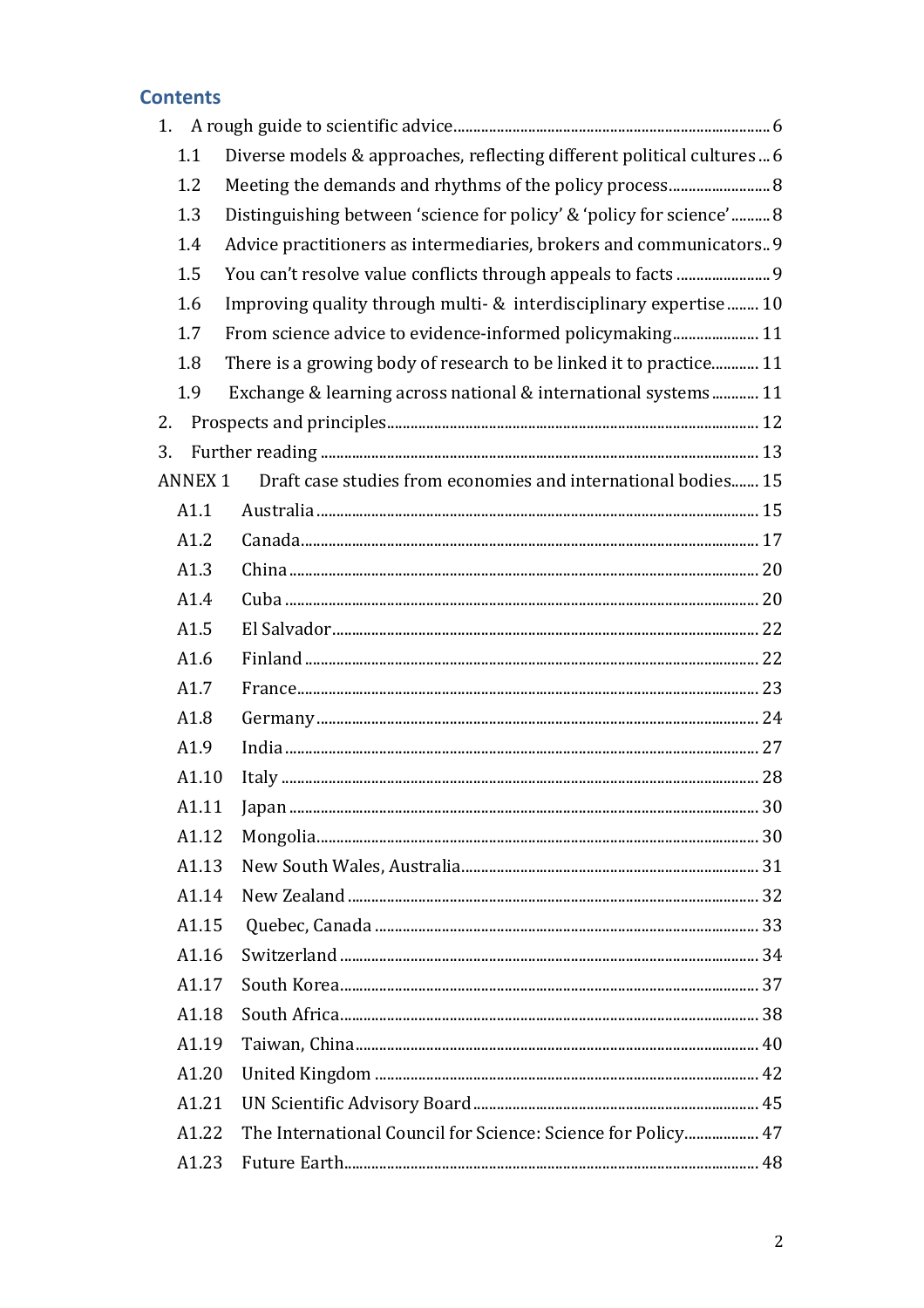- ANNEX 2 [Towards principles to strengthen science advisory systems](#page-51-0) ....... 52
	- [A2.1 Principles of Science Advice to Government \(from UK GO-Science\) ...](#page-51-1) 52
	- [A2.2 The Code of Conduct for Scientists of the Science Council of Japan......](#page-52-0) 53
	- [A2.3 Principles suggested by Sir Peter Gluckman, CSA-NZ.................................](#page-54-0) 55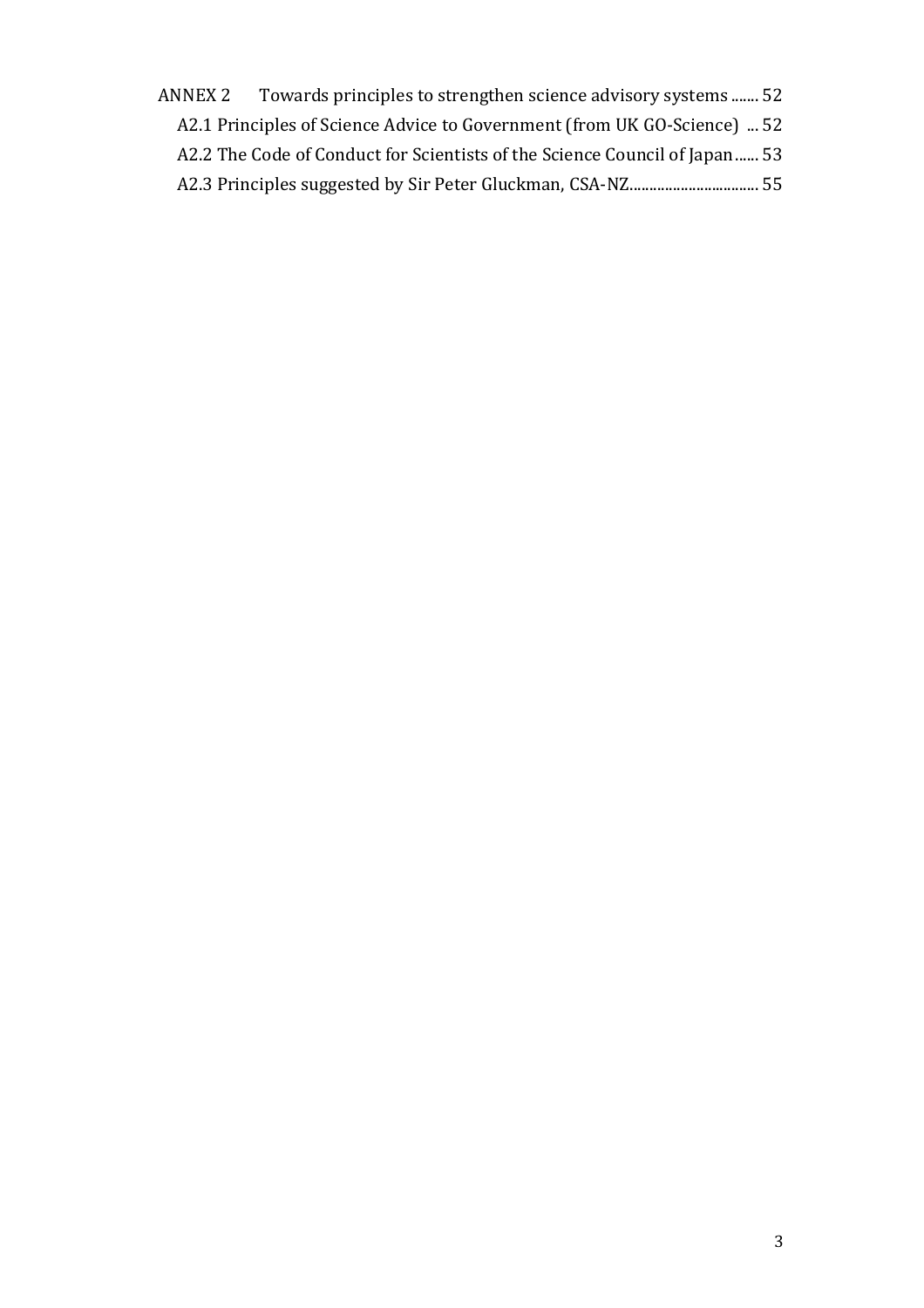# **Foreword by Professor Sir Peter Gluckman** Chief Science Advisor to the Prime Minister of New Zealand



Welcome to Auckland and to the first global conference on Science Advice to Governmen[ts](#page-3-0). This meeting was initially inspired by a 2012 commentary1 by James Wilsdon and Robert Doubleday published in *Nature*. It was picked up by Steven Wilson, Executive Director of ICSU who then invited me to assist him, some two years ago, in establishing a planning group to develop the concept further. The intent was to hold a meeting to immediately precede ICSU's General Assembly. In practice, this gathering has taken on a life of its own. It includes over 220 people from more than 45 of world's economies, along with representation from a number of national, subnational and multi-

national agencies and organisations.

Intentionally we have crafted the program from the perspective of practitioners of the evolving art and science of science advice. It is also focused deliberately on science advice to governments in relation to policy formation and implementation, rather than on questions of managing the public science system. Many, but not all in attendance will have some responsibility in both of these domains, and it is important to distinguish the two.

Our current model of science advice in New Zealand is still evolving in the five years since it was established. It comprises a science advisor to the Prime Minister and a number of departmental science advisors who include within their terms of reference the ongoing development of departmental capacity to integrate science into the policy process. There is also an active national academy – the Royal Society of New Zealand – which supports the development in-depth policy-relevant studies as well as undertakes various science communication activities.

In New Zealand, the issues we face in enhancing the use of scientific knowledge in policy formation and decision-making require multiple approaches, as is the case I suspect, in most other jurisdictions. Our approaches are influenced not only by the issue at hand, but also by our respective cultures of public reason. Importantly then, this conference brings together not only practitioners, of science advice, members of national academies and other advisory structures, but also scholars of science and technology studies and science communicators.

That this gathering of policy professionals and scholars has also attracted such high public and media interest is an encouraging sign that the worlds of Science and of Policy no longer operate in isolation, nor are they exclusive members-only clubs. The local and global challenges we face demand scientific knowledge that is relevant, timely and accessible to policy-makers and to the public. They also demand systems and mechanisms to put that knowledge into action.

I won't pretend that this is a simple and straight-forward process. Science does not make policy. But scientifically robust knowledge must have a privileged place among

<span id="page-3-0"></span><sup>1</sup> Doubleday, R. and J. Wilsdon, *Science policy: Beyond the great and good.* In Nature vol. 485, pp-301-302. May 17, 2012 j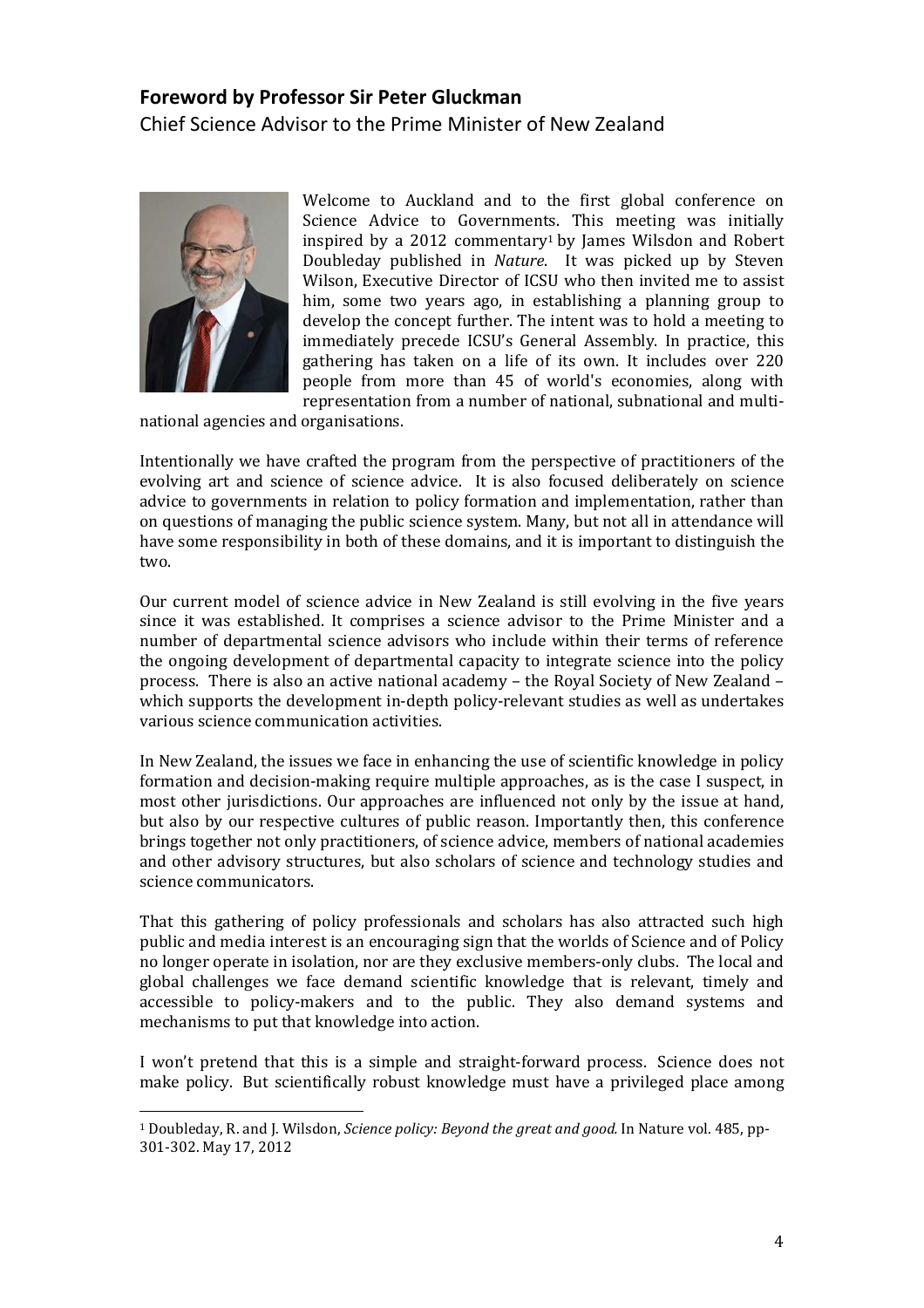the range of inputs that policy- and decision-makers must consider. Jurisdictions in every part of the world are looking at ways to improve both the supply and demand sides for those inputs. It seems appropriate then, that we should pool our efforts in this challenge and learn from each other.

My hope for this two-day meeting of minds is to begin to do just that. Auckland will be an opportunity to share lessons and to listen to each other. We have structured the meeting deliberately to limit formal presentations and instead encourage free and frank discussion among participants.

Developing this conference in collaboration with ICSU and an Advisory Committee comprising some of the world's most reflective practitioners and scholars of science advice has given it an unprecedented reach, and I thank those who have helped the meeting to take off. This is truly a growing global conversation in which we all have a stake.

On a final note, when we scheduled this conference, we did not anticipate that New Zealand would only be one month from a general election. I hope that the inevitable media focus on electioneering does not detract from an enjoyable stay in Auckland as we emerge from Winter into Spring.

With best wishes

Peter Shimma

PD Gluckman

24 August, 2014 Auckland, New Zealand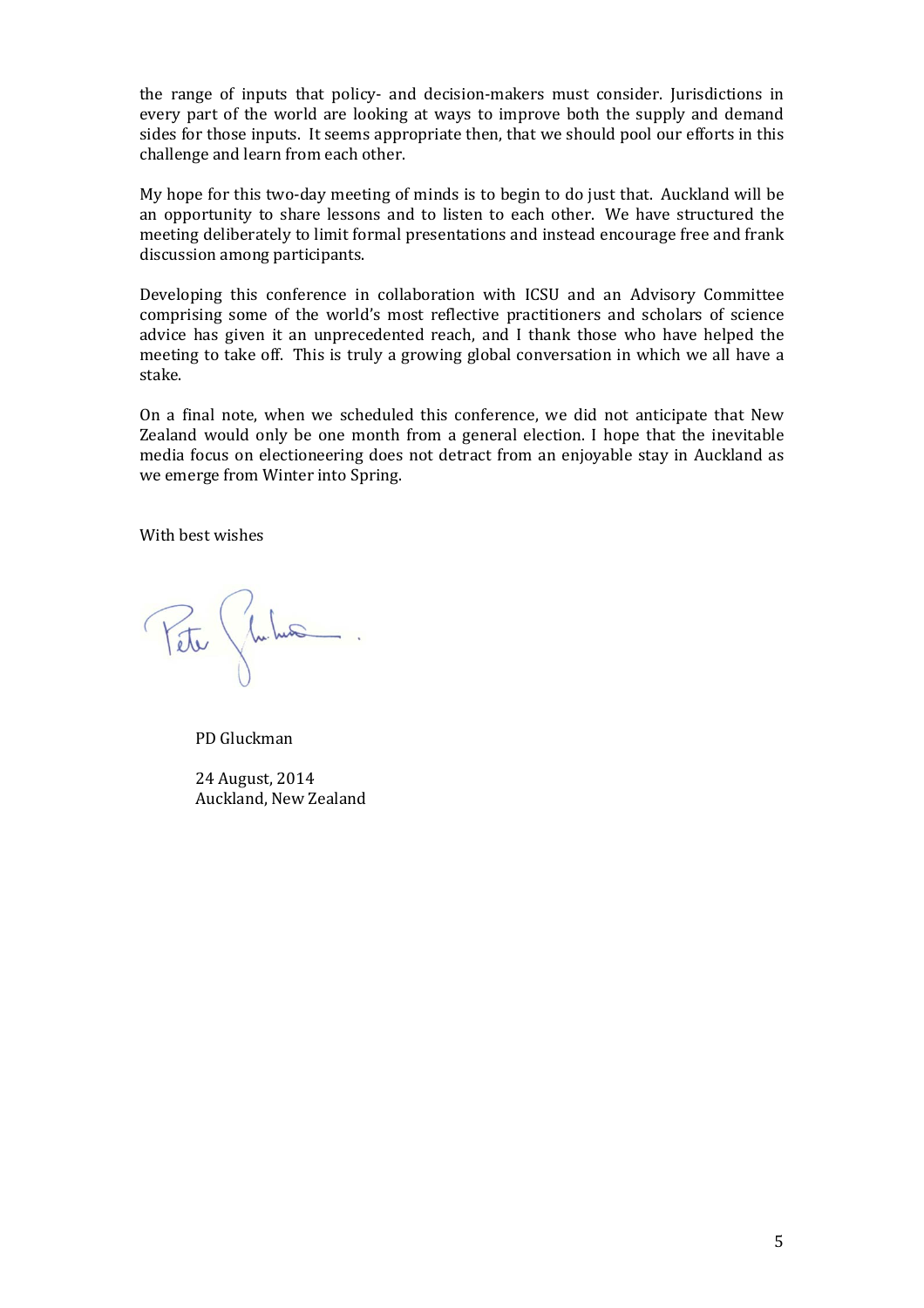# <span id="page-5-0"></span>**1. A rough guide to scientific advice**

Scientific advice has never been in greater demand; nor has it been more contested. From climate change to cyber-security, poverty to pandemics, food technologies to fracking, the questions being asked of scientists, engineers and other experts by policymakers, the media and the wider public continue to multiply. At the same time, the authority and legitimacy of these experts is under increasing scrutiny, particularly in areas that often spark intense debate, such as climate change, energy choices and genetically-modified crops.

The Auckland conference on 'Science Advice to Governments' comes at an important time. Across many economies and international institutions, the arrangements and methods for scientific advice and evidence-informed policymaking are being actively debated, and in some cases, new structures are being established. In recent years, New Zealand and the European Commission are among those to have appointed their first chief scientific advisors<sup>2</sup>; at an international level, fresh expert assessments are underway, such as IPBES (the Intergovernmental Platform on Biodiversity and Ecosystem Services)[3;](#page-5-3) and new scientific advisory committees have been established, for example within the United Nations system[.4](#page-5-4)

These developments reinforce the importance of sharing insights and best practices across different advisory systems. It is to this end that the Auckland conference will bring together participants from over forty-five economies and international organisations – making it the largest ever gathering of scientific advisers, practitioners, policymakers, scholars and experts.

This paper is intended as a brief introduction to the topics that will be discussed at the Auckland conference. The first section outlines some recent developments and debates over the provision of scientific advice. The second section surveys a number of recent sources to suggest some tentative principles for scientific advice that could form the basis for further discussion at the meeting. The third section provides a reading list of key material to assist in further learning and reflection, while an annex contains draft overviews of a range of different scientific advisory systems from economies and international organisations across the globe.

That these case studies are appended rather than integrated into the paper is intended as an indication of their current draft status. The list should not be considered exhaustive, and it is possible that some of the case studies may be incomplete. They were compiled based on material provided in response to a request sent to ICSU member organisations, and have been edited in places for clarity. Any corrections or additions to this information will be most welcome. A more comprehensive report will be produced after the Auckland conference, reflecting the contributions of speakers and participants.

# <span id="page-5-1"></span>1.1 Diverse models & approaches, reflecting different political cultures

Across different national governments and international bodies, there is a variety of structures and institutions for scientific advice. These reflect distinctive cultures and traditions of decision-making; what Sheila Jasanoff has termed the 'civic epistemology'

<sup>&</sup>lt;sup>2</sup> See: <u><http://www.pmcsa.org.nz/;></u>  $\overline{a}$ 

<span id="page-5-2"></span>[http://ec.europa.eu/commission\\_2010-2014/president/chief-scientific-adviser/index\\_en.htm](http://ec.europa.eu/commission_2010-2014/president/chief-scientific-adviser/index_en.htm) <sup>3</sup> <http://www.ipbes.net/>

<span id="page-5-4"></span><span id="page-5-3"></span><sup>4</sup> <http://www.sab-2014-berlin.de/>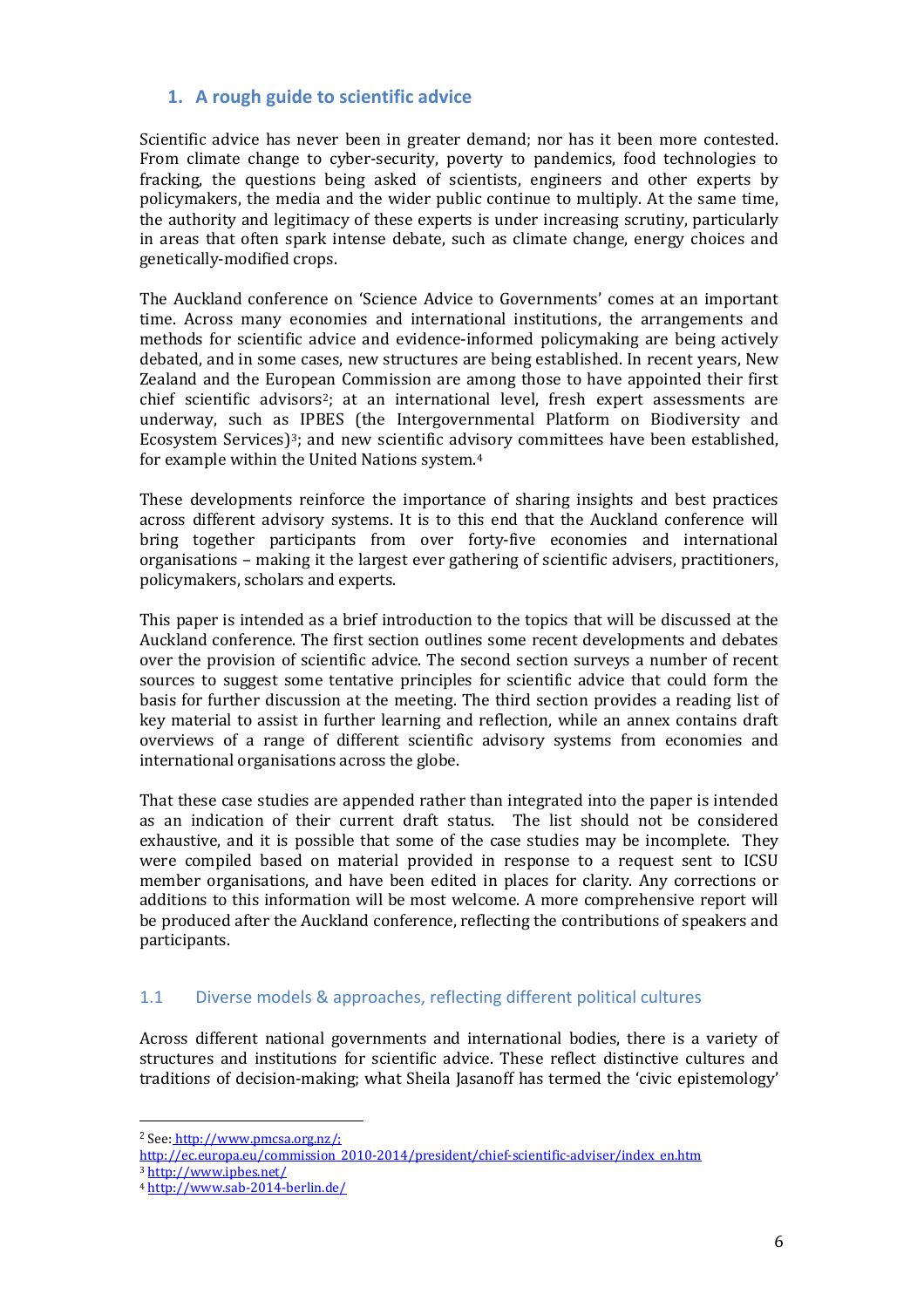through which expert claims are constructed, validated or challenged in a given society.[5](#page-6-0) But within this diversity, four structures stand out as most commonly used, often in combination, across particular systems:

- *Advisory councils:* many economies have a high-level council for science (or science and innovation) policy. Members typically include senior scientists, alongside representatives of industry, higher education and civil society. Examples include Japan's Council for Science, Technology and Innovation (CSTI) and the US President's Council of Advisors on Science and Technology (PCAST). Another example is Australia, where chief scientist Ian Chubb recently announced that he plans to establish a new science council to advise government on policy.[6](#page-6-1) However in most systems, the focus of such entities remains on policy advice in relation to the science system, which is distinct from science advice for public policy.
- *Advisory committees:* most governments also rely on an array of specialized scientific and expert committees, which can address detailed technical and regulatory issues in areas such as health, environment and food safety. For example, the US and Japan have hundreds of such committees; the UK has over seventy.
- *National academies, learned societies and networks:* A growing number of national academies are active in science policy and/or policy for science. In economies such as Canada, China, Germany, Netherlands, South Africa, US and UK, academies are an important source of scientific advice. Furthermore, networks of national academies such as the International Council for Science, with a membership of 121 nation[a](#page-6-2)l bodies, representing 141 economies, and 31 International Scientific Unions,<sup>7</sup> and the Inter-Academy Panel, the global network of science academies from 107 economies<sup>[8](#page-6-3)</sup> are actively involved in science for policy processes at the international level (see Annex 1).
- *Chief scientific advisors***:** the US appointed its first presidential science advisor in 1957, followed seven years later by the appointment of the first crossgovernment chief scientific advisor (CSA) in the UK. CSAs have also been appointed in Australia, Cuba, Czech Republic, India, Ireland, Malaysia, New Zealand and at the European Commission. In the UK, additional SA roles have been added gradually since 2002, and there is now one in every government department (DSAs). New Zealand is also adopting a DSA model.

None of these structures is perfect, and governments typically rely on two or more of them in combination to create a broad ecosystem of expertise around policy processes. A critical distinction is between processes of formal and informal inputs into policy formation. In a country like the UK, there is a clear hierarchy, with the government chief scientific advisor as the most senior figure. In the US, while the presidential science advisor is also crucial, the system is more decentralized, with multiple points of entry and less attempt at central coordination. Despite the diversity that we see, common challenges persist across all systems: how to protect the independence of advice while ensuring

<span id="page-6-0"></span><sup>5</sup> Jasanoff, S. (2005) *Designs on Nature: Science and Democracy in Europe and the United States*, Princeton University Press l

<span id="page-6-1"></span><sup>6</sup> [http://www.theguardian.com/science/2014/aug/17/australias-chief-scientist-tells-pms-business](http://www.theguardian.com/science/2014/aug/17/australias-chief-scientist-tells-pms-business-adviser-to-stick-to-economics)[adviser-to-stick-to-economics](http://www.theguardian.com/science/2014/aug/17/australias-chief-scientist-tells-pms-business-adviser-to-stick-to-economics)<br>7 http://www.icsu.org/about-icsu/about-us

<span id="page-6-3"></span><span id="page-6-2"></span>[<sup>8</sup>](http://www.interacademies.net/Academies.aspx) http://www.interacademies.net/Academies.aspx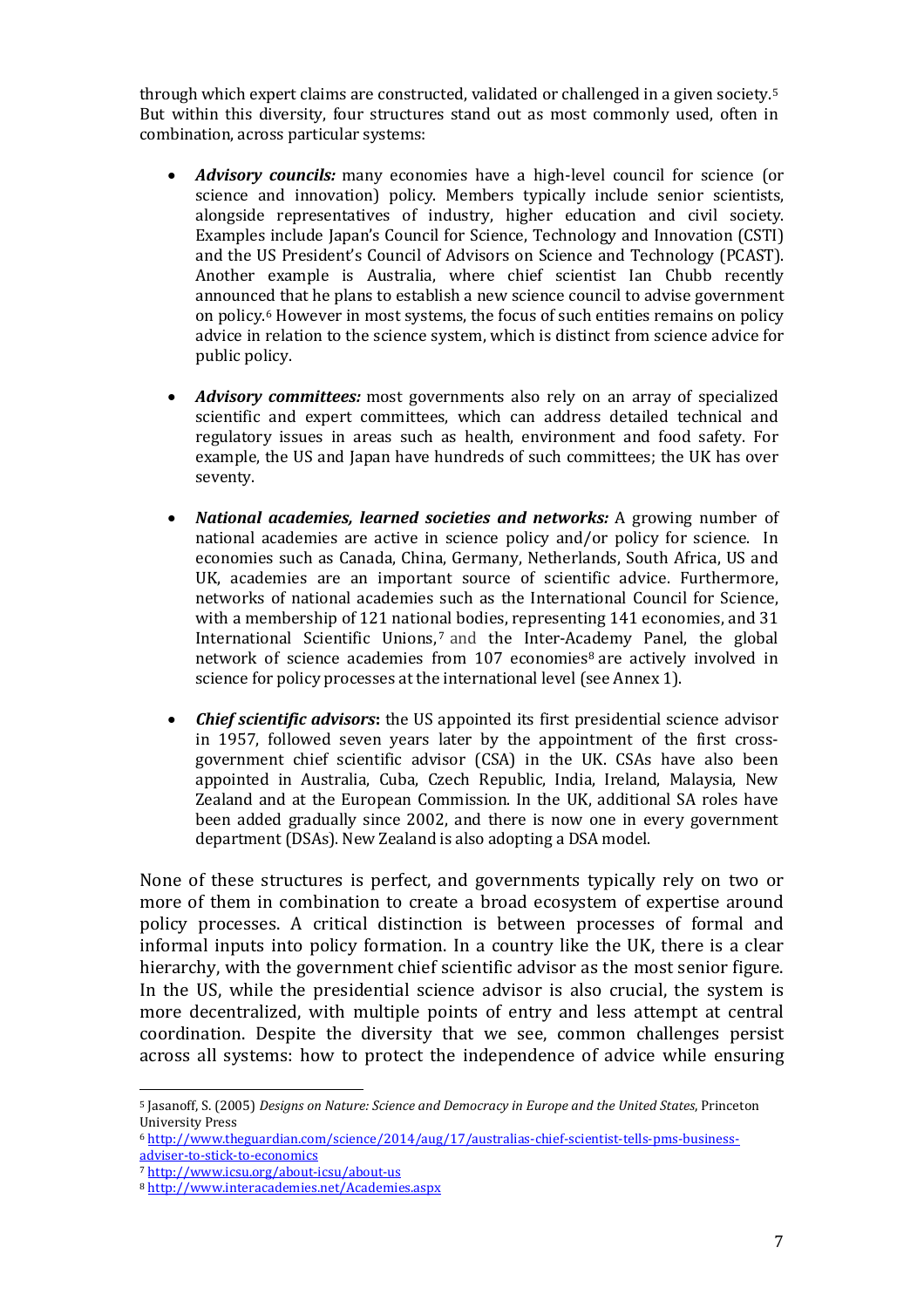that it is listened to; how to develop a trusted relationship with policymakers, while maintaining transparency and accountability in the eyes of the public and the science community alike; and how to undertake appropriate quality assurance. These and other shared challenges will be discussed in depth at the Auckland meeting.

# <span id="page-7-0"></span>1.2 Meeting the demands and rhythms of the policy process

Debates about scientific advice often focus on the 'supply-side' of the science-policy interface. But the 'demand-side' is equally important: an effective advisor needs a sophisticated understanding of how policymaking processes work, and the pressures and constraints under which ministers, civil servants and decision makers operate.

Policy challenges arise across different time horizons, requiring very different responses. Modes of scientific advice that are most useful in emergency situations will rarely be the same as those required for long-term foresight or horizon scanning. Over the past decade, advisory bodies have had to navigate a number of crises with scientific dimensions. Examples include SARS, bird flu, the Great East Japan earthquake and tsunami, the Christchurch earthquake, hurricanes, flooding and the volcanic ash cloud over Europe. As a result, countries such as Japan, New Zealand and the UK now have improved protocols for scientific advice in emergencies.<sup>[9](#page-7-2)</sup> A key part of this involves communicating to the wider public, where providing clear advice, while acknowledging areas of scientific uncertainty, are the hallmarks of mature crisis management.

Some structures, such as national academies, are better suited to providing formal advice against a longer time horizon, typically by convening expert panels and producing detailed reports. Others, such as chief scientific advisors, nudge the system by informal inputs across the policy process, provide rapid, informal advice in emergencies, gather inputs from a range of sources or form *ad hoc* working groups. Responding to the different rhythms of policymaking, and striking the right balance between formal and informal inputs, are crucial aspects of effective scientific advice.

# <span id="page-7-1"></span>1.3 Distinguishing between 'science for policy' & 'policy for science'

In many systems, advisors or advisory bodies combine a responsibility for the use of scientific evidence in policymaking ('science for policy') with a role in determining the budgets and structure of the research and innovation system ('policy for science'). The lines between these can easily become blurred, not least because areas of 'science for policy' will have implications for particular research priorities or the funding structure. However, where possible, it is often useful to keep the two roles distinct, to avoid limiting the advisory remit by being seen primarily as a lobbyist for resources for science.

Given their proximity to the scientific community, it can be a challenge for scientific advisors to extend the same commitment to impartial evidence to the management of the research system that they bring to other areas of policy. But it can be done:former US presidential science advisor John Marburger won plaudits for his willingness to ask tough questions about the evidence base for research funding in a 2006 speech, which led to the creation of the National Science Foundation's program on the 'science of

<span id="page-7-2"></span><sup>9</sup> See e.g[. https://www.gov.uk/government/groups/scientific-advisory-group-for-emergencies-sage](https://www.gov.uk/government/groups/scientific-advisory-group-for-emergencies-sage) l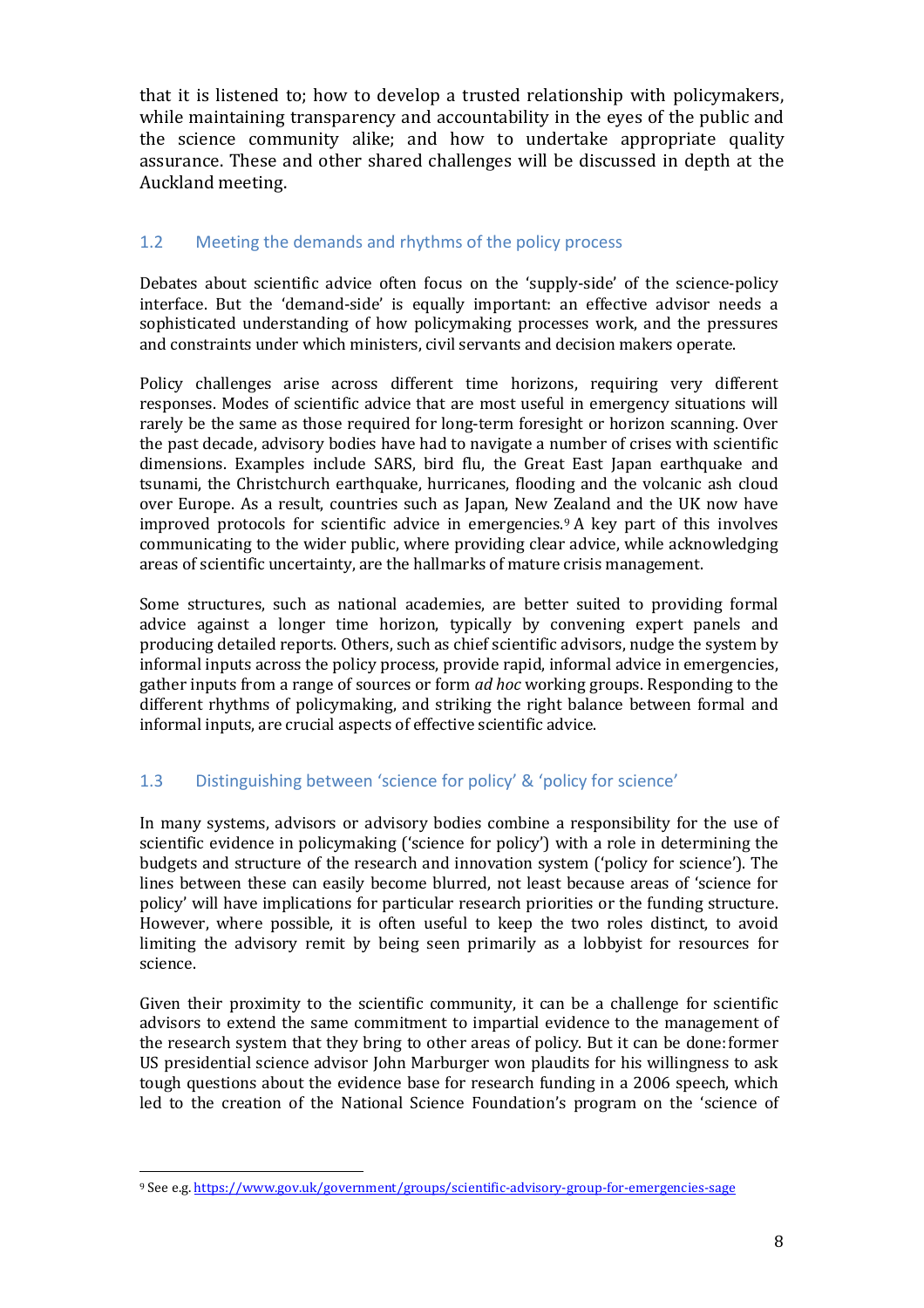science and innovation policy'[.10](#page-8-2) Such efforts should focus not only on the economic case for research funding, but also on its social and public [va](#page-8-3)lue, and on opening up debates about research priorities to more diverse perspectives.11

# <span id="page-8-0"></span>1.4 Advice practitioners as intermediaries, brokers and communicators

Scientists are typically appointed as advisors or expert committee members because of their deep expertise and standing in a particular field of research, but (except in technical committees) they may only rarely be asked to provide advice that draws on their narrow area of expertise. More often, their role is to act as intermediaries, able to translate, aggregate and synthesize varied perspectives and sources of evidence.[12](#page-8-4)

Roger Pielke Jr. identifies several roles that scientists can play in policymaking, and suggests that the most crucial of these is the 'honest broker', who is able to help decision makers to choose wisely between the available options on a given topic.[13](#page-8-5) Ottmar Edenhofer, who recently co-chaired Working Group III of the Intergovernmental Panel on Climate Change, offers a related metaphor of the scientific advisor as a 'cartographer' or 'map maker' of policy paths.[14](#page-8-6) It is important for advisors to be clear when they are moving from 'honest broker' mode into more explicit advocacy of a particular policy position (as inevitably happens from time to time), as a failure to do so can undermine trust.

Another aspect of a scientific advisor's intermediary role is to look beyond the scientific content of a particular issue and communicate the broader methodological principles and concepts that underpin scientific evidence. William Sutherland and colleagues suggest twenty key points (such as 'no measurement is exact', 'correlation does not imply causation' and randomization avoids bias') that policymakers and the wider public should bear in mind when interpreting scientific claims.[15](#page-8-7)

# <span id="page-8-1"></span>1.5 You can't resolve value conflicts through appeals to facts

Scientific advisors and advisory bodies spend a lot of their time engaged in debates that reflect what some have dubbed 'post-normal science': where facts are uncertain, values are in dispute, stakes are high and decisions are urgent.[16](#page-8-8) Arguments over climate change and GM crops are two obvious examples, but there are many others.

Any issue where science is an important factor, but where values, ethics and politics are also in tension, is unlikely to be resolved through a simple statement of the scientific

<span id="page-8-2"></span><sup>10</sup> [http://www.scienceofsciencepolicy.net/reference/marburger-speech-aaas-forum-science-and](http://www.scienceofsciencepolicy.net/reference/marburger-speech-aaas-forum-science-and-technology-policy)[technology-policy](http://www.scienceofsciencepolicy.net/reference/marburger-speech-aaas-forum-science-and-technology-policy) j

[http://microsites.oii.ox.ac.uk/ipp2012/sites/microsites.oii.ox.ac.uk.ipp2012/files/Rafols-Ciarli-](http://microsites.oii.ox.ac.uk/ipp2012/sites/microsites.oii.ox.ac.uk.ipp2012/files/Rafols-Ciarli-OpeningUp-FULL.pdf)[OpeningUp-FULL.pdf](http://microsites.oii.ox.ac.uk/ipp2012/sites/microsites.oii.ox.ac.uk.ipp2012/files/Rafols-Ciarli-OpeningUp-FULL.pdf)

<span id="page-8-4"></span><sup>12</sup> Mulgan, G. (2013) 'Experts and experimental government' in Doubleday, R. and Wilsdon, J. *Future Directions for Scientific Advice in Whitehall*. London: Alliance for Useful Evidence/CSaP

<span id="page-8-3"></span><sup>11</sup> Rafols, I., Ciarli, T., van Zwanenberg, P. and Stirling, A. (2012) 'Towards indicators for "opening up" science and technology policy'

<span id="page-8-5"></span><sup>13</sup> Pielke, R. Jr. (2007) *The Honest Broker: Making Sense of Science in Policy & Politics*, Cambridge University Press.

<span id="page-8-6"></span><sup>14</sup> Edenhofer, O & Minx, J. 'Mapmakers and Navigators, Facts and Values' *Science,* 4 July 2014: Vol. 345 no. 6192 pp. 37-38. DOI:10.1126/science.1255998;

<span id="page-8-7"></span><http://www.sciencemag.org/content/345/6192/37.full?ijkey=Wox6TyUVE94Ts&keytype=ref&siteid=sci> <sup>15</sup> Sutherland, W.J., Spiegelhalter, D. & Burgman, M. 'Twenty tips for interpreting scientific claims', *Nature* 503: 335, 20 November 2013

<span id="page-8-8"></span><sup>16</sup> Funtowicz, S. O., and Ravetz., J. R. "Science for the Post-Normal Age", *Futures,* 25/7 September 1993, p. 739–755.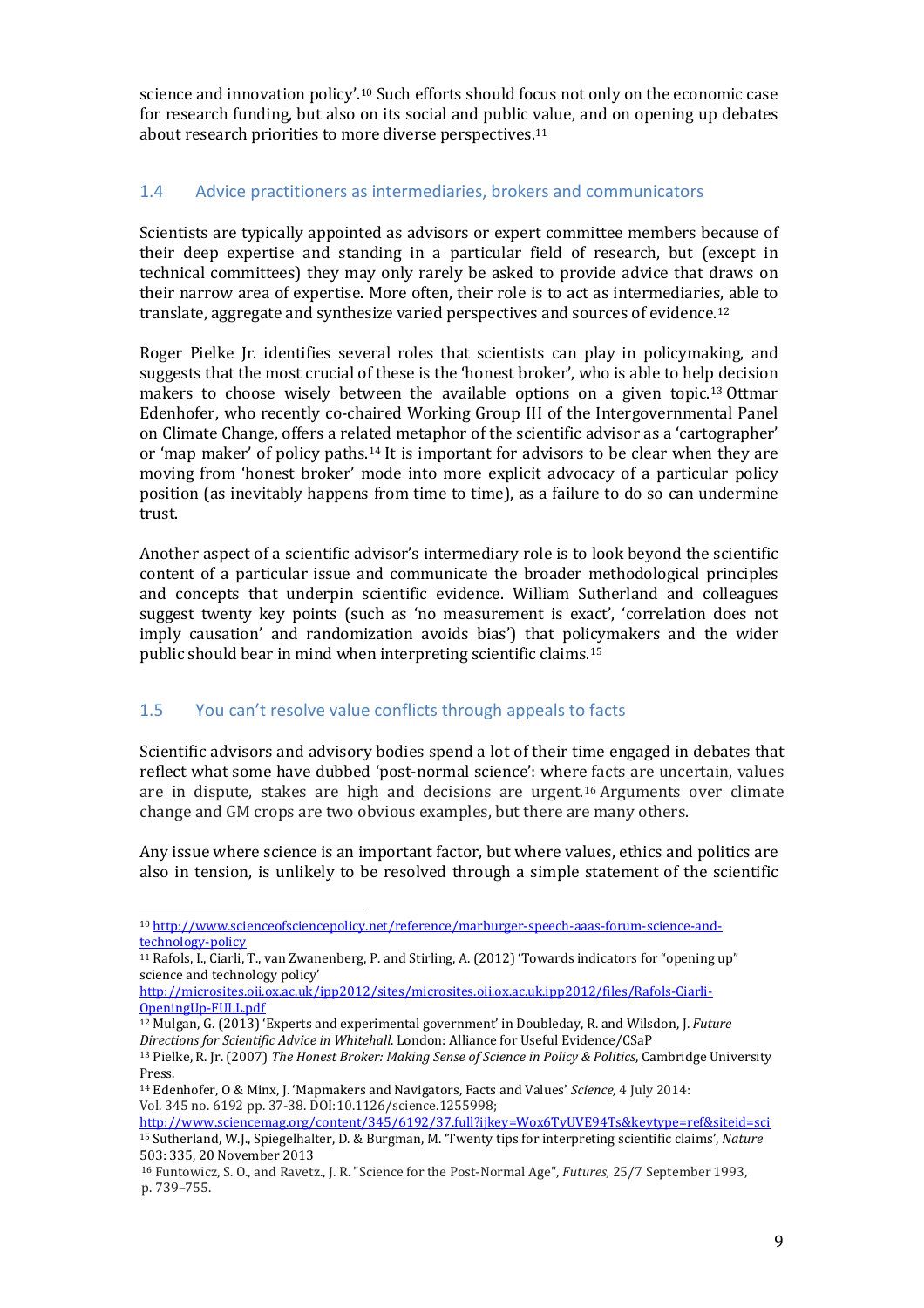evidence.[17](#page-9-1) To assume a linear relationship between evidence and policymaking is often a mistake, and advisors need to recognize the many ways in which evidence, values and political judgments combine to produce decisions. As Sir Peter Gluckman argues, this is not to deny that science 'should hold a privileged place' among the types of knowledge that may be meaningful to policymakers, but this privilege is fragile and depends on n[ot](#page-9-2) overstating what is known, and on acknowledging scientific limits and uncertainties.18

## <span id="page-9-0"></span>1.6 Improving quality through multi- & interdisciplinary expertise

There is a growing recognition across advisory systems that identifying solutions to cross-cutting policy problems will require input not only from natural scientists, but also from engineers, social scientists and other experts. For example, in the UK, it is now accepted that social scientists should form part of the network of departmental chief scientific advisors, and the Parliam[ent](#page-9-3)ary Office for Science and Technology recently established a social science section.19 Some argue for 'chief social scientists' or 'chief historians' to be appointed alongside chief scientists, but creating separate structures ducks the more important challenge of how [to](#page-9-4) integrate an appropriate mix of advice and evidence from a wide range of disciplines.20

In this context, it is helpful to distinguish between *multi*disciplinarity, which is usually about building better links between different disciplines, each of which continues to rely on its usual methods and modes of enquiry, and genuine *inter*disciplinarity which encourages various disciplines to cross subject boundaries, thus enabling , as Andy Stirling argues, 'more radical interactions [bet](#page-9-5)ween different styles of knowledge, fostering potentially transformative solutions.'21

Similarly, effective advisory systems now draw their evidence from a wide range of methods, including scientific studies, randomized controlled trials, statistical data, socioeconomic models and forecasts, opinion polls, observational studies, and more qualitative modes of social analysis and public engagement. The growing availability of online 'big data' also has the potential to supplement and enrich existing methods.

Approaches to formal scientific advice that draw on a more diverse range of disciplinary and methodological inputs may in turn lead to less emphasis on reaching a 'consensus', which may obscure legitimate scientific disagreements and uncertainties, in favour of more 'plural and conditional' modes of advice. Andy Stirling points to the way the Bank of England's Monetary Policy Committee reaches decisions on interest rates, with differences of opinion among expert members made public and their rationale openly discussed, and asks why scientific advisory processes can't operate on a similar basis?<sup>[22](#page-9-6)</sup>

<span id="page-9-1"></span><sup>17</sup> Sarewitz, D. 'How science makes environmental controversies worse' *Environmental Science & Policy,* 7 (2004) 385–403 j

<span id="page-9-2"></span><sup>18</sup> Gluckman, P. 'The art of science advice to government' *Nature* 507: 163-165, 13 March 2014

<span id="page-9-4"></span><span id="page-9-3"></span><sup>19</sup> <http://blogs.lse.ac.uk/impactofsocialsciences/2013/09/09/exclusive-look-post-social-science-section/> <sup>20</sup> Wilsdon, J. 'Too many chiefs? Experts, advisers and the disciplinary mix' *The Guardian*, 15 March 2013 <http://www.theguardian.com/science/political-science/2013/mar/15/science-policy>

<span id="page-9-5"></span><sup>21</sup> Stirling, A. 'Disciplinary dilemma: working across research silos is harder than it looks' *The Guardian*, 11 June 201[4 http://www.theguardian.com/science/political-science/2014/jun/11/science-policy-research](http://www.theguardian.com/science/political-science/2014/jun/11/science-policy-research-silos-interdisciplinarity)[silos-interdisciplinarity](http://www.theguardian.com/science/political-science/2014/jun/11/science-policy-research-silos-interdisciplinarity)

<span id="page-9-6"></span><sup>22</sup> Stirling, A. 'Keep it complex' *Nature* 468: 1029-1031, 23/30 December 2010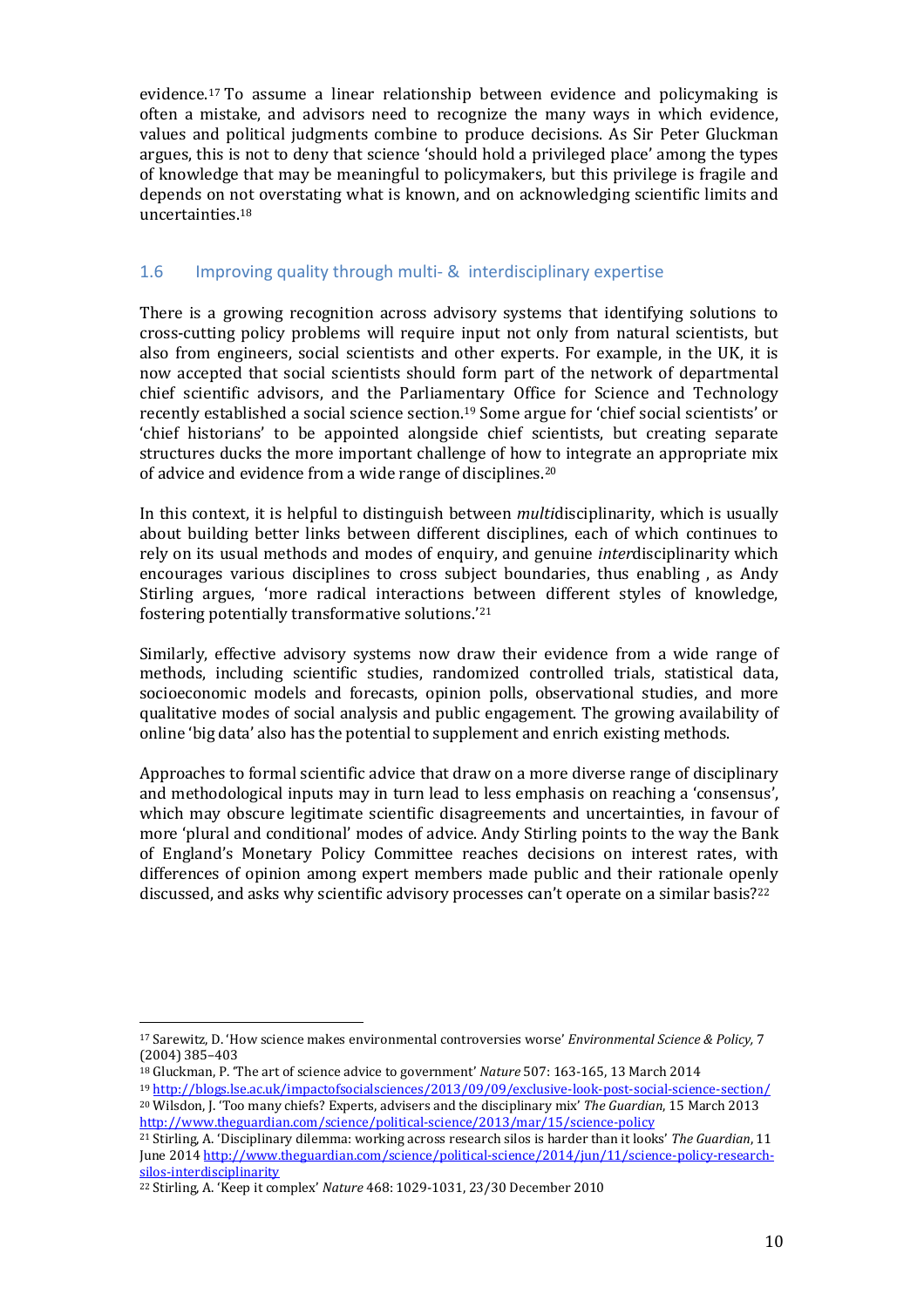# <span id="page-10-0"></span>1.7 From science advice to evidence-informed policymaking

In a number of economies, governments are showing a renewed enthusiasm for evidence-based policy and more 'experimental' approaches to policymaking, in which scientific methods, such as randomised control trials, are used to inform policy options.[23](#page-10-3) Examples include a new program on evidence and policy in the Chinese Academy of Sciences, a new behavioural sciences unit in the US Office of Science and Technology Policy, and a UK government network of 'What Works' evidence centres.[24](#page-10-4) A resurgence in the field of intervention research has seen it move beyond health and human services into new areas of policy testing as well.

These efforts are often being driven from the demand side by policymakers and civil servants, and may operate separately from structures for scientific advice. But the synergies between these agendas are obvious, and scientific advisory bodies should position themselves at the forefront of this agenda.

# <span id="page-10-1"></span>1.8 There is a growing body of research to be linked it to practice.

Geoff Mulgan reminds us that there is 'a science as well as a craft of scientific advice', and argues that advisors need to draw more systematically on research in political science, social psychology, behavioural economics, and science policy which i[nv](#page-10-5)estigates 'why certain kinds of knowledge are acted upon, and others are not.'25 This requires concerted efforts from both sides – academics and practitioners – to connect the latest scholarship to advisory processes and practices. Building and operationalizing such links is another focus of the Auckland meeting.

In a recent essay, Sheila Jasanoff distils insights that can be drawn from three decades of research in the field of science and technology studies (STS). She acknowledges that the questions raised by STS sometimes can be 'associated with unproductive wheelspinning and relativism', but insists that 'the wheels, in my view, can spin with traction.' In democracies, no institutions should place themselves beyond critique: 'If judges may not presume to stand above the law, still less should science advisers seek to insulate themselves from the critical gaze of the science of science advice.['26](#page-10-6)

# <span id="page-10-2"></span>1.9 Exchange & learning across national & international systems

Above all, the aim of the Auckland conference is to improve the exchange of ideas, lessons and best practices across different advisory systems. Other such meetings do take place, including the Carnegie Group of Science Advisors, which was established in 1991 to enable science ministers and advisors from the G8 (now G8+5) nations to meet annually. But the Auckland meeting is an ambitious response to calls for a more open and inclusive global forum for such discussions[.27](#page-10-7)

Auckland links to wider agendas around 'science diplomacy' and collaboration in pursuit of shared science policy goals. It also coincides with an ongoing OECD project to examine

<span id="page-10-3"></span><sup>23</sup> Sabel, C.F. and Zeitlin, J. (2012) 'Experimentalist governance' in Levi-Faur, D. (Ed.) *The Oxford Handbook of Governance*. Oxford: Oxford University Press. l

<span id="page-10-4"></span><sup>24</sup> <https://www.gov.uk/government/publications/what-works-evidence-centres-for-social-policy>

<span id="page-10-5"></span><sup>25</sup> Mulgan, G. 'Experts and experimental government' in Doubleday, R. and Wilsdon, J. *Future Directions for Scientific Advice in Whitehall*. London: Alliance for Useful Evidence/CSaP, April 2013

<span id="page-10-6"></span><sup>26</sup> Jasanoff, S. 'The science of science advice' in Doubleday, R. and Wilsdon, J. *Future Directions for Scientific Advice in Whitehall*. London: Alliance for Useful Evidence/CSaP, April 2013

<span id="page-10-7"></span><sup>27</sup> e.g. Doubleday, R. & Wilsdon, J. 'Beyond the great and good', *Nature* 485 : 301-302, 17 May 2012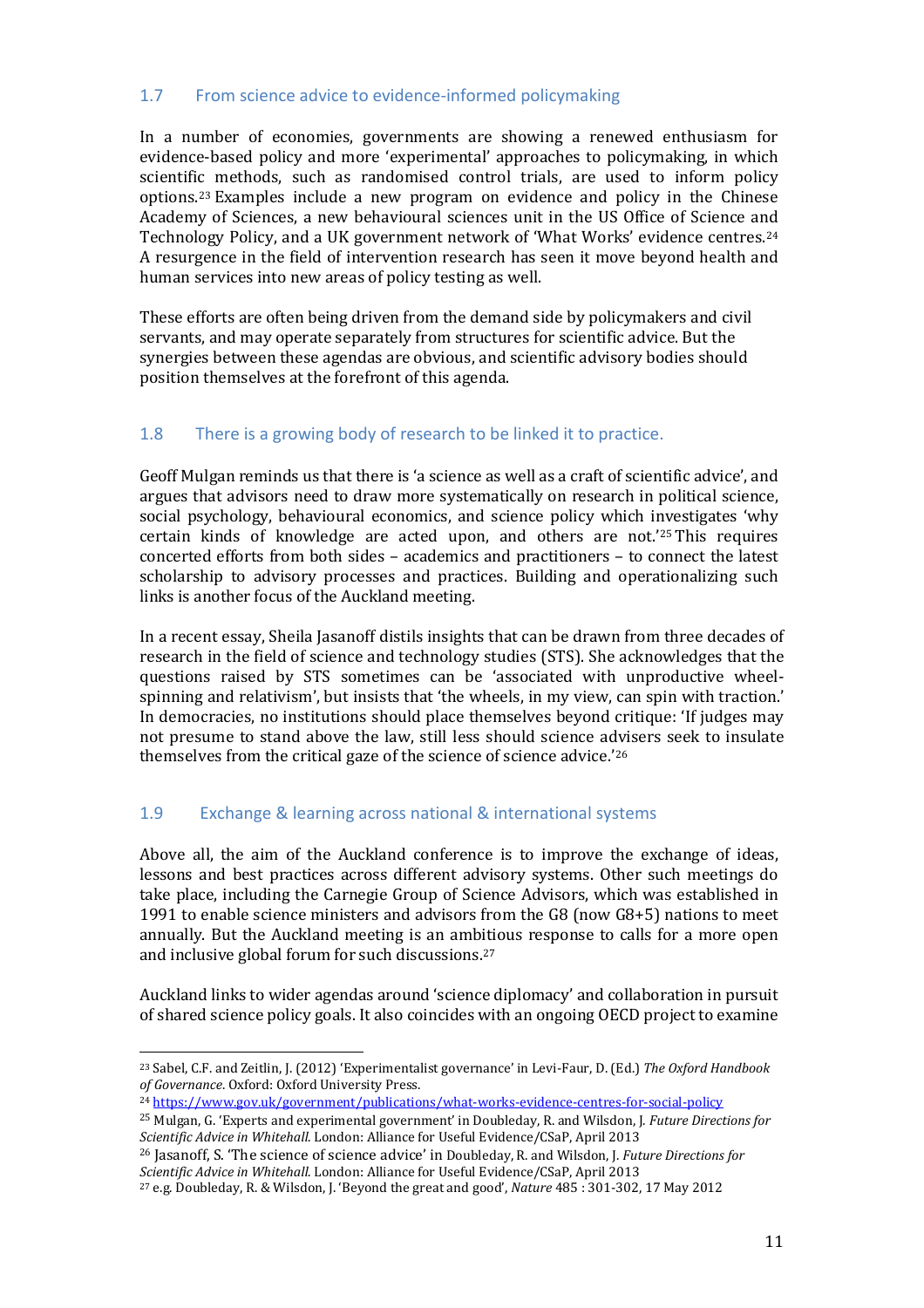and strengthen scientific advisory systems, which will report next year and to which Auckland organisers are continuing to strengthen their links.[28](#page-11-1) The Auckland meeting also takes place just weeks after Anne Glover, CSA to the President of the European Com[miss](#page-11-2)ion, launched a new network of scientific advisers from twelve EU member states.29

Given the timeliness of these debates, Auckland hopefully represents just the start of a conversation. Every system can benefit from a process that brings together advisors, policymakers, practitioners, experts and others on a regular basis to reflect on progress, share ideas and chart future agendas for the '(art) and science of scientific advice'.

# <span id="page-11-0"></span>**2. Prospects and principles**

In an effort to strengthen and systematise scientific advisory processes, various sets of principles and guidelines have been produced by different national systems – from government directives to the codes of national academies.

Among these, the following three sets of guidelines were developed in the context of particular advisory models but also provide a promising basis on which a common set of shared principles may develop:

- The UK GCSA's Guidelines on the Use of Scientific and Engineering Advice in Policy Making. These were first produced in 1997 and have been subsequently revised and improved;[30](#page-11-3)
- The Code of Conduct for Scientists published in 2013 by the Science Council of Japan, which draws a clear distinction between brokerage and advocacy; $31$
- A list of 'ten principles' f[or](#page-11-5) effective scientific advice, published recently by Sir Peter Gluckman in Nature.32

One of the questions for participants at the Auckland conference is whether the meeting could be a first step towards the development of a set of shared international principles, common across a diversity of advisory systems, formal and informal. Any such effort could complement ongoing efforts by the OECD and inter-academy organisations in this area.

As a starting point, Annex 2 cites the above mentioned principles in detail and it is worth considering the key elements of these that reach beyond their jurisdiction or model of origin.

<sup>28</sup> [http://www3.grips.ac.jp/~gist/en/events/ws20131022.html](http://www3.grips.ac.jp/%7Egist/en/events/ws20131022.html) i<br>I

<span id="page-11-2"></span><span id="page-11-1"></span><sup>29</sup> [http://www.theguardian.com/science/political-science/2014/jun/23/evidence-based-union-a-new](http://www.theguardian.com/science/political-science/2014/jun/23/evidence-based-union-a-new-alliance-for-science-advice-in-europe)[alliance-for-science-advice-in-europe](http://www.theguardian.com/science/political-science/2014/jun/23/evidence-based-union-a-new-alliance-for-science-advice-in-europe)

<span id="page-11-3"></span><sup>30</sup> [https://www.gov.uk/government/uploads/system/uploads/attachment\\_data/file/293037/10-669](https://www.gov.uk/government/uploads/system/uploads/attachment_data/file/293037/10-669-gcsa-guidelines-scientific-engineering-advice-policy-making.pdf) [gcsa-guidelines-scientific-engineering-advice-policy-making.pdf](https://www.gov.uk/government/uploads/system/uploads/attachment_data/file/293037/10-669-gcsa-guidelines-scientific-engineering-advice-policy-making.pdf)

<span id="page-11-4"></span><sup>31</sup> Science Council of Japan Statement – Code of Conduct for Scientists – Revised Version; SCJ, 2013 <http://www.scj.go.jp/en/report/code.html>

<span id="page-11-5"></span><sup>32</sup> Gluckman, P. 'The art of science advice to government' Nature 507: 163-165, 13 March 2014 <http://www.nature.com/news/policy-the-art-of-science-advice-to-government-1.14838>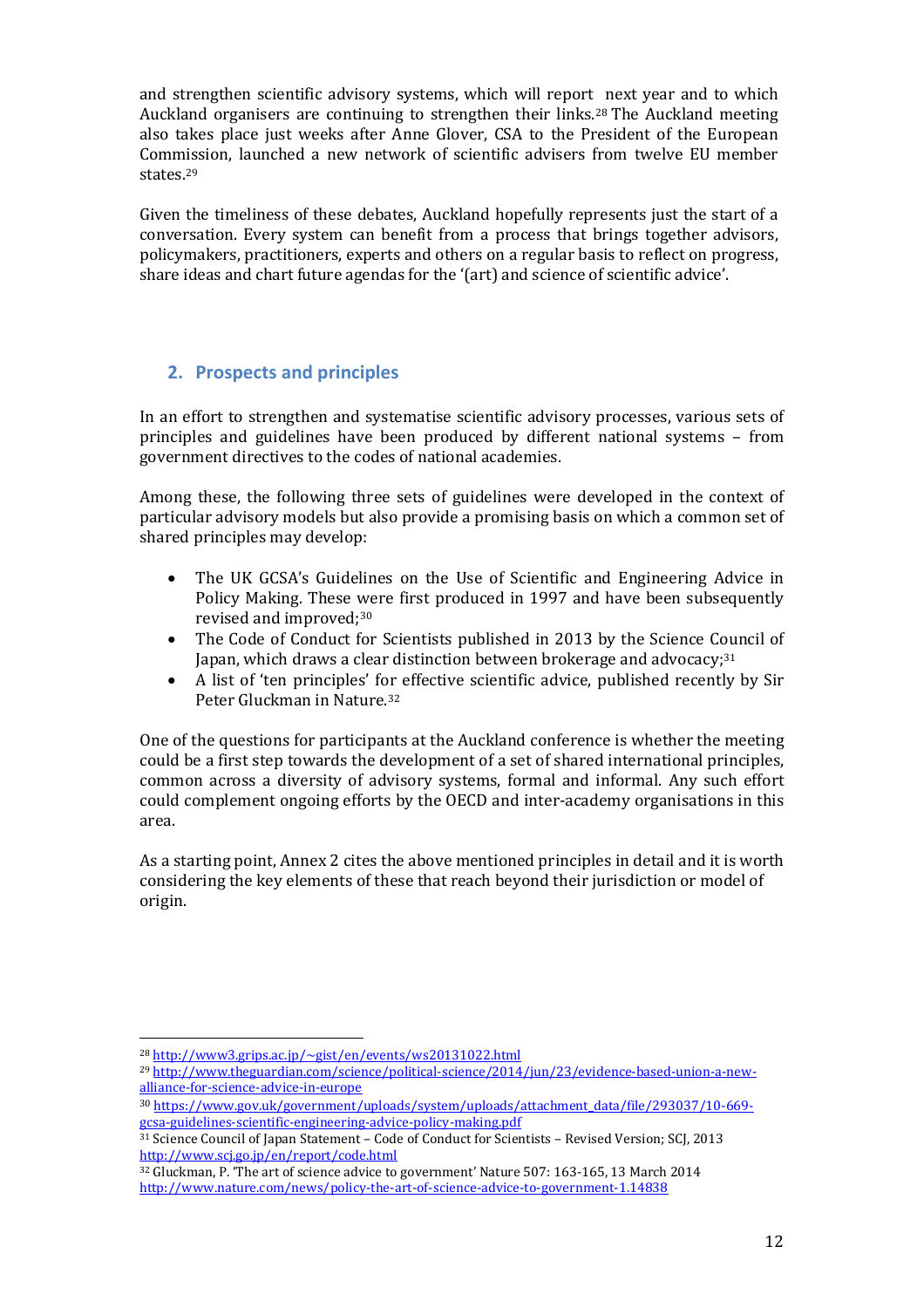# <span id="page-12-0"></span>**3. Further reading**

Here are a few useful sources for further reading about the issues discussed in this paper:

Arimoto, T. & Sato, T. (2012) 'Rebuilding Public Trust in Science for Policy-Making' Science Vol 337:1176-7

Bijker, W.E., Bal, R. & Hendriks, R. (2009) The Paradox of Scientific Authority: the Role of Scientific Advice in Democracies, Boston: MIT Press

Cartwright, N. & Hardie, J. (2012) Evidence-based Policy: A Practical Guide to Doing it Better, Oxford: OUP

DIISRTE/Australian Government (2012) APS200 Project: The Place of Science in Policy Development in the Public Service, Canberra: DIISRTE

Doubleday, R & Wilsdon, J. (2012) 'Beyond the great and good' Nature 485, 301-302, 17 May 2012

Doubleday, R. & Wilsdon, J. (Eds.) (2013) Future Directions for Scientific Advice in Whitehall. London: Institute for Government/CSaP/SPRU/Alliance for Useful Evidence

Ezrahi, Y. (1990) The Descent of Icarus: Science and the Transformation of Contemporary Democracy, Harvard University Press, 1990

Federation of American Scientists (2004) *Flying Blind: The Rise, Fall and Possible Resurrection of Science Policy Advice in the Unites States* [http://fas.org/pubs/\\_docs/flying\\_blind.pdf](http://fas.org/pubs/_docs/flying_blind.pdf)

Glynn, S., Cunningham, P. & Flanagan, K. (2003) Typifying Scientific Advisory Structures and Scientific Advice Production Methodologies, 2003, available as [http://ec.europa.eu/research/sciencesociety/pdf/advice final report en.pdf](http://ec.europa.eu/research/sciencesociety/pdf/advice%20final%20report%20en.pdf)

Gluckman, PD. (2013) The role of evidence in policy formation and implementation: A report from the Prime Minister's Chief Science Advisor[. http://www.pmcsa.org.nz/wp](http://www.pmcsa.org.nz/wp-content/uploads/The-role-of-evidence-in-policy-formation-and-implementation-report.pdf)[content/uploads/The-role-of-evidence-in-policy-formation-and-implementation](http://www.pmcsa.org.nz/wp-content/uploads/The-role-of-evidence-in-policy-formation-and-implementation-report.pdf)[report.pdf](http://www.pmcsa.org.nz/wp-content/uploads/The-role-of-evidence-in-policy-formation-and-implementation-report.pdf)

Hagendijk, R., & Irwin, A. (2006). Public deliberation and governance: engaging with science and technology in contemporary Europe. Minerva, 44(2), 167-184.

Haynes, L., Service, O., Goldacre, B. & Torgeson, D. (2012) Test, Learn, Adapt: Developing Public Policy with Randomised Controlled Trials. London: Cabinet Office

Husbands Fealing, K., Lane, J.,Marburger, J. & Shipp, S. (eds.) The Science of Science Policy – A Handbook (Stanford University Press, 2011).

Jasanoff, S. (2004) States of Knowledge: Co-Production of Science & Social Order. London: Routledge

Jasanoff, S. (2012) Science and Public Reason. London: Routledge

Lentsch, J. & Weingart, P. (Eds.) (2011) The Politics of Scientific Advice, Cambridge: CUP

Millstone, E (2009) 'Science, risk and governance: radical rhetorics and the realities of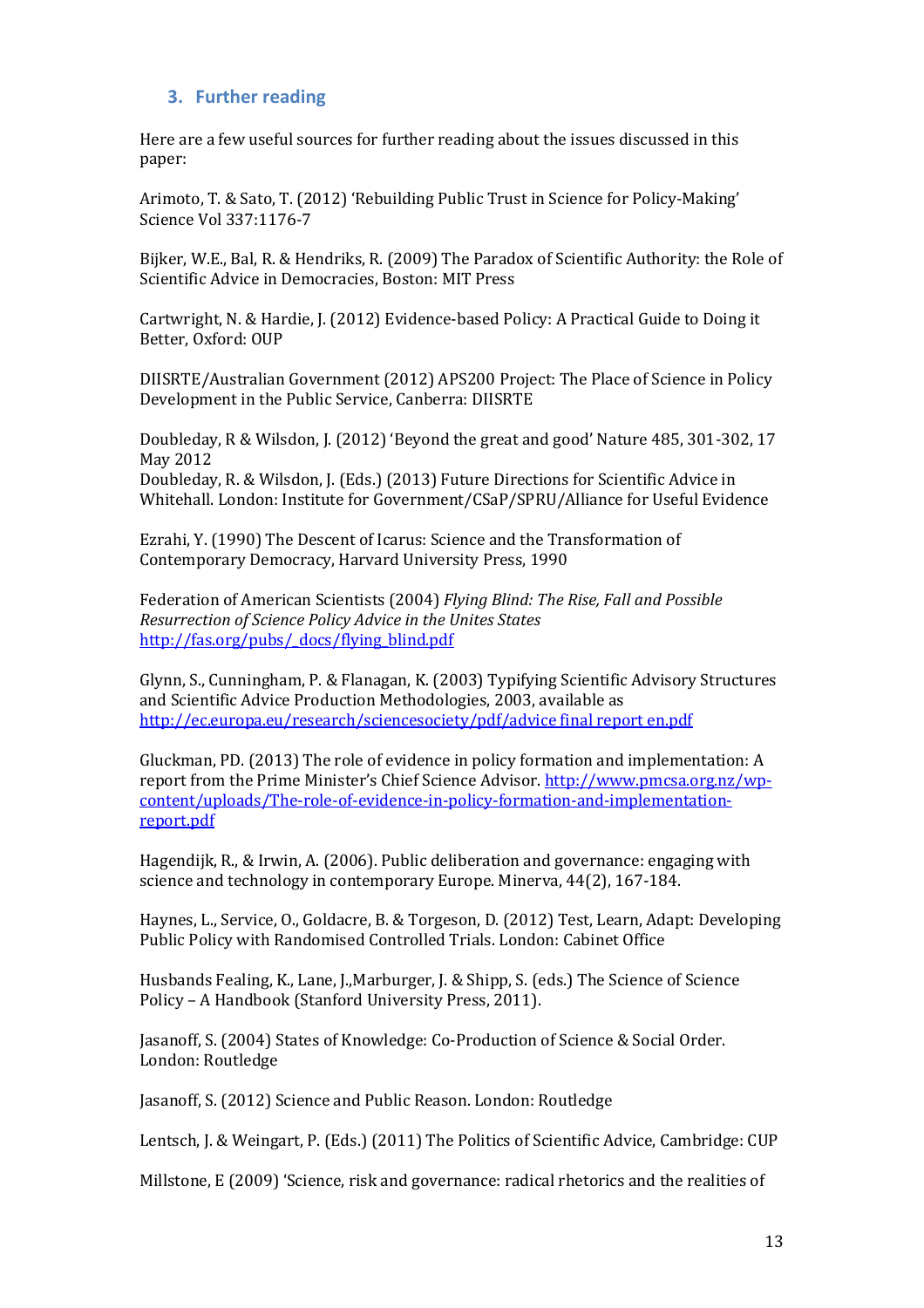reform', Research Policy, Vol 38, No 4, May 2009, pp 624-636

Mulgan, G. (2013) 'Experts and Experimental Government' in Doubleday, R. & Wilsdon, J. (Eds.) Future Directions for Scientific Advice in Whitehall. London: IfG/CSaP/SPRU/A4UE

Pawson, R. (2006) Evidence-based Policy: A Realist Perspective, London: Sage

Pielke, Jr., R (2007) The Honest Broker: Making Sense of Science in Policy & Politics. CUP

Sabel, C. & Zeitlin, J. (2012) 'Experimentalist governance' in Levi-Faur, D. (Ed.) The Oxford Handbook of Governance. Oxford: OUP

Saner, M. (2007) A Map of the Interface Between Science and Policy, Council of Canadian Academies, 2007

Stilgoe, J., Irwin, A., & Jones, K. (2006). The received wisdom. Opening up expert advice. London, Demos

Stirling, A. (2010) 'Keep It Complex' Nature 468, 1029-1031, 22 December 2010

United Nations Secretary-General' High-Level Panel on Global Sustainability (2012) Resilient People, Resilient Planet: A Future Worth Choosing. New York: United Nations

van Zwanenberg, P. & Millstone, E. (2005) BSE: risk, science and governance, Oxford: OUP

Weingart, P. (1999) 'Scientific expertise and political accountability: paradoxes of science in politics', Science and Public Policy, 1999, Vol 26 No 3 pp 151-161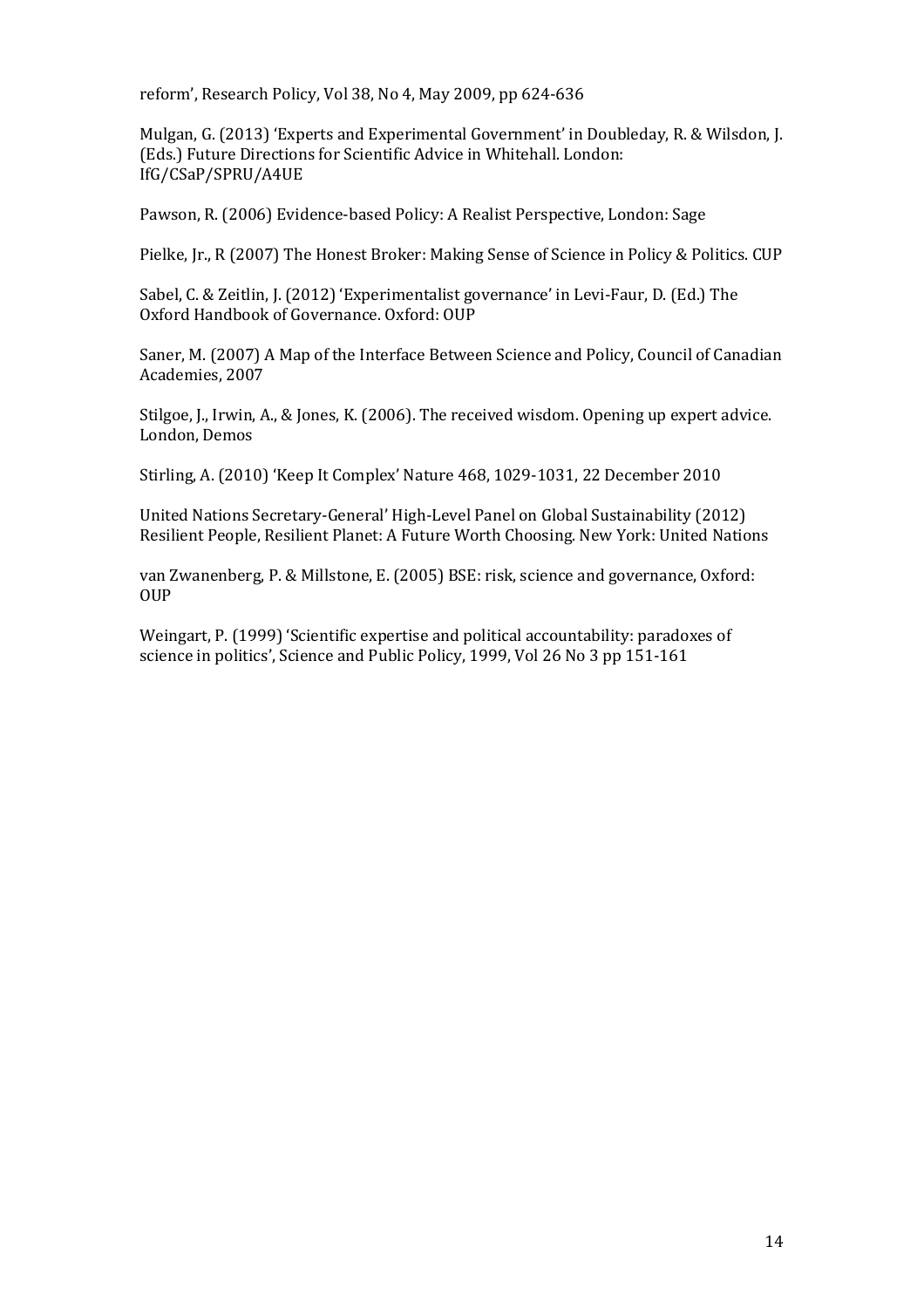# <span id="page-14-0"></span>**ANNEX 1 Draft case studies from economies and international bodies**

The following draft profiles of different advisory systems are based on material provided to organizers ahead of the Auckland meeting. This material was submitted in response to a request to the ICSU membership, which in most cases comprises learned societies. It has been summarised or edited in places for clarity.

Inevitably, these profiles will be incomplete and we welcome broader input toward their continued refinement.

List of contributing organisations:

| <b>Australian Academy of Science</b>                                     |
|--------------------------------------------------------------------------|
| National Research Council of Canada                                      |
| <b>Chinese Academy of Sciences</b>                                       |
| Office of the Scientific Advisor to the State Council of Cuba            |
| Viceministerio de Ciencia y Tecnología de El Salvador                    |
| The Council of Finnish Academies                                         |
| Ministère de l'Éducation Nationale, de l'Enseignement Supérieur et de la |
| Recherche (MENESR)                                                       |
| German National Academy of Science Leopoldina and The Deutsche           |
| Forschungsgemeinschaft (DFG)                                             |
| <b>Indian National Science Academy</b>                                   |
| L'Accademia Nazionale dei Lincei                                         |
| Bureau of Science, Technology and Innovation Policy, Cabinet Office,     |
| Government of Japan                                                      |
| Mongolian Academy of Sciences                                            |
| New S. Wales Office of the Chief Scientist and Engineer, NSW             |
| Royal Society of New Zealand and the Office of the Prime Minister's      |
| Science Advisor                                                          |
| National Research Council of Canada                                      |
| The Swiss Academy of Sciences                                            |
| National Academy of Sciences, Republic of Korea                          |
| <b>National Research Foundation</b>                                      |
| Taiwan, China Academia Sinica                                            |
| The Royal Society                                                        |
|                                                                          |

#### <span id="page-14-1"></span>**A1.1 Australia**

The roles and responsibilities of scientific advisors in the Australian system vary according to a number of factors, including the type of scientific advisor (individual, institution, advisory panel), the type of advice (formal/informal) the topic and audience (health, climate, agriculture), and the policy environment (rapid response, shorter term, longer term). For example, Australia's Chief Scientist provides high-level independent advice to the Prime Minister and other Ministers on matters relating to science, technology and innovation, both directly and through advisory councils and ex-officio roles. Australia's Chief Scientist is also an advocate for Australian science nationally and internationally and a champion of science, research and the role of evidence in the community and in government.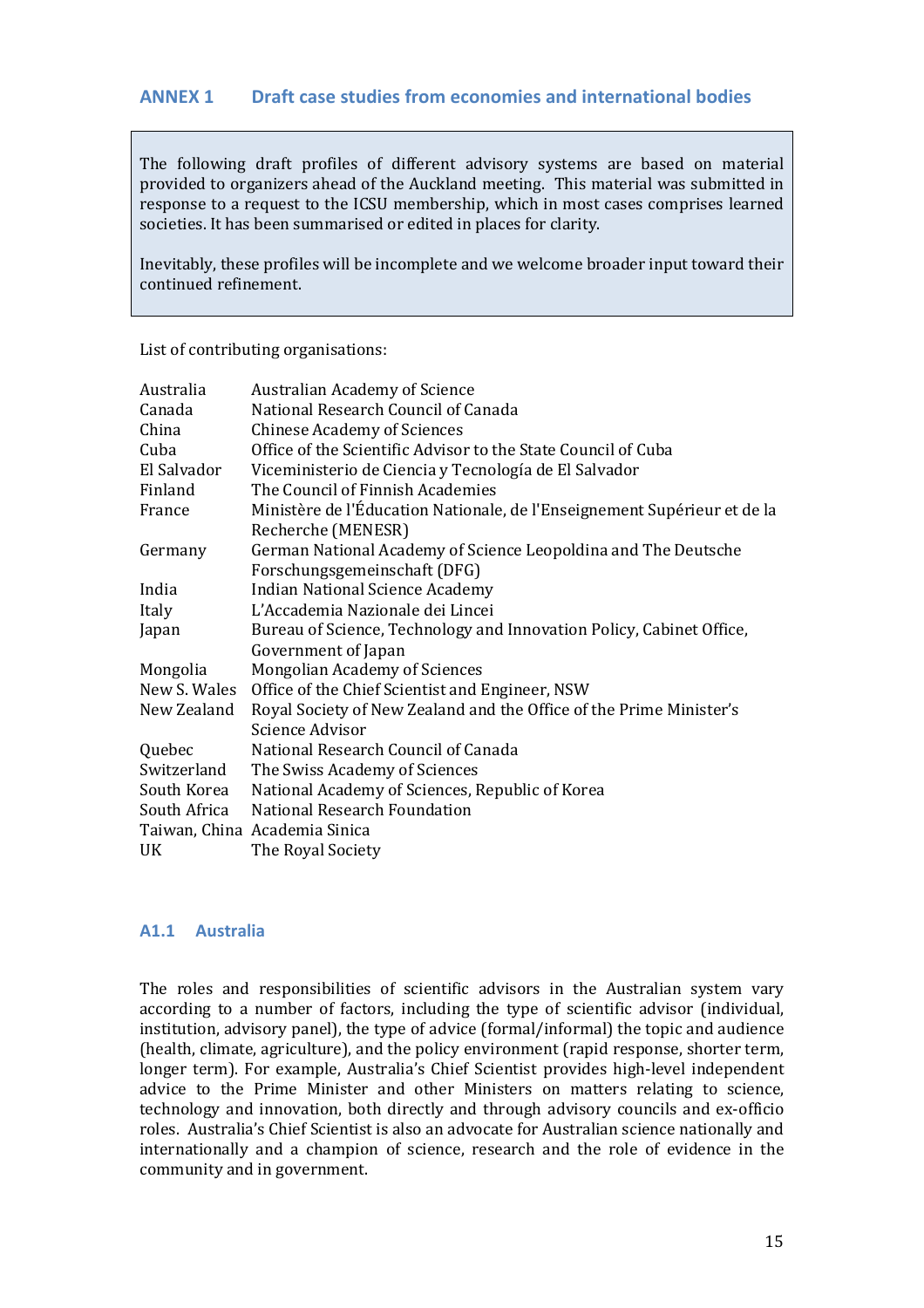The Chief Scientists at the State level have a similar role (see, for example, a separate summary for New South Wales). The Australian Academy of Science plays a more informal science advisory role, by preparing scientific advice in response to Government and Parliamentary inquiries.

Broadly, scientific advice is provided to the Australian Government in the following four ways:

- In-house capability (science expertise and agencies embedded within departments) provided by:
	- o chief scientists and chief economists, across a number of departments, including Health, Agriculture and Defence, and government agencies, like Geoscience Australia;
	- o science bureaus, such as the Australian Bureau of Agricultural and Resource Economics and Sciences at the Department of Agriculture; and the Australian Institute of Health and Welfare within the Department of Health;
	- o research institutes, such as the Commonwealth Scientific and Industrial Research Organisation, the Australian Institute of Marine Science and a number of Cooperative Research Centres (CRC); such as the Bushfire and Natural Hazards CRC
	- o strategic policy units within a number of Government Departments, such as the Department of Immigration's Policy Innovation and Research Unit, which has an evidence-based approach to policy advice and conducts inhouse research, commissions external research and engages with other government and research organisations on research and policy development.
- Advisory bodies (committees, expert groups, review panels and other bodies, both standing and temporary) particular to the science and regulatory needs of each government department and agency. There are a number that are overarching, such as the Commonwealth Science Council or Commonwealth State and Territory Advisory Council on Innovation.
- Commissioned research (science procured through grants or other contracts) particular to the program and policy needs of each government department and agency.
- Consultations, submissions and written reports (both formal and informal, for example seeking submissions to review or enquiry processes) particular to the program, policy and regulatory needs and expertise of each government department and agency.

The science advisory mechanisms of the Australian Government are examined in two recent publications: The Australian Government's report *[APS200 Project: The Place of](http://www.innovation.gov.au/Science/Pages/APS200ProjectScienceinPolicy.aspx)  [Science in Policy Development in the Public Service](http://www.innovation.gov.au/Science/Pages/APS200ProjectScienceinPolicy.aspx)* (2012) and the HC Coombs Policy Forum discussion paper *[Science for Policy: Mapping Australian Government Investments](https://crawford.anu.edu.au/public_policy_community/content/doc/APS200-Science-for-Policy-mapping-report.pdf)  [and Institutions](https://crawford.anu.edu.au/public_policy_community/content/doc/APS200-Science-for-Policy-mapping-report.pdf)* (2013). The latter is especially useful – using publicly available information, it quantifies the mechanisms employed by Australian Government departments to support the creation and delivery of science for policy.

A Chief Scientist position has been part of the Federal system since 1989. Similarly, Australia has had some form of an overarching science advisory body, reporting to the prime minister, since 1979. The number of chief scientist/economist positions across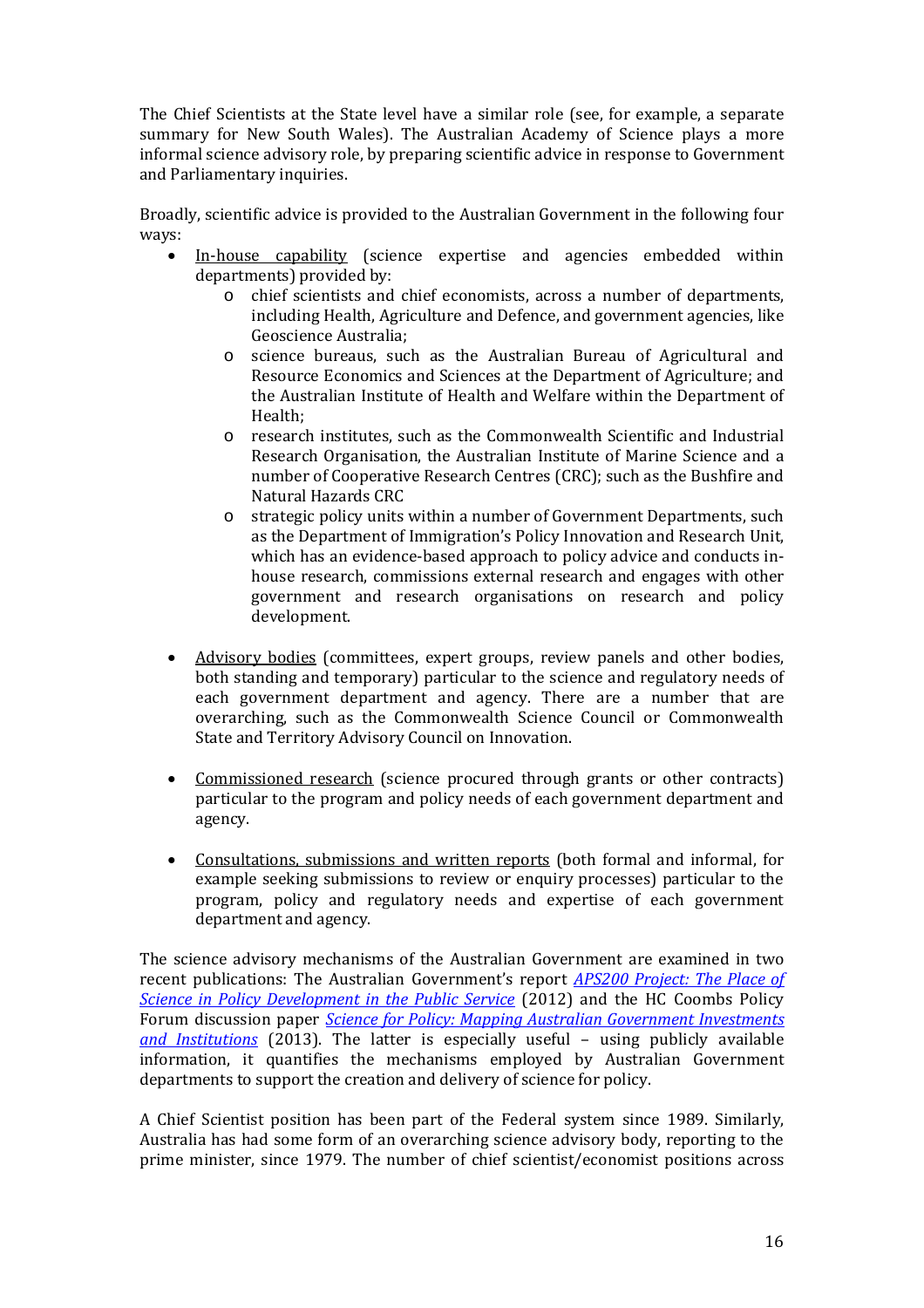government is examined in the recent HC Coombs Policy Forum discussion paper *[Science for Policy: Mapping Australian Government Investments and Institutions](https://crawford.anu.edu.au/public_policy_community/content/doc/APS200-Science-for-Policy-mapping-report.pdf)* (2013).

A strength of the Australian system is the different and complementary ways that science advice is sought and incorporated into government ideas. This tends to complement rather than hinder the bespoke elements of policymaking. Another complement rather than hinder the bespoke elements of policymaking. strength is the diversity of scientific advice and capacity available from the 40+ Commonwealth science departments, agencies and bodies and hundreds of science nongovernment organisations.

A possible weakness in the system is that the breadth of advisory capacity is not captured comprehensively in any study so it becomes difficult for scientists to engage government—and, vice versa, for government to engage researchers—quickly and widely, with very little effort. A second consideration might be that, while the role of the hard sciences has been well established over time as critical to advice across portfolios (Defence, Health, Agriculture), the potential impact of social sciences advice (economics, psychology, anthropology) is not more broadly acknowledged.

In the context of emergencies and the management of risk, different models and processes are used by different organisations. For example, the regulatory agency National Industrial Chemicals Notification and Assessment Scheme identifies relevant risks and recommends appropriate risk management actions regarding industrial chemicals to the Department of Health. Similarly, the Defence Science and Technology Organisation advises on the technical risks of major Department of Defence acquisitions.

There are a number of considerations for policymakers including those acquired through scientific advice. The incorporation of that advice varies according to some or all of the other policy considerations, which include community views, financial viability, government priority, underlying capability of the system, time, et al. Policies are bespoke. One size does not fit all in the policy world. By and large, policymakers will seek out scientific advice at various points along the policymaking process. Ultimately, however, it is government that determines the policy.

# <span id="page-16-0"></span>A1.2 Canada

In Canada, demands for scientific advice emanate mostly from science-based departments and agencies or SBDAs (i.e., Agriculture and Agri-Food Canada, Canadian Food Inspection Agency, Canadian Nuclear Safety Commission, Defense Research and Development Canada, Environment Canada, Health Canada, Natural Resources Canada, the National Research Council, Public Health Agency of Canada Aboriginal Affairs and Northern Development Canada). Other users of scientific advice include Industry Canada, Transport Canada, and Public Safety and Emergency Preparedness.

Many scientific experts, working within SBDAs and their 155 research centers, provide advice to policy decision-makers. Details of these scientists and their expertise can be found at: http://www.science.gc.ca/default.asp?lang=En&n=6505F854-1 Some of the scientific advice and expertise comes from organisations like the National Research Council (NRC) and Canada's national research and technology organisation (RTO). Given the international scientific reputation of many of its researchers, the NRC is often called upon to deliver unbiased scientific advice on matters of interest to Parliament. NRC is also asked to provide insights into the needs of Canadian industry given its long history in delivering successful industry support programs.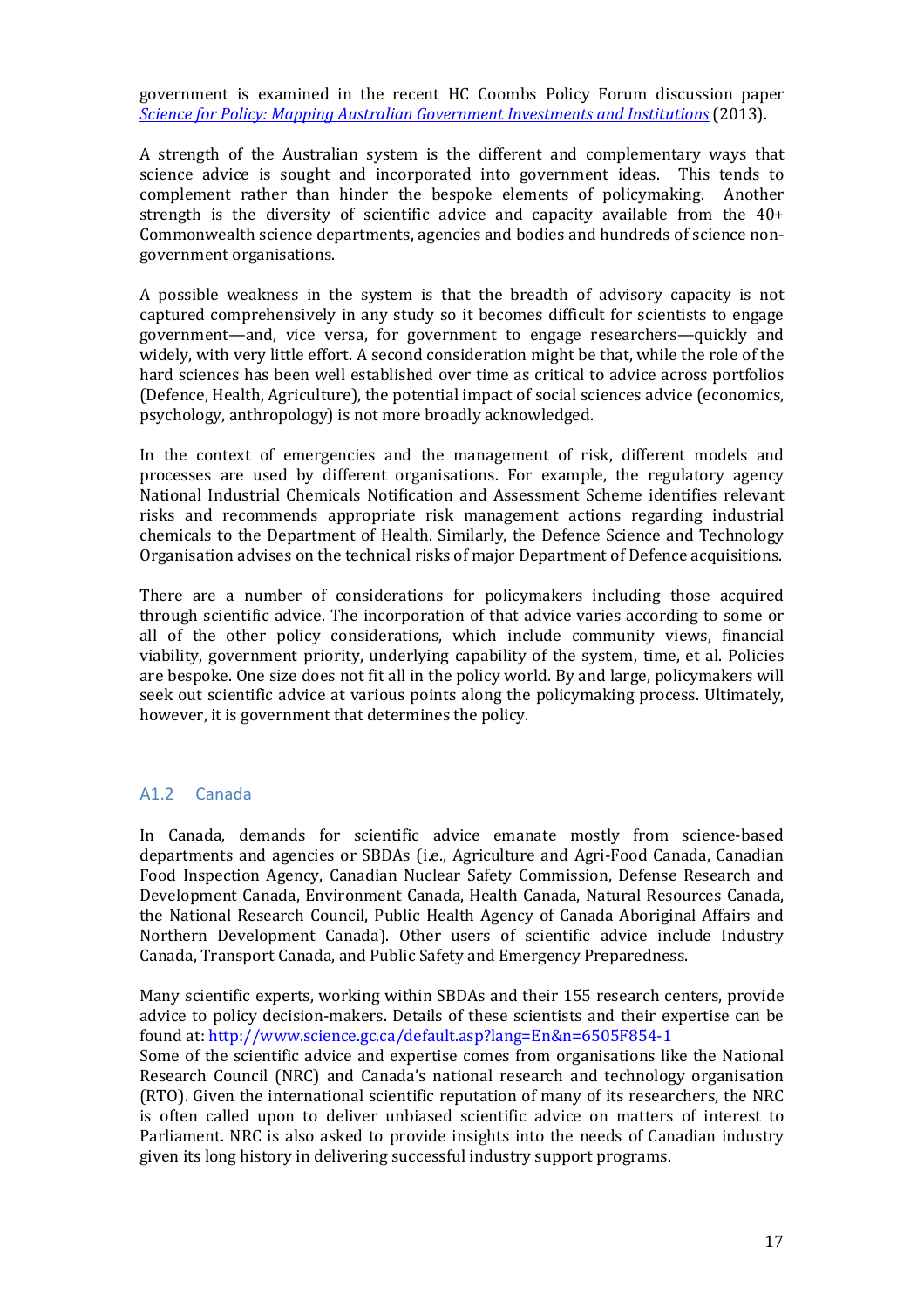SBDAs also seek advice from external independent experts, who review the quality of science the Government of Canada performs and provide recommendations on programs and policy that support its regulatory responsibilities in various matters (e.g., safety assessment of various drugs, health and food products, the energy efficiency regulations, management of human pathogens and toxins, etc.).

Federal public servants that provide scientific advice support S&T activities that focus on the collection and integration of data supporting rigorous and timely decisions, policy development, scientific risk assessments, standards development, and regulatory oversight and enforcement. For example experts working at Canada's National Metrology Institute, which is part of the NRC, deliver scientific advice to improve and inform decision-making for commerce, standards development, and regulation and trade agreements. S&T-based observation, monitoring and surveillance play an important role in building Canada's knowledge base in health and the environment, maintaining national security, exercising stewardship and managing resource development.

Federal public servants that provide scientific advice are expected, as all public servants, to conduct themselv[es](#page-17-0) in accordance with the values of the public sector and these expected behaviors. <sup>33</sup> Expected behaviors include: carrying out their duties in accordance with legislation, policies and directives in a non-partisan and impartial manner; carrying out the lawful decisions of their leaders and supporting ministers in their accountability to Parliament and Canadians; providing decision makers with all the information, analysis and advice they need, always striving to be open, candid and impartial; acting at all times with integrity and in a manner that will bear the closest public scrutiny; continually improving the quality of policies, programs and services they provide; and fostering a work environment that promotes teamwork, learning and innovation.

In addition, the Federal Government relies on three independent organisations for scientific advice:

1) **The Science, Technology and Innovation Council (STIC)** is an independent advisory body embedded within the Department of Industry, and mandated by the Government of Canada to provide confidential advice on science, technology and innovation (STI) policy issues. This advice helps inform government policy development and decision making. STIC is also mandated to produce biennial, public State of the Nation reports that benchmark Canada's STI performance against international standards of excellence. These reports provide a common evidence base for understanding Canada's STI system The STIC was established in October 2007 as a result of a newly adopted S&T Strategy. (For more information see: [http://www.stic-csti.ca/eic/site/stic-csti.nsf/eng/Home\)](http://www.stic-csti.ca/eic/site/stic-csti.nsf/eng/Home).

2) **The Council of Canadian Academies (CCA)** is an external independent, notfor-profit organisation that began operation in 2005. The Council supports independent, authoritative, and evidence-based expert assessments that inform public policy development in Canada.

(For more information see: [http://www.scienceadvice.ca/en.aspx\)](http://www.scienceadvice.ca/en.aspx).

3) **The Royal Society of Canada (RSC)** is Canada's senior National Academy. It promotes Canadian research and scholarly accomplishment, mentors young scholars and artists, recognizes academic and artistic excellence, and advises

<span id="page-17-0"></span><sup>33</sup> See http://www.tbs-sct.gc.ca/pol/doc-eng.aspx?section=text&id=25049 l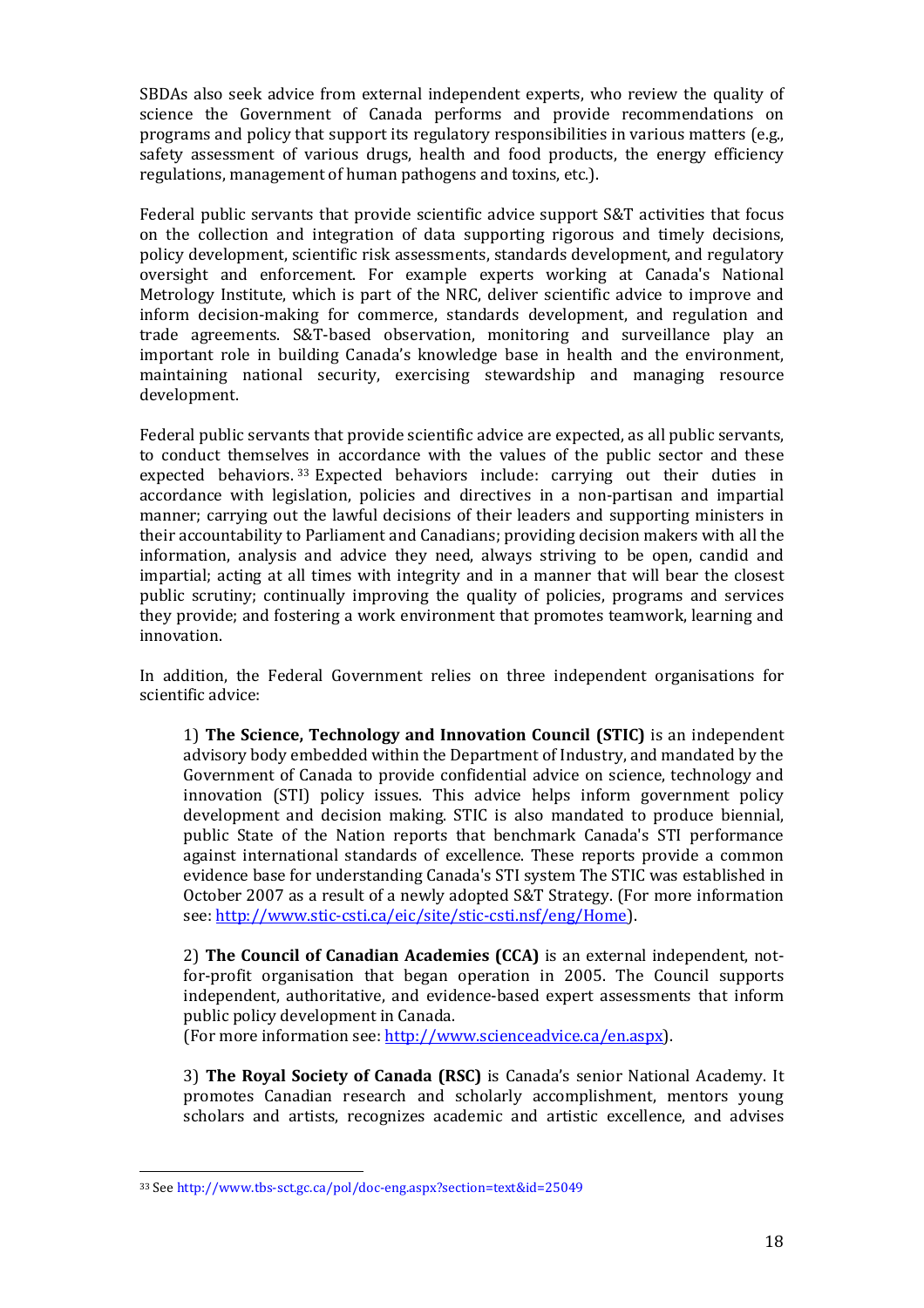governments, non-governmental organisations, and Canadians generally on matters of public interest (for more information see [https://rsc-src.ca/en\)](https://rsc-src.ca/en).

Scientific advice takes various forms depending on its origin. Most in-house scientific advisors communicate via the regular channels of the governmental apparatus (i.e. written and oral briefings). External advice can be provided via letters addressed to senior public servants or ministers, but it can also be found in public documents (most recent examples of these can be found on the CCA and RSC websites).

The Government of Canada strives to maintain an effective science advisory process. Policy decision makers must exercise their legitimate role to weigh multiple inputs and make choices. The Canadian government is based on a Cabinet system. Cabinet ministers are collectively responsible for all actions taken by the Cabinet and must publicly support all Cabinet decisions. The collective decision-making process has traditionally been protected by the rule of confidentiality, which upholds the principle of collective responsibility and enables ministers to engage in full and frank discussions.

Within the framework of Cabinet confidence, science advice has an important role to play by contributing to government decisions which serve Canada's interests and concerns in areas such as public health and safety, environmental protection, resource exploitation, wealth creation, innovation, and national security. Decision making in the government must consider a wide range of inputs and consult, as appropriate, advisors competent in other non-scientific aspects of public policy (e.g. economics, public administration, social science, international affairs, etc.).

In the context of emergencies and the management of risk, the Centre for Security Science (CSS) (part of Defense Research and Development Canada) leads the Canadian Safety and Security Program, a horizontal effort to strengthen Canada's ability to cope with disasters, whether they are natural, caused by human error or by malicious intent. CSS also manages the Emergency Responder Test and Evaluation Establishment (ERTEE).

CSS leverages expertise from all levels of government, industry, academia and emergency management organisations in areas such as: emergency and security planning, policy and response; public and animal health; food safety; chemical, biological and explosives counter-measures; domestic radiological protection; environmental response; intelligence and law enforcement; and other public safety and security fields. Through this collaborative approach, CSS engages partners in a broad range of activities, including projects, workshops and exercises.

It also manages a vast network of national and international experts who work together through communities of practice. In addition, CSS provides evidence-based advice and guidance to support planning, decision-making, operations and the development of public safety and national security strategies and policies. This is enabled through a network of partners, as well as in-house expertise in capability-based planning, risk assessment, operations research, knowledge management, exercises and support to domestic operations.

CSS also administers a number of international agreements with the United States and the United Kingdom to leverag[e](#page-18-0) resources and foster science and technology cooperation between allied nations.34

<span id="page-18-0"></span><sup>&</sup>lt;sup>34</sup> For more information see: <u><http://www.drdc-rddc.gc.ca/en/science-tech/safety-security.page></u> l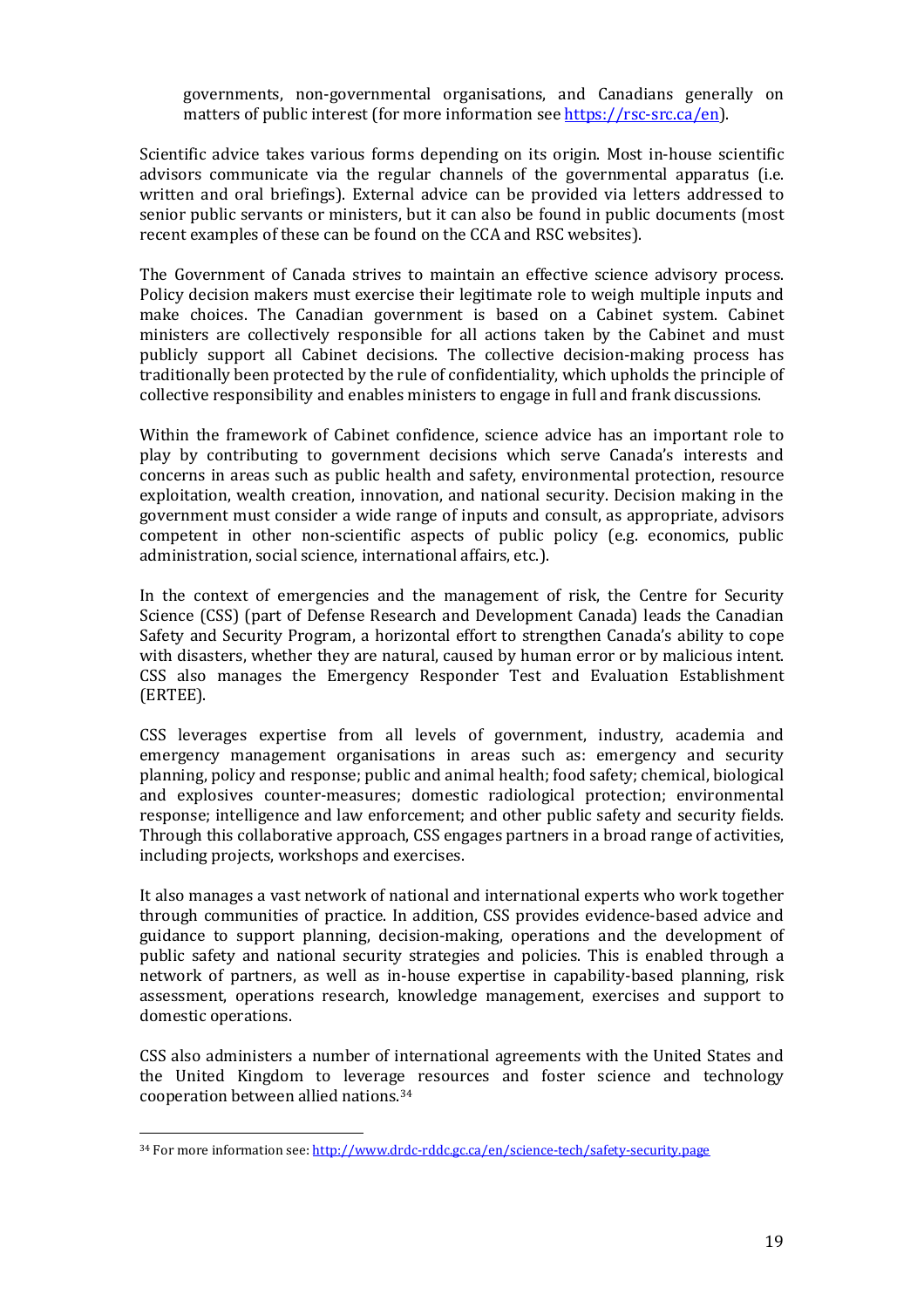Other agencies have an important role to play in emergencies and risk management, such as:

- Environment Canada (see http://www.ec.gc.ca/ee-ue/)
- The Public Health Agency of Canada (see http://www.phac-aspc.gc.ca/epmu/index-eng.php)
- Transport Canada(see https://www.tc.gc.ca/eng/canutec/menu.htm)

#### <span id="page-19-0"></span>A1.3 China

In China, the State Council/NPC and ministries dealing with economic and social development issues as well as associated funding agencies request scientific advice. Currently, there is no chief scientific advisor in the Chinese government system. Normally, scientific advice to central government, including in the context of emergencies and the management of risk, is provided by the Chinese Academy of Sciences, the Chinese Academy of Social Sciences, and the Chinese Academy of Engineering.

Policymakers request consultations and reviews from natural scientists, engineers, social scientists and other stakeholders during the process of policymaking and implementing policy. The size of their engagements depends on the importance of the policy. The experts are selected according to the needs of policymaking process.

The current model of science advice in China has been in place since 1949 when the Chinese Academy of Sciences was established.

Key strengths of the existing science advisory model include the independence of academies and their equivalent to ministries position.

To provide scientific support to policy-making and emergency response, the international network of senior-level science advisors should be independent and professional.

#### <span id="page-19-1"></span>A1.4 Cuba

In Cuba, the Scientific Advisor's Office facilitates high-level advice on scientific issues of importance and advanced technologies. It provides analysis and independent expertise to the State's Council, and it implements a group of legislative functions as well as some executive governmental ones. It has 31 members and is chaired by the President of the Council of State and Ministers, who at the same time is the Head of the Government.

The Scientific Advisor's Office was founded in 2004, following a deep and detailed analysis of the international experiences and potential of this kind of organisation From 2008, the Office entered a more mature stage, and from 2012, it was completely integrated into the state reorganisation of the science and innovation system.

Among the functions and responsibilities of the Scientific Advisor Office are:

• To offer advice on scientific advances that could make a contribution to the development of science, technology, and innovation (STI) and to foster, through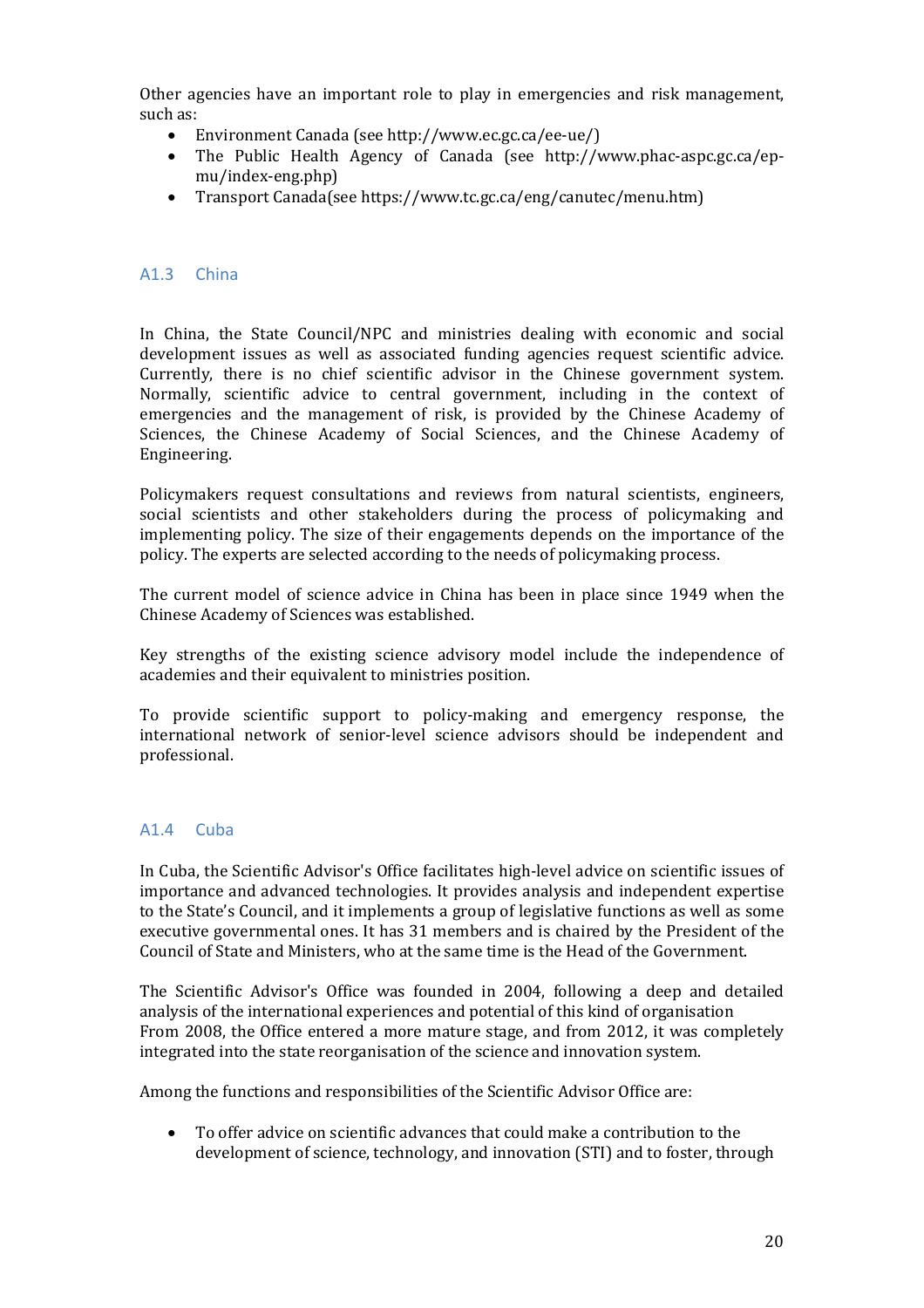the review of national strategies, their coherence and efficiency in correspondence with the national development goals;

- To assist state institutions with STI policies, and the review and upgrade of their strategy over the short, medium and long terms;
- To monitor scientific advances and emerging technologies and to support the introduction of new knowledge and technology areas;
- To provide the general public, with an objective understanding of the scientific basis for an appropriate interpretation of decisions, as well as the enhancement of the country's culture for science and technology;
- To provide the state with complementary scientific information, useful for the handling of environmental crises and natural disasters at national and international levels;
- To propitiate new forms of relationship between university-researchproduction, expanding cooperation and close coordination among them;
- To offer advice for the preparation of educational projects at different teaching levels, according to the needs of professional formation in the country;
- To promote international links and collaboration, and to encourage the training of human resources.

To perform these functions and guarantee quality, the Advisor's Office is divided in areas that cover key sciences and cutting-edge technologies, such as: new technologies and basic sciences; life sciences, agrotech and biochemistry; security; energy, environment and earth sciences. The Scientific Advisor's activities are supported by temporary Scientific-Technological Commissions and Ad-Hoc Working Groups in different thematic areas. These groups have a multidisciplinary composition, and integrate experts from different entities that provide advice: the Academy of Sciences of Cuba (ACC), the Universities, the Ministries, among others, of Science, Technology, and Environment, Higher Education, Informatics and Communications, and Public Health; as well as the Scientific Societies, and Research Entities, such as the Center for World's Economy Research, the Nuclear and Advanced Technology Agency (AENTA), and the Biotechnical Scientific-Productive Complex, BioCubaFarma.

These temporary groups carry out research and elaborate reports on specific topics, which are presented for discussion and decision making. At the same time, in coordination with the media, a popularization plan through television messages, workshops, seminars, documentaries, and debates is designed and fulfilled for the public understanding and acceptance of science and new technologies.

Among topics on which the office has centered its activity over the past decade are:

- 1. Advice for the introduction of new innovative industries based on knowledge and modern technology, like the example of nanotechnology;
- 2. Advice for technical evaluation of new technologies and scientific advances in different areas.
- 3. Advice to foster new forms of relationship university-research-production.
- 4. Advice linked to education, for preparation of educational projects for differentundergraduate and postgraduate teaching levels, as well as for transformation of educational institutions.
- 5. Assessment and elaboration of reports for national strategies, and measures linked to the development of new areas of science and technology.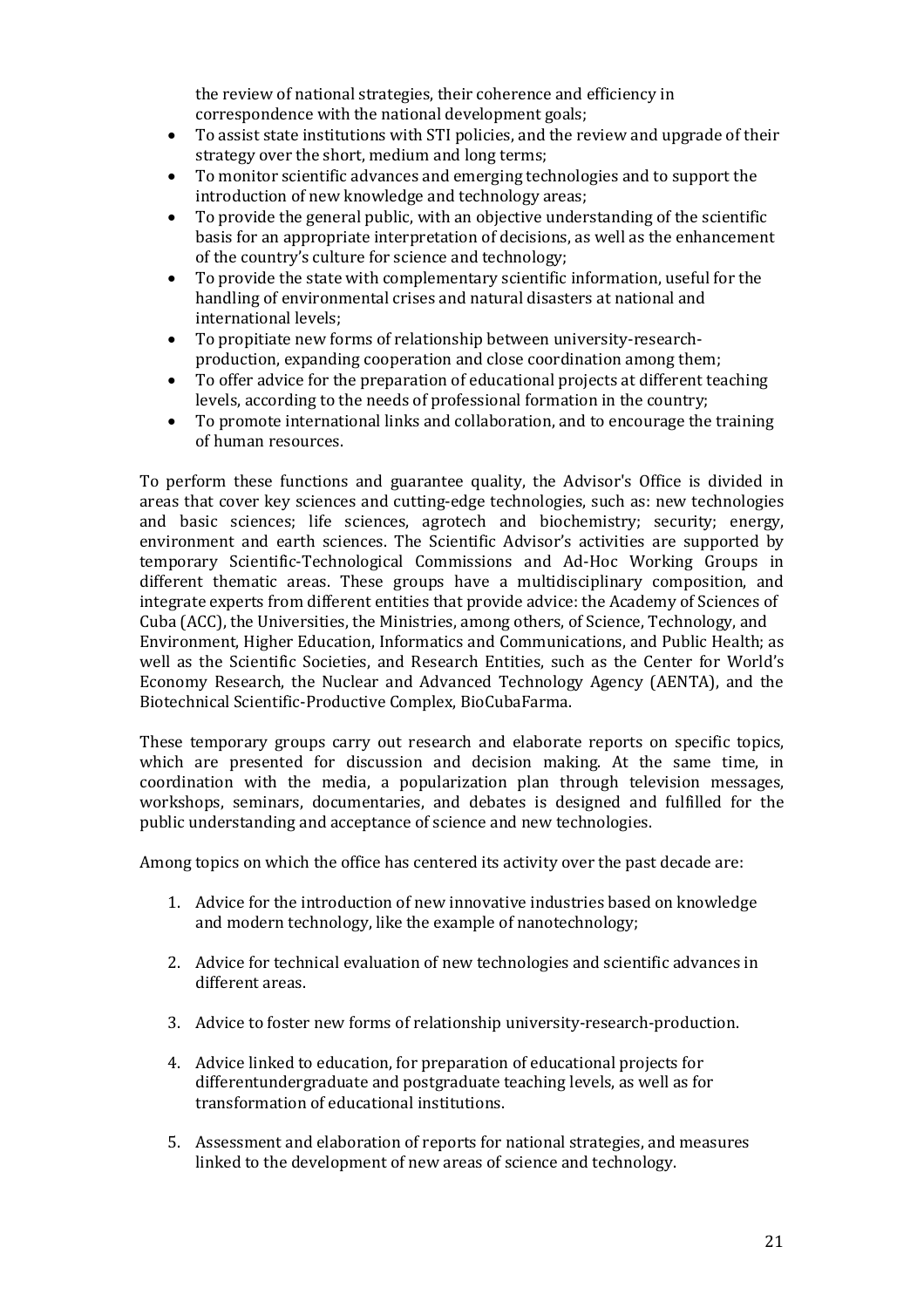- 6. Evaluation of topics that are national priorities and, for their impact and risks, could affect or put in danger the population (climate change, nanotechnologies, nuclear accidents, etc.).
- 7. Spreading and improving the flow of scientific information through the organisation of workshops, seminars, events, and international conferences.
- 8. In international affairs, the focus is identifying excellence scientific centers with potential for cooperation in high-priority areas.

It is important to mention the multidisciplinary character of the Office, which is integrated by experts with profound scientific knowledge in different fields. This, with the support of Ad-Hoc groups and interdisciplinary commissions guarantees a wide participation of all science areas. The Scientific Advisor, based on a broad professional career and expertise, provides the State's Council with direct advice characterized by objectivity and impartiality.

# <span id="page-21-0"></span>A1.5 El Salvador

In El Salvador, several organisations/institutions are involved in providing scientific advice, including the Vice Ministry of Science, Technology and Innovation (STI) (created in 2009), the Interministerial Committee of STI with the Ministers of Education, Finance, Economy, Agriculture, Health, Environment and Natural Resources (created in 2012), institutions of high education, research centers and others. Their roles and responsibilities are diverse ranging from providing guidance on scientific policies and strategies, management, implementation, monitoring and evaluation.

In the context of emergencies and the management of risk, El Salvador is supported by the international organisations of Science and Technology, including CEPAL, WIPO, and such countries as Uruguay, México, India.

In 2013, the Technical Advice Council of Interministerial Committee with representatives from universities, researches centers, industry, trade and social organisations was established to ensure a balanced use of different forms of knowledge and expertise within the policy making process. Furthermore, the Technical Advice Council together with the National Observatory of Politics in STI is responsible for monitoring the effectiveness of science advice use by the government.

The flow of information is organised through various channels, including specialised seminars, congress, networks, publications, and scientific journals.

One of the strengths of the science advisory system is that it is based on the alliance of key actors, including ministries, researches centers, universities, scientific councils, foundations, etc. However, due to the fact that the science advisory system is relatively new, there are not yet enough qualified specialists in the field of STI management.

# <span id="page-21-1"></span>A1.6 Finland

There is no formalised science advisor system in Finland, but the need for scientific advice has been recognized by the Prime Minister´s office and a planning process is ongoing, with the aim of setting up procedures and structures for science-based advice to government. Some ministries have set up temporary committees for bringing in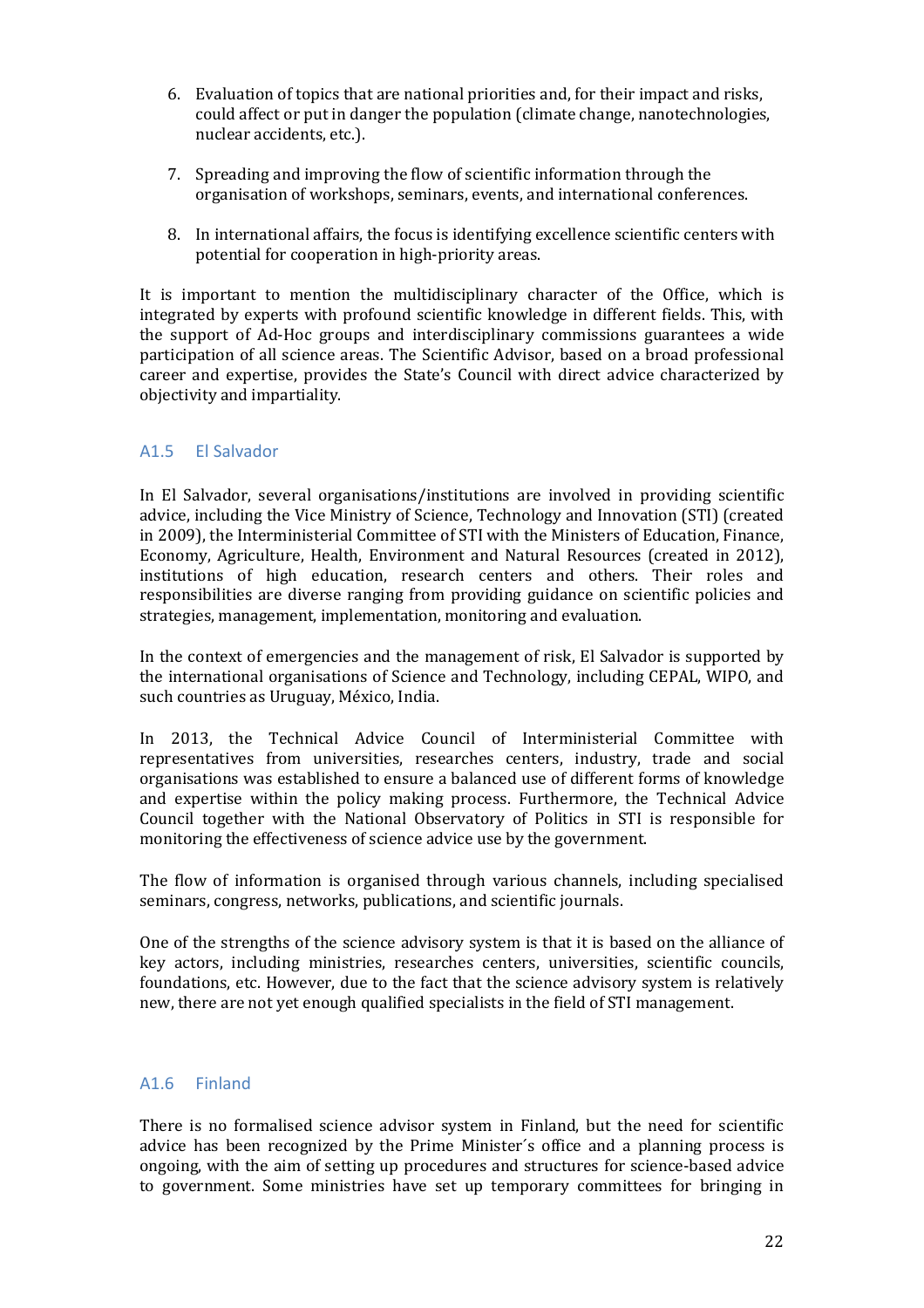scientific knowledge, e.g. a climate panel at the Ministry of the Environment. Most political parties also have their own think tanks that receive support from the state budget, but their impartiality is not guaranteed.

Institutional support is given by a number of state research institutes which function under the guidance and financing of ministries. Their research agendas are variable, with respect to being policy-relevant, and they do not cover the whole breadth of the government. Advisory channels of mainly unofficial, e.g. via universities, and depend on the interest and experience of civil servants to foster them.

In the absence of an organized system of science advice to government, if scientific viewpoints come to play a role in decision-making, it is thanks to competent civil servants who want to find out about the scientific issues and have developed contacts in the scientific community.

In an emergency, advice is usually sought from individuals who are known to be experts in the issue at hand (from universities and research institutes), but this occurs in a fortuitous way. For some emergencies, expert working groups may be set up, but their expertise is usually of the administrative and not scientific sort.

Since the advisory mechanisms in general are undeveloped, practically all fields of science (in the broad sense) are underutilised with the exception of economists, who figure rather prominently in various stages of policymaking.

# <span id="page-22-0"></span>A1.7 France

Scientific advisors are present in the strategic service for research and innovation in the General Direction of Research and Innovation at the French Ministry for Research and High Education. They belong to dedicated departments devoted to the following scientific domains:

- Agronomy, ecology, Earth System Sciences, Universe Sciences
- Biology, Health and Well-being
- Mathematics, Physics, Robotics, Numerical Sciences
- Energy, Chemistry, Sustainable Development
- Social Sciences and Humanities

The roles of the scientific directors of these departments are diverse:

- They contribute strongly to the writing of the National Strategy for research and participate in the writing of national Research calls.
- They control the organisms and institutes of their domain as far as their scientific roadmaps are concerned.
- They give advices on the scientific quality of regional programs, national plans as well as Public-Private partnerships.
- They follow and evaluate the scientific involvement of French teams in European and International Infrastructures and Programs.
- They represent France in European and International Governing boards of such Programs and Infrastructures.
- They also prepare documents, letters, answers and decisions for the cabinet of the Secretary of State and the ministers.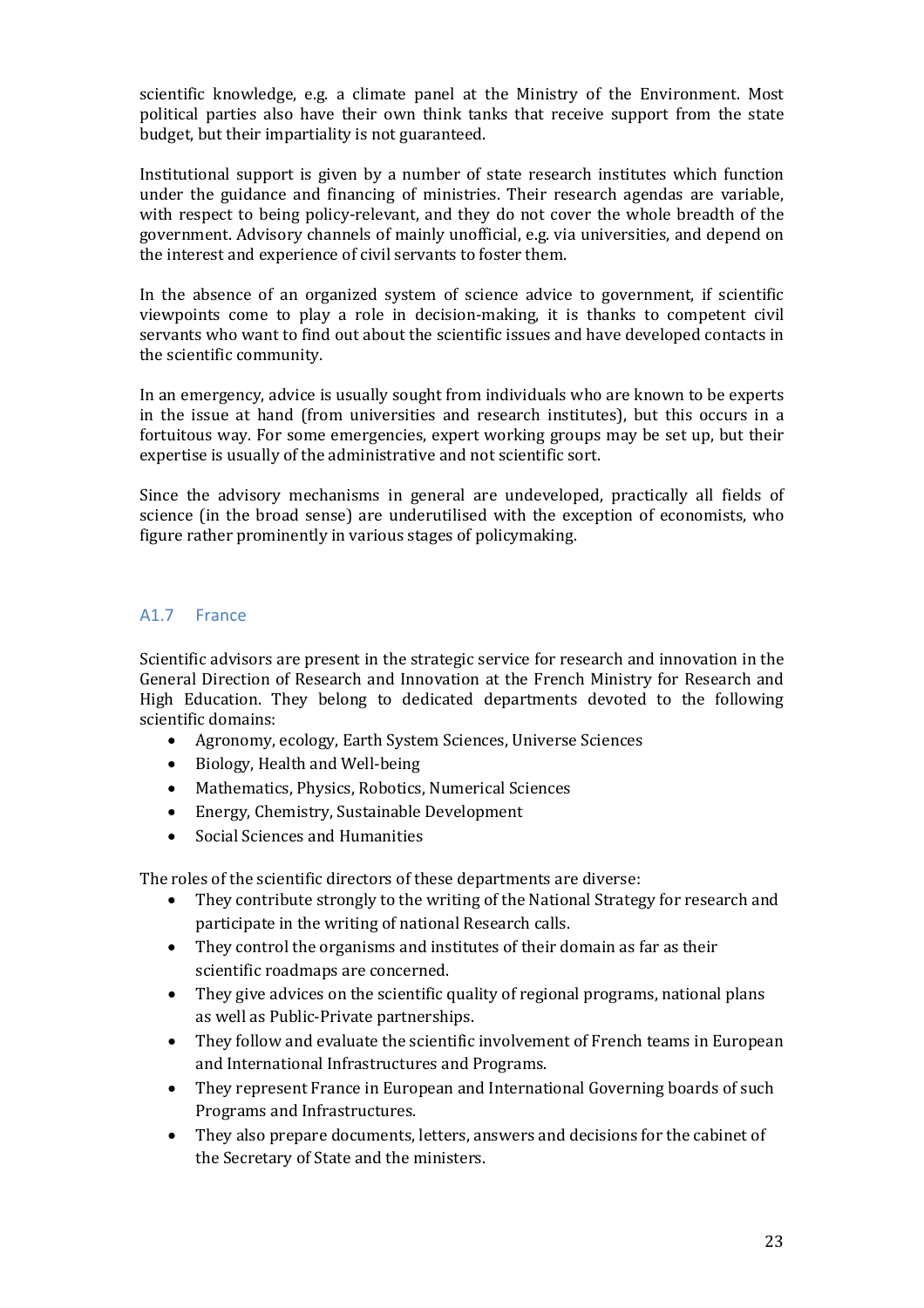Various institutions may request scientific advice:<br>
• The National Assembly and the senate foue

- The National Assembly and the senate (questions of the elected representatives)
- the technical ministries,
- the first ministry
- the national department for research infrastructure.

In addition to the scientific advisors cited above, French research is structured through alliances of organisms, institutes and universities. There are five alliances covering the five scientific domains cited above. The alliances may also provide advice through their general secretary and their scientific council. When very precise information is needed, advice is sometimes sought directly from the scientific directors of institutes.

The cabinet of the Ministry is also supported by scientific consultants who may also give advice depending on their proper domain of expertise. The National Funding Agency furnishes statistics on funds and human resources involved in different programs and topics.

These arrangements have been in place for about ten years, with some slight changes to improve the flow of information. For the last three years, the role of alliances in providing advice has been strongly supported by the present General Director for Research and Innovation.

The strength of the existing model is linked to the fact that the scientific directors in the French Ministry are senior scientists, former laboratory or institute directors, strongly involved in research. The weaknesses are due 1) to the too rapid turnover of the scientific directors and 2) to the slowness of the administrative transmission of information within the ministry.

In the context of emergencies and the management of risk, the General Direction for Research and Strategy and the scientific directors are fully mobilized, depending on the domain of risk being considered. Moreover, every director has on-call periods even the weekend.

Policymakers take into account scientific advice, depending on the economic, political or strategic importance of the subject. Due to a strong engagement of French public in the innovation process and the precautionary principle, it is sometimes problematic for policymakers to follow only scientific advice, if cultural and historical factors lead to different ways to consider innovation and progress.

# <span id="page-23-0"></span>A1.8 Germany

The importance of high-quality science-based policy advice has increased in Germany in the past years. Due to the plethora of institutions and actors giving such advice, it has not been easy for policy makers in the past to differentiate between actors with respect of the quality of the scientific content. Advice given by academies, and particularly by the German National Academy of Sciences, Leopoldina, has gained importance as they bring together the most highly respected researchers nationally and worldwide.

Since 2008, the science advisory model in Germany has changed, with the Leopoldina being made the German National Academy of Sciences. In this capacity, it speaks out on social and political questions, providing a nonpartisan, factual framework for discussion. Under the auspices of the Leopoldina, interdisciplinary groups of experts publish policyguiding statements on issues of current interest. It also releases joint statements with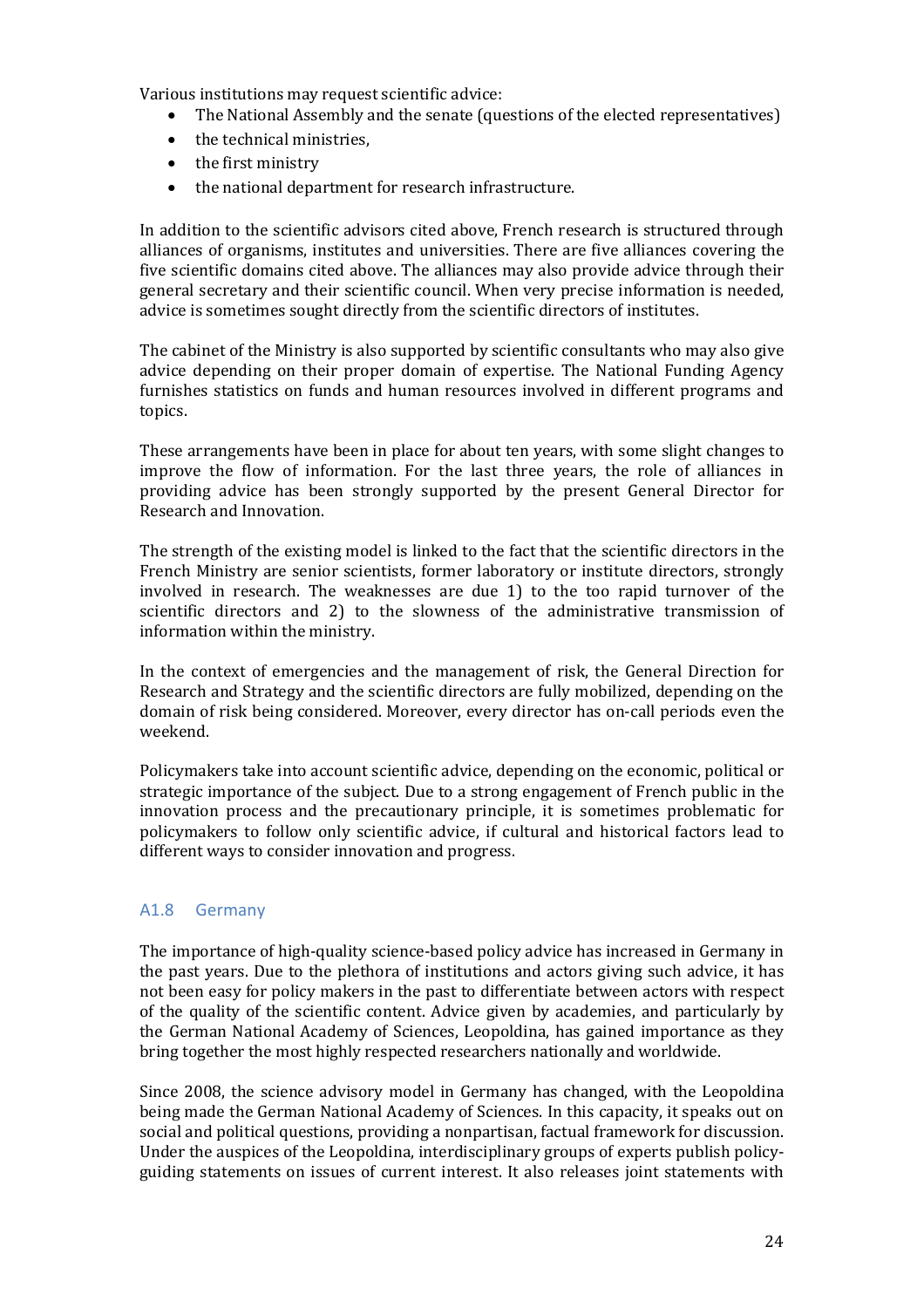other German, European and international academies. It does so on a bilateral basis with partner academies or within various international academy committees. The wideranging expertise of its 1,500 members allows the Leopoldina to voice its opinions on significant developments and the most pressing challenges of our time.

The Academy's statements and recommendations provide policymakers with scientific analysis and evaluation on the most urgent issues facing society today. A further key aspect of the Academy's work is early identification of major scientific developments that are likely to become important to society in the future, and providing analysis and recommendations accordingly. In this way, the Leopoldina helps to set policy-making on the right course.

The Leopoldina is free to choose its research themes and does so based on the scope of its scientific work, which is defined by its members, the Presidium and its standing committees. It can also decide to respond to policymakers' requests, and is equally independent in appointing researchers to the working groups that produce the respective statements and recommendations. The working groups are interdisciplinary and the Leopoldina calls on further independent experts for the peer review process.

The guidelines of the Leopoldina for its policy advice are: transparent working methods that are documented in a reproducible way; open and unbiased design of the advisory process through inclusion of different disciplines; statements that are developed independently of any economic and political interests giving recommendations on how to approach specific problems facing society; clear presentation and broad dissemination of recommendations in order to encourage public debate.

Scientific advice is provided to ministries, parliaments, and political foundations. It is also given indirectly, e.g. by public events on relevant topics, or by engagement of toplevel scientists in government initiated bodies (such as Sachverständigenräte, Forschungsunion etc.). Discussions are also held with policymakers, research organisations, professional associations, and civil society institutions, such as associations, foundations and churches.

Beyond the Leopoldina, there is a wide variety of research institutions and organisations, most of which are - in one way or another – involved in providing advice to government and its different ministries. The intensity and impacts of these advice functions, however, differ widely and are hard to measure accurately.

Other providers of advice include:

• The Deutsche Forschungsgemeinschaft (DFG) – representing the national membership of Germany in ICSU – is a basic science oriented institution with the mission to promote science and research in Germany. It has 10 so called "senate commissions", e. g. on gen research – oceanography – biodiversity – water research – ecosystem research. These mostly permanent commissions support DFG`s obligatory task to advise policy and politics of providing scientifically sound and comments on socially relevant themes opinions. DFG also maintains a number of additional commissions and task forces, partly in close cooperation with the Federal Ministry of Education and Research (BMBF = Bundesministerium für Bildung und Forschung) such as the National Committees on Global Change Research (NKGCF = Nationales Komitee für Global Change Forschung). This committee now has a new aim and scope as well as a new leadership and functions as "Deutsches Komitee für Nachhaltigkeitsforschung in Future Earth".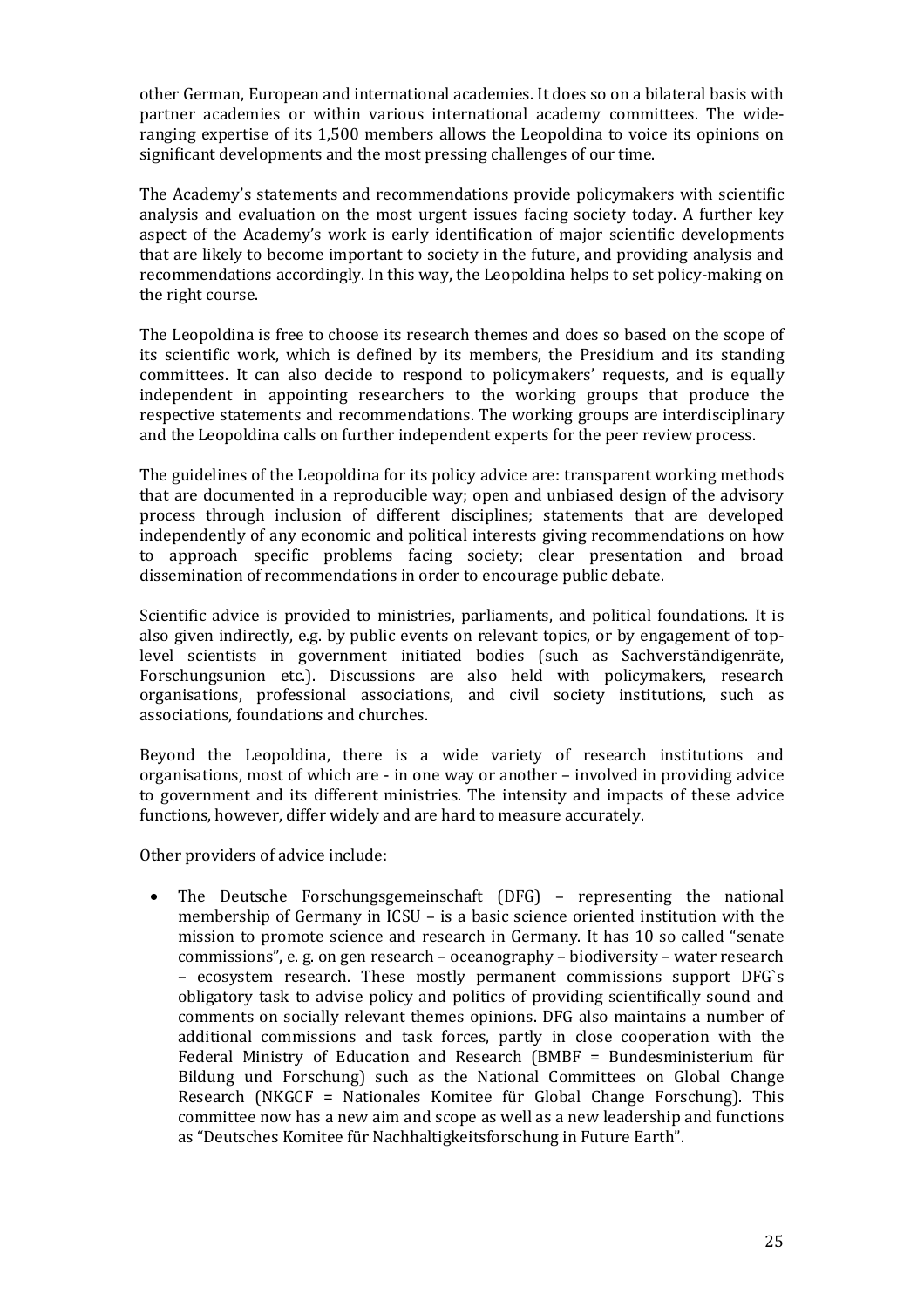- There are a number of important government supported, yet independent research institutions that are engaged in a wide range of basic and applied research fields. They, too, provide – in one way or another – advice to government offices. The most important of these are:
	- o Leopoldina: Deutsche Akademie der Naturforscher and since 2008 National Academie of Science (see above)
	- o Max-Planck-Gesellschaft zur Förderung der Wissenschaften (MPG):<br>
	o MPG maintains more than 80 research institutes, mainly in fields of
	- MPG maintains more than 80 research institutes, mainly in fields of basic research (natural sciences – social sciences – humanities), in close cooperation with universities.
	- o Fraunhofer-Gesellschaft: the leading organisation for applied research (considers itself as Europe`s largest application – oriented research organisation)
	- o Helmholtz-Gemeinschaft Deutscher Forschungszentren / Helmholtz Association of German Research Centers: 18 research centers with focus on Aeronautics – Space and Transport – Earth and Environment – Energy – Health – Key Technologies – Structure of Matter
	- o Leibniz-Gemeinschaft: the umbrella organisation of 89 independent research institutions. Its slogan "Theoria cum praxi" (meaning science to the benefit of mankind) indicates its focus on the combination of interdisciplinary and applied research, combining basic research approaches with applicability.
- Federal and State governments maintain their own, mostly thematically scientific advisory bodies with very specific mandates. Some of them do have a certain longevity and explicit advisory functions. An example of this type is:
	- WBGU Wissenschaftlicher Beirat der Bundesregierung Globale Umweltveränderungen: It has published more than 10 expert reports on fundamental problems of global environmental change and a number of specific advisory statements for the Chancellor`s office of the federal government of Germany.
- There are also a variable number of ad hoc-committees of science and research which may – upon request – assist decision–making processes by both federal and state/provincial government authorities. Their number, their tasks and their aims and goals, however, are limited in time and themes.
- Finally, other universities, smaller research institutions and private companies are commissioned by governments to engage in tasks of scientific evaluations and expertise, often at local and regional levels.

A great strength of the German academic system is its diverse structure. However, this provides potential weaknesses, including:

- the different organisations sometimes work side by side in similar fields and on similar problems – without coordinating their activities and not knowing to which extend their expertise is being sought by governmental institutions,
- government maintains its own scientific advisory boards which not necessarily cooperate with the above mentioned societies unions.
- This lack of coordination is despite the fact that there is an Alliance of German Scientific Organisations (Allianz der Deutschen Wissenschaftsorganisationen) which brings together the different institutions on a regular basis to discuss issues of joint interest.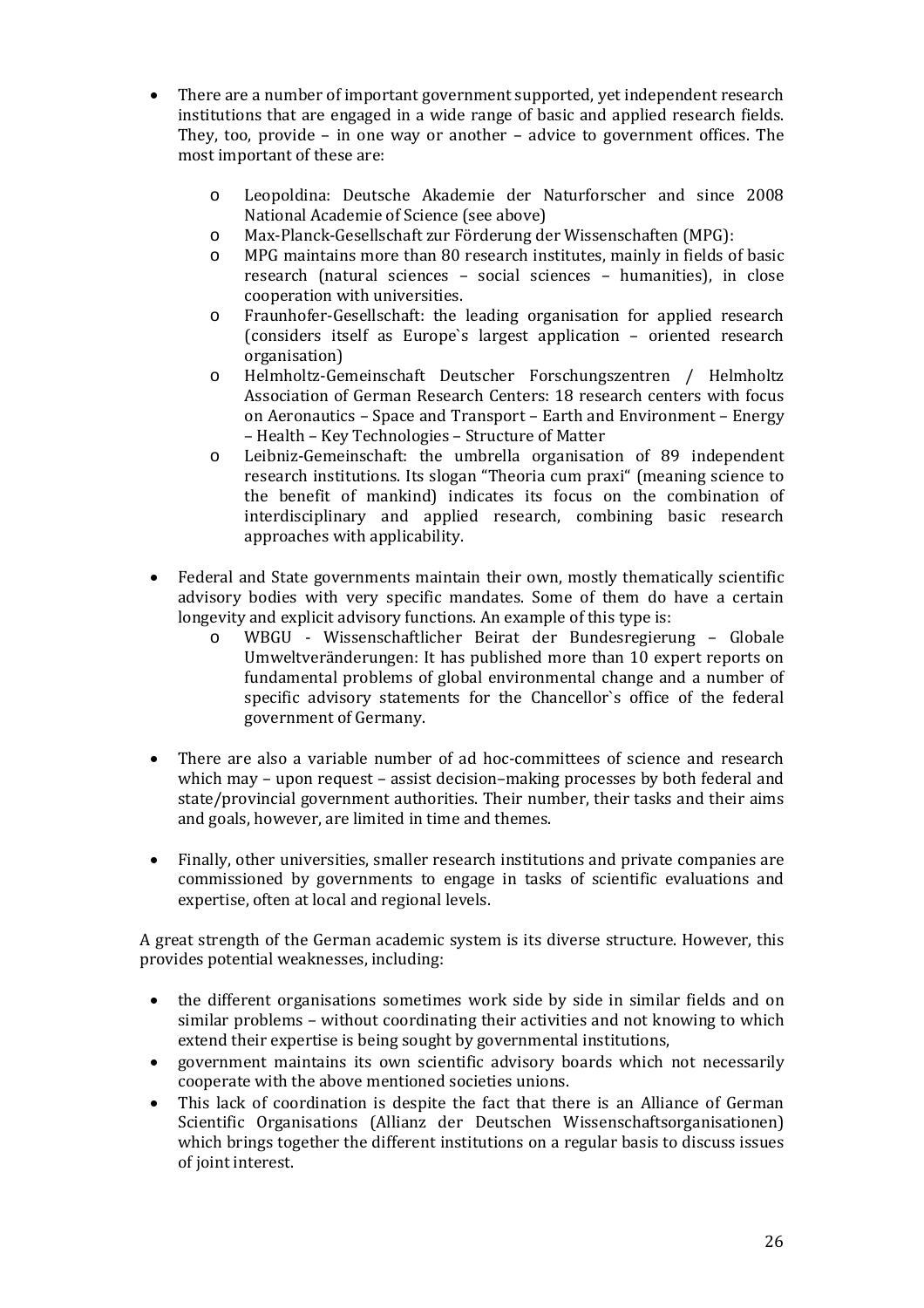Within the German system, cases of emergencies and risk management are often "outsourced" and transferred to NGOs like Red Cross, Technical Aid Work (Technisches Hilfswerk!) and similar organisations for immediate responses. Addressing issues of risk management are also part of medium–to long–term research projects.

In terms of information and resource available to policymakers, the Federal Government of Germany maintains and supports the "*Wissenschaftlicher Beirat*" for all members of parliament (MP) with ten specific sections (e. g. Migration – International Law – Social Issues – foreign Policy etc.). This service is available to all MPs upon request and provides background information on some issues.

# <span id="page-26-0"></span>A1.9 India

The structure of science advice to the Government of India is multi-pronged. Several departments of the Government deal with Science and Technology (S&T), and have their own mechanisms of acquiring advice both internally as well as from the scientific community through various committees of the respective departments. But there are areas which go beyond individual departments.

Advisory mechanisms do exist for addressing such areas. Important among these is the Office of the Principal Scientific Advisor (PSA) to the Government of India. The PSA chairs the Scientific Advisory Committee of the Cabinet (SAC-C). Also, there is a Scientific Advisory Committee to the Prime Minister of India (SAC-PM). Chairs of both these Committees are eminent Scientists. SAC-C and SAC-PM have been in existence at different stages in post-independent India. Besides the ex-officio membership of the Secretaries to the Science Departments, a cross-section of scientific community is nominated to both these committees. A Member (Science) of the Planning Commission, of which the Prime Minister of India is the Chairman, is also engaged in the Science Advisory role. The PSA and Chairman, SAC-C; Chairman, SAC-PM and Member (Science), Planning Commission directly interact with the Prime Minister of India. Additionally, three Science Academies are also engaged in the advisory mechanisms.

The Office of the PSA was set-up in November 1999 with the wide objective to evolve policies, strategies and missions for the generation of innovations and support systems for multiple applications, generate S&T tasks in critical infrastructure, economics and social sectors in partnership with Government departments, institutions and industry. The office endeavors to bring in synergy among the various scientific departments and other ministries in creating an enabling S&T eco-system that encourages innovations across disciplines. It encourages R&D projects in 'advanced high quality basic research', 'directed basic research', as also 'pre-competitive applied research' through academiaindustry interactions.

The PSA is the ex-officio Chairman of the SAC-C. It is the apex advisory body of the Government of India in Science & Technology. It renders advice on relevant issues pertaining to S&T. The committee has representation of leading scientists, The committee has representation of leading scientists, technologists, various scientific departments, universities, science academies and industry leaders. Major recommendations of SAC-C, after having wide consultations with all stakeholders, lead to position papers and reports for developing new initiatives, followed by appropriate action.

SAC-PM was reconstituted after a gap of 15 years in 2005. It deliberates on various policy issues, pertaining to S&T and also on the role it can play in uplifting the Indian economy. It advises on generation of S&T tasks in critical infrastructure, economic and social sectors in partnership with Government departments, institutions and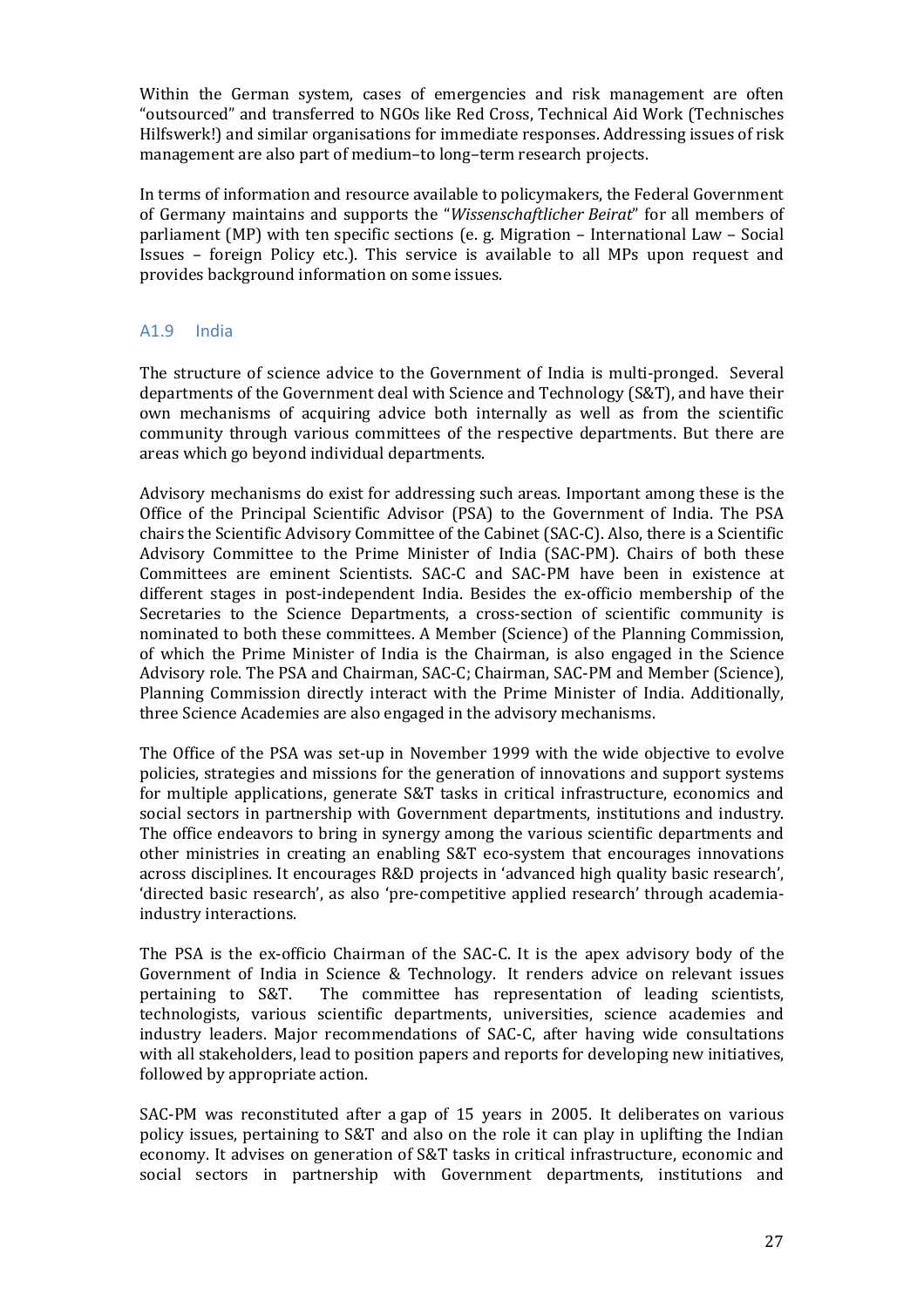industry. The Committee also looks into critical gaps in national competitiveness, promoting technology cooperation amongst developing economies, emerging changes from international competitiveness in S&T and other international matters. The deliberations of SAC-PM have led to new initiatives with respect to science education.

The Planning Commission of India was set up in March 1950, soon after independence, in pursuit of declared objectives of the Government to promote a rapid rise in the standard of living of the people by efficient exploitation of the resources of the country, increasing production and offering opportunities to all for employment in the service of the community. With the formulation of First Five Year Plan (1951-56), at presently the Commission has playing its role in the Twelfth Five Year Plan (2012-17).

The three Science Academies, namely; The Indian National Science Academy (INSA) located in New Delhi; The Indian Academy of Science (IAS) located in Bangalore; and The National Academy of Sciences (NASI), located in Allahabad have been in existence for over 80 years. NASI was established in 1930, IAS in 1934 and INSA in 1935. The Academies generate advisory information, individually as well as collectively, on various contemporary issues that are of relevance to the Government, either on request by the Government of India or on their own initiatives.

Reports of the braining-storming discussions organized by the Academies are made available to the Government and are also available in public domain. For example, brainstorming meetings concerning animal experimentation and nuclear energy issues resulted in reports that were highly useful. Academies are also adequately represented in the other advisory mechanisms of the Government through their presidents/Fellows.

In order to deal with emergencies and natural disasters, the Government of India established the National Disaster Management Authority (NMA) in 2005, particularly after the disastrous Bhuj earthquake of January 2001. Soon after the 2004 tsunami, India took up the work of establishing a modern tsunami-warning center, and the India Tsunami Early Warning System (ITEWS), established by the Department of Earth Sciences, came into being in August 2007. Disasters of this kind do not recognize national boundaries and it is in such emergency situations that international networks of senior level Science Advisors could add most value.

Policymakers in India do take constant advice of scientists, engineers and maintain other sources of public engagement. Engaging with the general public in India, a developing economy, would be very different from that in an already developed country, as the awareness at the level of general public is still limited. Mechanisms of generating advice to the Government of India are highly dynamic and part of a continuous process.

Advisory channels leading to the Government and the Prime Minister are not isolated from each other, as many of the individuals involved in the advisory process have overlapping roles. Since the structure of advisory mechanisms has evolved over a period of time and does have its strengths and weaknesses, it may be suffice to say that the model is functioning effectively over many years and has contributed immensely to the emerging scientific scenario of the country. The situation will improve further as India continues to move on the path to become a knowledge-driven economy.

# <span id="page-27-0"></span>A1.10 Italy

Since Italy is a member of the European Union, science advice occurs both at national and at European level. At a national level, the model is extremely variable as it depends on the kind of required expertise, and on which governmental institution requires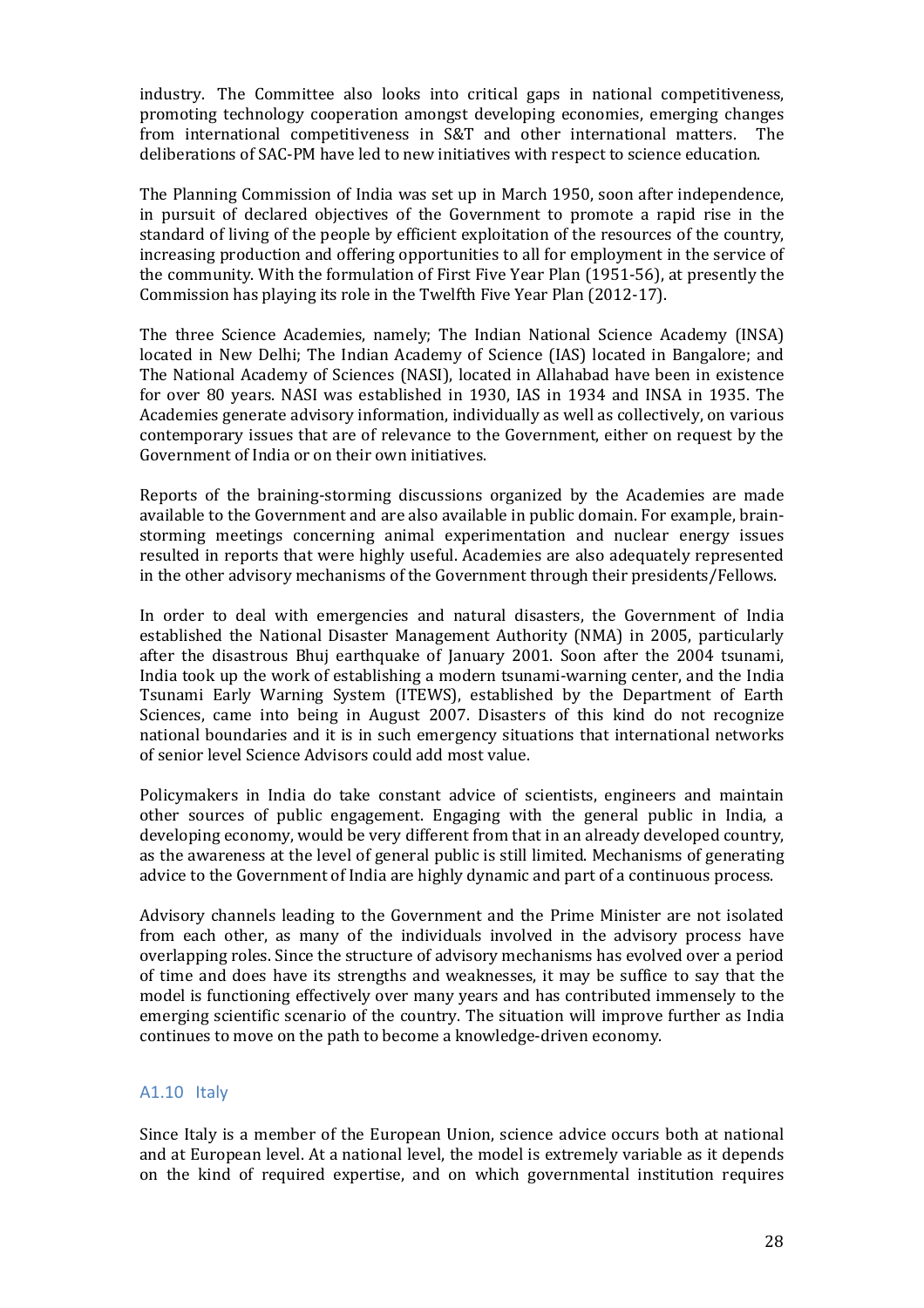science advice. At an EU level, through the Accademia Nazionale dei Lincei, Italy is an active member of the European Academies Science Advisory Council (EASAC), which provides scientific advice to EU policymakers. Examples of advisory bodies and processes at the national level include:

- The National Research Council (CNR) is a public organisation; its duty is to carry out, promote, spread, transfer and improve research activities in the main sectors of knowledge growth and of its applications for the scientific, technological, economic and social development of the country. Its areas of interdisciplinary scientific and technological research cover several sectors: biotechnology, medicine, materials, environment and land, information and communications, advanced systems of production, judicial and socio-economic sciences, classical studies and arts. CNR is distributed all over Italy through a network of institutes, which promote a wide diffusion of its competences and cooperation with local firms and organisations. CNR is under the responsibility of the Ministry of Education, University and Scientific Research. Although its role of science advisor of the government is not clearly stated in the Statutes, CNR can play this role through the Ministry to which it belongs.
- INGV (National Institute for Geophysics and Volcanology) provides constant scientific advice to the Civil Protection authorities. The main mission of INGV is the monitoring of geophysical phenomena in both the solid and fluid components of the Earth. INGV is devoted to 24-hour countrywide seismic surveillance, real-time volcanic monitoring, early warning and forecast activities. State-of-the-art networks of geophysical sensors deliver a continuous flow of observations to the acquisition centers of Rome, Naples and Catania, where the data are analyzed around the clock by specialized personnel. INGV operates in close coordination with the Ministry of University and Research and with Civil Protection authorities, both at national and local level. INGV also cooperates with the Ministry of Environment, the Ministry of Education, the Ministry of Defence and the Ministry of Foreign Affairs in the frame of large research programs of national and international relevance.
- The Accademia Nazionale dei Lincei is the scientific advisor of the President of the Italian Republic. As a member of the European Academies Science Council, it provides independent science advice to European policy-makers.
- ISS (Superior Health Institute) provides scientific support to the National Health Service. It belongs to the Ministry of Health, but has independent structures and is scientifically autonomous. ISS's tasks include: performing scientific research in support of public health, as well as performing analytical tests and enquiries.

The strengths of the Italian system are that the government has access to science advice through ad hoc bodies and scientific organisations. A weakness is that the parliament has no institutionalized access to science advice.

For the management of risks and emergencies, the National Committee for Forecast and Prevention of Great Risks is the structure which connects the Department of Civil Protection to the scientific community. Its main function is to provide technicalscientific advice on request by the head of the Department and suggest how to improve the evaluation, forecast, and prevention of the different risks. The Committee is constituted by the Office of the President and operates across seismic risk; volcanic risk;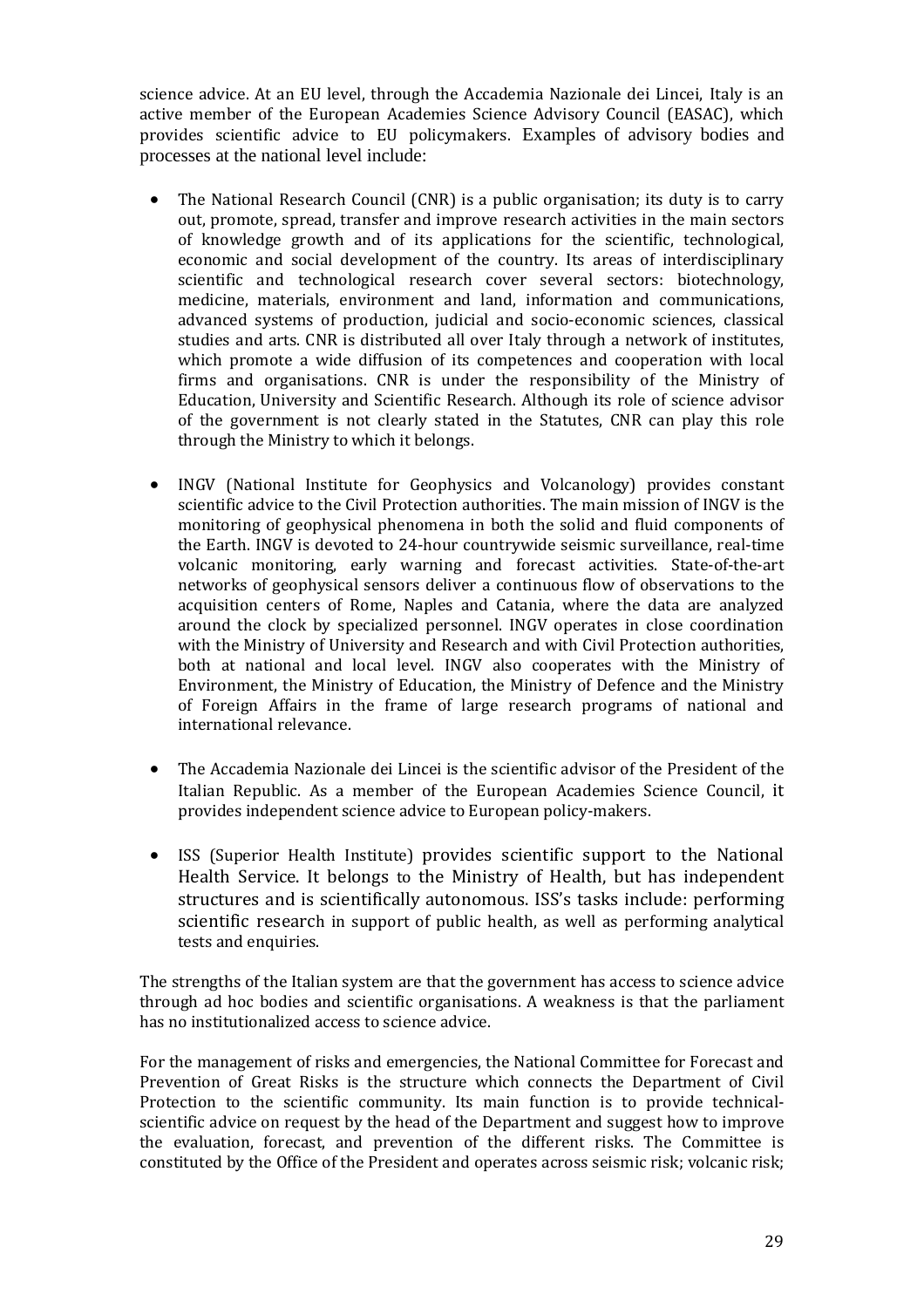meteo-hydrogeological risk; hydraulic and landslide risk; chemical, nuclear, industrial and transportation risk; environmental and forest fire risk.

# <span id="page-29-0"></span>A1.11 Japan

Whilst the Government of Japan (GOJ) does not have a position specifically assigned as a 'scientific advisor', the Council for Science Technology and Innovation (CSTI), which was just recently renamed from the Council for Science and Technology Policy, provides advice with regards to science, technology and innovation policy.

The Cabinet Office, established under the Prime Minister, provides overall coordination among ministries. Under this structure, the CSTI act as one of the important councils for advice. Chaired by the Prime Minister, and composed of relevant ministers and executive members from academia and industry, CSTI functions as headquarters for STI policy. It has three main functions: (1) formulation of comprehensive STI policy; (2) formulation of resources allocation policy like the STI budget prioritization; and (3) evaluation of important R&D projects.

Concerned ministries promote STI by developing relevant systems and implementing national programs which conform with the basic policy formulated by CSTI. When those ministries make a policy decision which includes scientific and/or technological aspects, they usually turn to their advisory councils or set up ad-hoc expert panels, both consisting of scientists and engineers of relevant areas.

Information is usually gathered by the secretariat (sometimes with the help of think tanks) and provided to the members of CSTI, advisory councils and expert panels. External experts are sometimes requested to attend related meetings to provide scientific opinions.

The current "system" of scientific advice dates back to the post second world war period. CSTI, which started as Council for Science and Technology in 1959, became Council for Science and Technology Policy in 2001. It was renamed the Council of Science, Technology and Innovation in May 2014. This Council has always been chaired by the Prime Minister. The CSTI is a decision-making body, as distinct from advisory councils and expert panels under relevant ministries which are usually advisory bodies. It does not, however, usually provide scientific advice to cope with emergencies or imminent crisis.

The strength of the current "system" is that it is possible to integrate the opinions of many experts. However, some people insist that Japan should set up a position or role in consideration of the roles of GCSA of the UK or the APST of the US. If Japan were to adopt this model, there would need to be clarification of the division of labor with the Minister of State for Science and Technology or the CSTI, as well as the necessity of a secretariat for a new 'scientific advisor' position.

# <span id="page-29-1"></span>A1.12 Mongolia

In Mongolia, the major responsibilities of science advisors are to work out in timely manner recommendations related to the country's development. They are responsible for the credibility of their recommendations. The advisors can be individuals, legal entities or working group appointed by the authorities.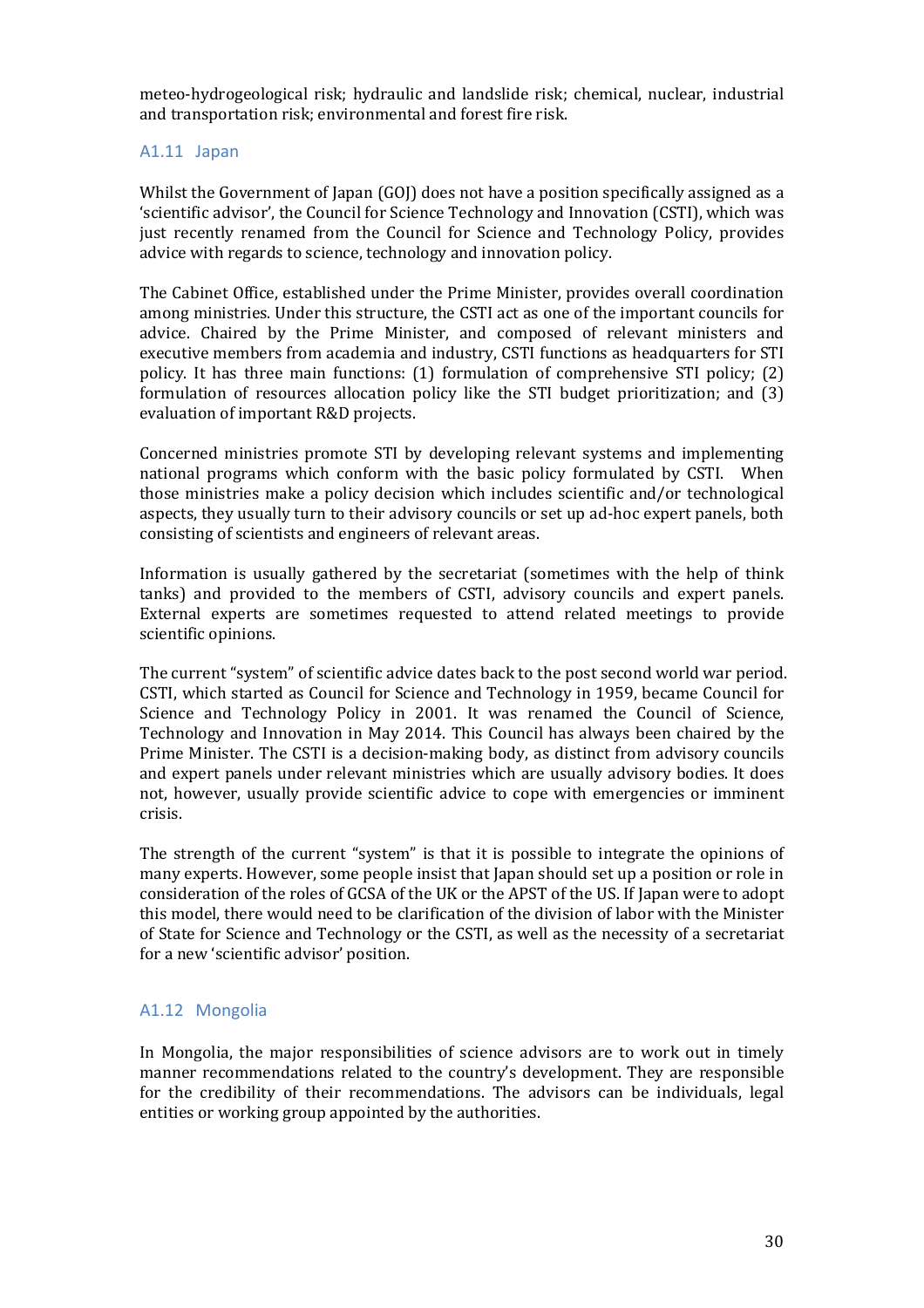The Standing Committees of the Parliament, its administration department, or Government Ministries can request recommendations on certain issues. Likewise, science organisations can make recommendations and send these to decision makers.

The role of the sole scientific advisor to the Government of Mongolia is given by law to the Mongolian Academy of Sciences. According to Article Eight of the Legal Status of the Mongolian Academy of Sciences, the President has the responsibility to formulate recommendations on the development of the nation's economic, social and political relations, with respect to science and technology issues.

Under the socialist system from the 1960s until the 1990s, all issues were organized and directed by the Party and the Government, and hence there was no science advice as such. In 1996, after the approval of the Law on the Legal Status of the Mongolian Academy of Sciences, science advice was officially put on the agenda. Nonetheless, expectations that the Government will seek advice remain weak.

The advantage of the science advice model is that it is always open for individuals and scientific organisation to send science advice to the Parliament, Government and the President of the country. A weakness is that it is almost a voluntary matter for policymakers to request science advice and make use of it in their activities, and there is no system of evaluation of its effect. There is also no science advice model and processes of science advice in the context of emergencies and the management of risk in Mongolia.

# <span id="page-30-0"></span>A1.13 New South Wales, Australia

The NSW Chief Scientist & Engineer (CSE) is a government appointed position reporting to the Deputy Premier. Professor Mary O'Kane was appointed in 2008 as the inaugural NSW Chief Scientist & Engineer. The CSE is responsible for:

- providing the NSW Government with the best quality advice on policy decisions requiring science and engineering input
- seeing that the State's research system operates to maximise its productivity, economic value and social responsibilities
- brokering partnerships and strengthening connections within and between the public and private sectors, particularly with universities and research organisations, to expand the State's research capabilities and networks
- promoting and encouraging high levels of research and development in NSW with global impact – including supporting the growth of vibrant and high impact research institutions and technology companies
- encouraging research excellence, concentration and skills development in areas facing significant challenges including engineering, energy, environment, health
- backing investment in knowledge creation and research in alignment with the needs of the State's future industries

This position is unusual in that it is both Chief Scientist and Chief Engineer. The inclusion of the latter has been particularly valuable and welcomed by engineeringbased industries as well as government as much of the work conducted by the CSE, as requested by the Government, pertains to issues of engineering.

Advice on specific science issues for State agencies is also provided to the NSW Government through a number of chief scientific officer positions across government portfolios such as within the Department of Primary Industries and the NSW Food Authority.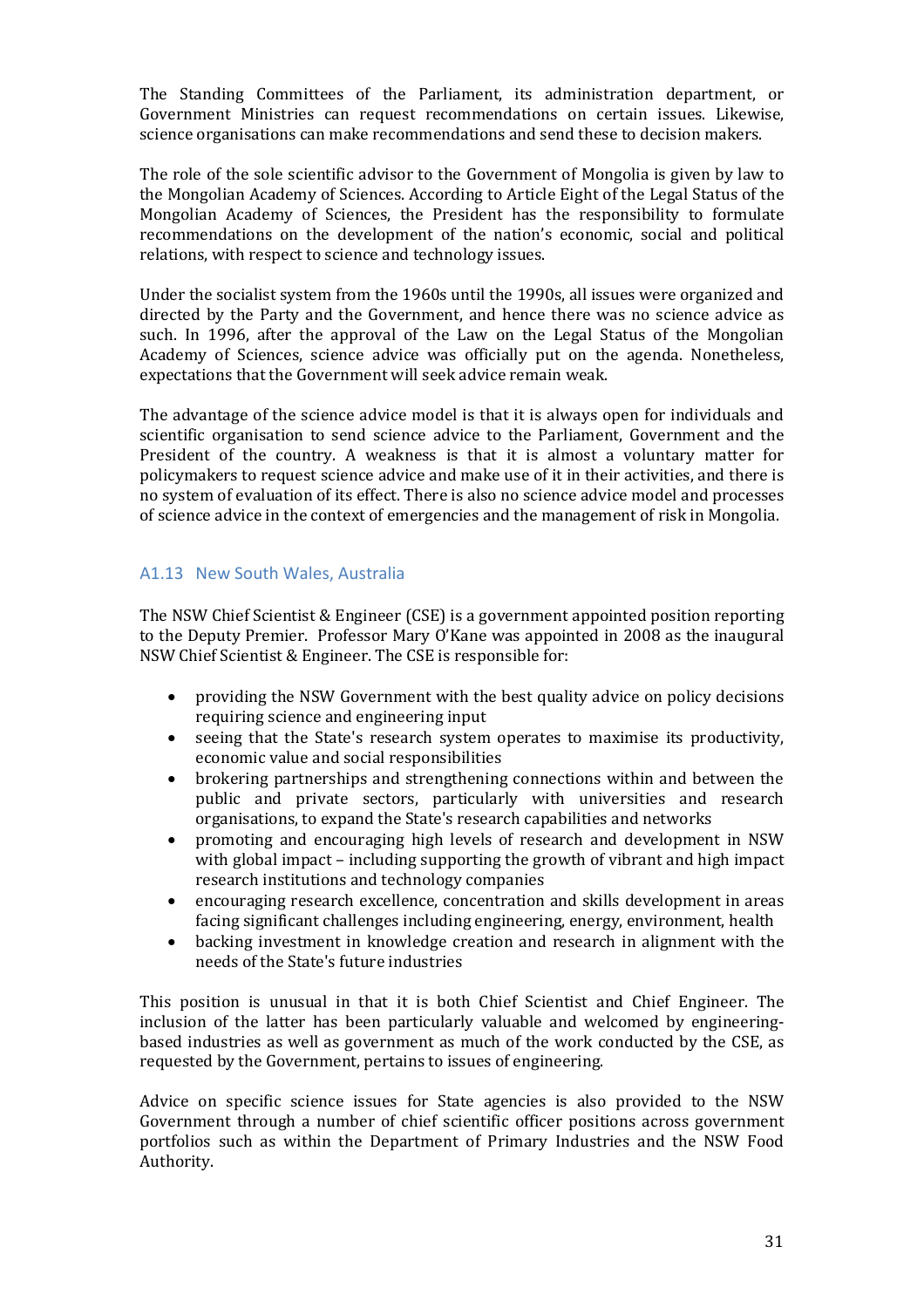The NSW CSE provides independent advice on difficult issues to Government as a whole (generally through the Cabinet) in response to formal requests for information from the Premier and/or portfolio ministers. Examples of recent reviews and studies undertaken include the Independent Review of Coal Seam Gas activities in NSW, Cumulative impacts of activities in the Sydney Water Catchment (as a sub-set of the CSG Review), Review of the Environmental Trust's Environmental Research Program, Thirlmere Lakes Inquiry and Report on Sea Level Rise benchmarks.

These review projects often work as a risk management device and inform significant changes in government policy.

Since her appointment, the NSW Chief Scientist & Engineer has shaped a strategic reengagement between the NSW Government and its universities and the components of the State's innovation system more generally. The universities and other research organisations are now considered central to government policy both in their own right and also as key delivery agents for productivity growth through their vital role in producing value-added labour and as sources of specialist expertise.

To ensure the appropriate rigour is applied to hard policy questions, the CSE commissions advice from a range of external eminent experts in the field of study being reviewed and incorporates this advice into the reports provided to government. This process often includes triangulation or peer review of expert advice.

The NSW CSE also provides advice to the NSW Government on research, science and engineering issues through active involvement in a number of committees. The CSE chairs the Medical Devices Fund Expert Group and the Government's Advisory Committee on Tunnel Air Quality. She is an expert advisor to the NSW Innovation & Productivity Council and a member of Coal Innovation NSW and the NSW Spatial Council.

#### <span id="page-31-0"></span>A1.14 New Zealand

New Zealand appointed a Chief Science Advisor to the Prime Minister (PMCSA) in 2009. The Science Advisor is seconded part-time from a university appointment. This administrative arrangement ensures that the role's independence from both the public service and Cabinet is protected, and that the advisor's scientific integrity as a member of the science community is demonstrably upheld.

The primary purpose of the PMCSA Office is to provide advice on using science to the Prime Minister, Ministers and government agencies, both pro-actively and on request, and both individually and through *ad hoc* expert panels. The PMCSA is also leading New Zealand's efforts to improve the use of scientific evidence in public policy and chairs a growing network of departmental science advisors (DSAs).

Three DSAs have been appointed thus far (Ministry of Primary Industries; Ministry of Business, Innovation and Employment; and the Ministry of Education). Another two ministries are currently in the appointment process and five others under early discussion. Many Ministries have expert committees. The PMCSA and DSAs are charged with establishing protocols for scientific advice to government agencies. The Government's public sector controlling body has asked that this grouping formalize to take on particular functions in coordination of some central needs in relationship to science and policyy.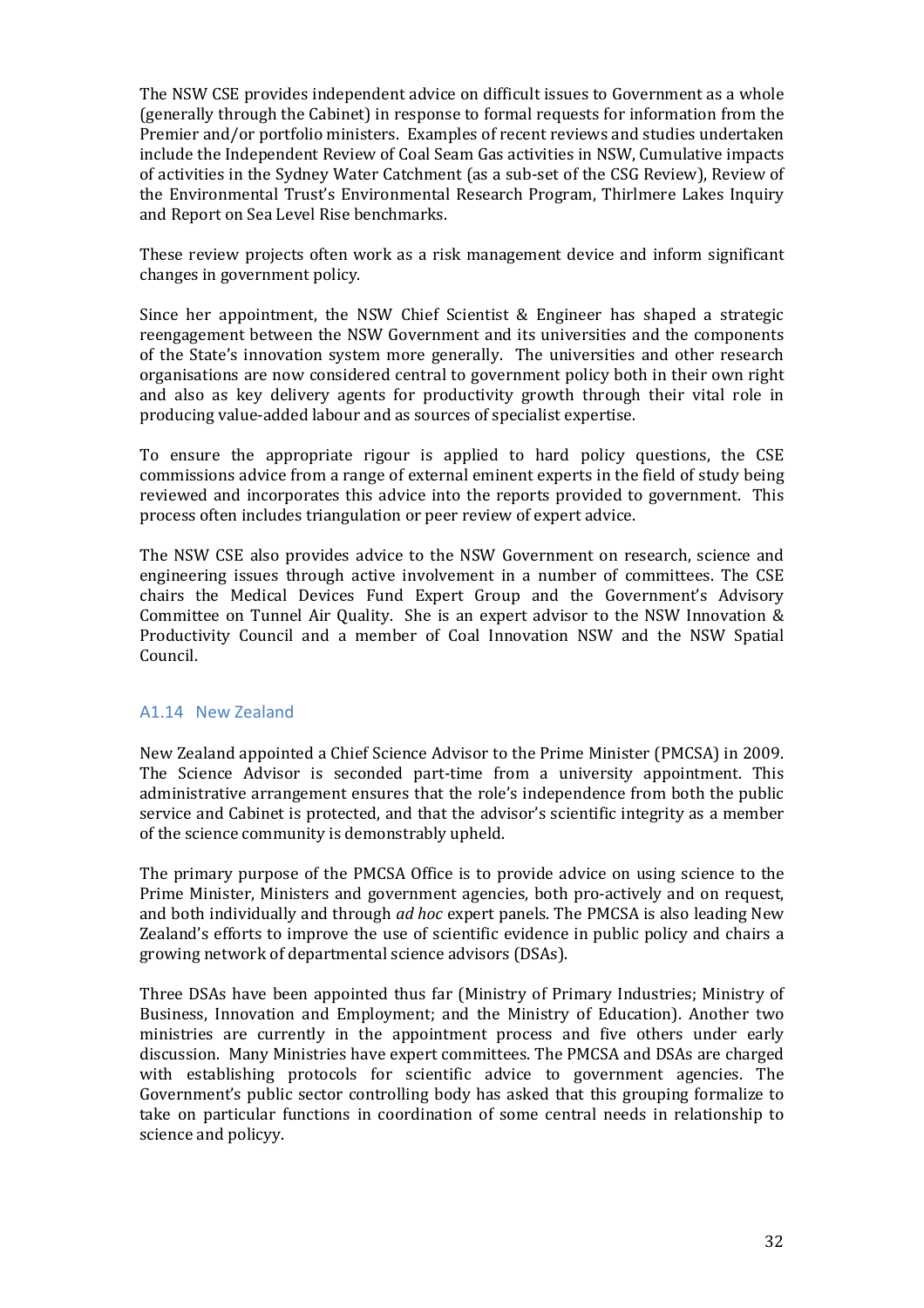New Zealand has seven Crown Research Institutes, which also provide technical advice to government. The CRI chief scientists may lead the research planning process for their organisations and serve as principal point of contact for feeding into the government's advisory mechanisms.

There has been increasing interest in developing closer ties between New Zealand's practicing social scientists and ministries with a social policy mandate. The Government has recently established a Social Policy and Evaluation Research Unit. The PMCSA is a member of its Board.

New Zealand also has a Parliamentary Commissioner for the Environment (PCE) with the discretionary powers to develop and release reports on matters of environmental interest. This position serves all of parliament but there is no mechanism for any direct influence on the policy process.

Taken together, these roles represent new and enhanced strengths in the New Zealand Government's engagement with research; however, many of the roles are newly established and are still being incorporated into Government's advice and policy development processes. In addition, a study conducted by the PMCSA showed that parts of government still lack the in-house science literacy and critical appraisal skills to correctly interpret and apply the best evidence. This issue is being addressed first through the DSA network, but also through whole-of-government focus to improve the quality of the public service, as outlined in two recent policy statements.

In addition to these mechanisms, the Royal Society of New Zealand has had the provision of science advice embedded as a statutory role within its Act (i.e., the Royal Society of New Zealand Act 1997; 6. Functions – "For the purpose of the advancement and promotion in New Zealand of science, technology, and the humanities, the functions of the Royal Society of New Zealand are… (e) to provide expert advice on important public issues to the Government and the community").

This statutory role is distinct from that of the PMCSA and the DSAs in that it may deal primarily with the provision of advice on specific technical issues, but not with the systemic issues of strengthening the use of science in policy development process. More recently, the need for technical expertise has been jointly met by the PMCSA working in collaboration with the RSNZ on the development and publication of topic-specific panel reviews.

Other statutory advising roles are those within Ministries with regulatory responsibilities. For instance, the Ministry of health maintains highly specific scientific advisory committees to meet statutory requirements.

Policy advice to Government Ministers is constitutionally protected in New Zealand, in the interests of preserving free and frank advice. In general, there is a growing acceptance of science advice for policy, though robust conduits into the policy process are still being established and the development of a culture of inquiry and evidence is taking hold within the public service. The PMCSA has written extensively about the place of science in the policy process, reiterating that science 'does not make policy' but must be given a privileged place among policy inputs.

# <span id="page-32-0"></span>A1.15 Quebec, Canada

In the proving of Quebec, the responsibilities of the Chief Scientist include: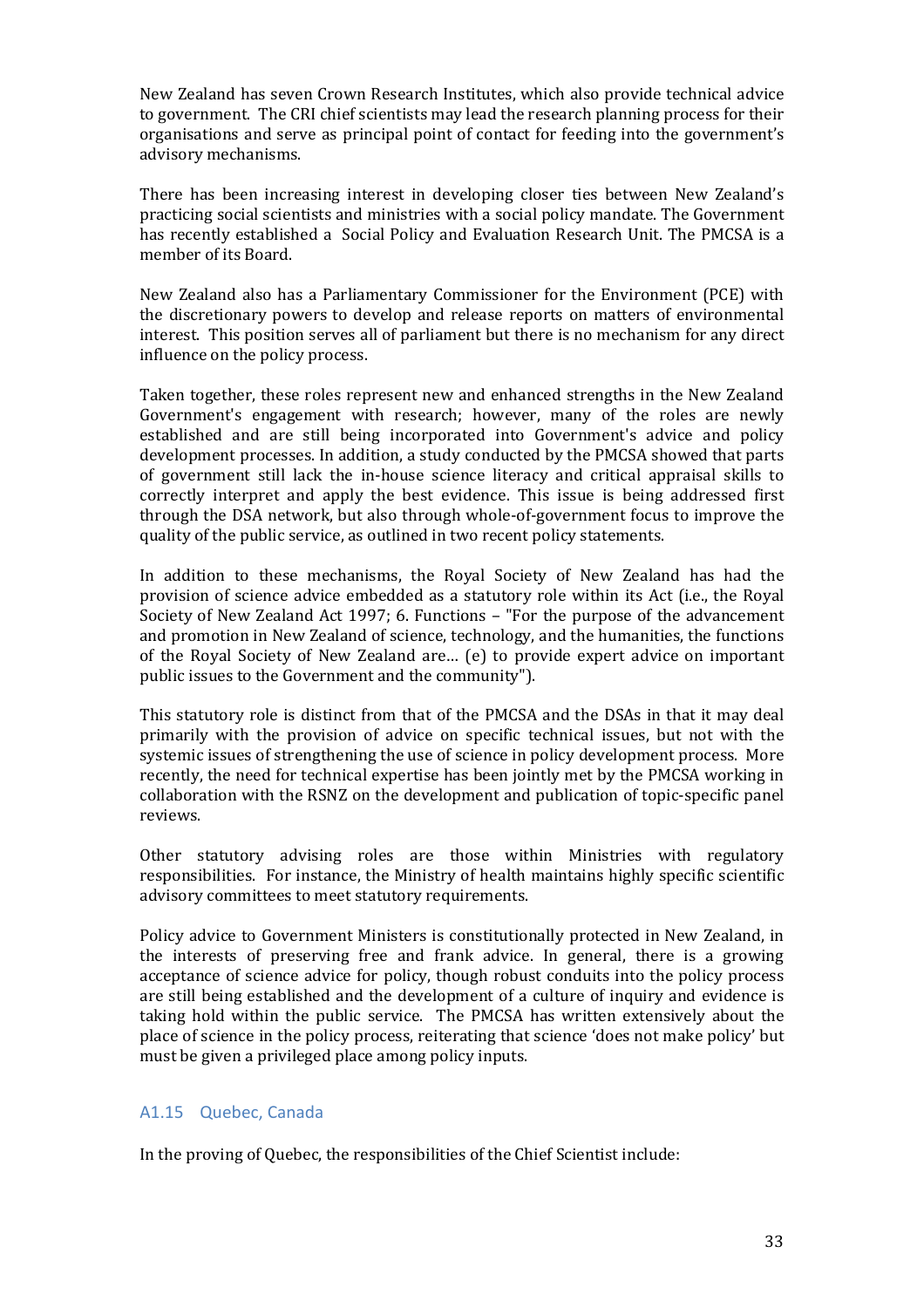- Advising the Minister of Higher Education, Research, Science and Technology on matters pertaining to the future of science and innovation, in order to ensure Quebec's position and influence in Canadian and at international levels;
- Chairing the Board of Directors of each of the three granting funds under the umbrella of the *Fonds de recherche du Quebec*, and coordinating common issues and cross-sectoral research;
- Creating and developing an international strategy for partnerships at the national and international levels; promoting science and innovation culture at the international level by leading official missions and participating at international high-level events;
- Developing scientific literacy.

Quebec created the position of a Chief Scientist in 2011 – a first for any Canadian province. In addition to advising the Minister, the Chief Scientist is regularly solicited for advice to university officials, research associations, researchers from communities, industry at the national and international level. Recently, an inter-ministerial roundtable, on major societal issues, was created. At this roundtable, co-chaired by the Chief Scientist, this role is to advise on the priorities for inter-sectorial research, and to ensure a strong cohesiveness between ministries and organisations working on research and innovation.

Information is channeled to the Minister through different means:

- Face-to-face meetings;
- Working sessions with the Deputy Minister and his team with reports produced;
- Documents prepared by the Office of the Chief Scientist;
- Weekly interaction with Cabinet.

Monitoring the efficiency of science advice is done through:

- Annual Reports;<br>• Action Plans
- Action Plans.

With no Chief Scientist at the Federal level in Canada, we can only assess the model at the provincial level. The innovative situation of having science advice in Quebec creates opportunities for the Chief Scientist to strengthen and develop science and innovation within Quebec, and at the Canadian and international level.

Following a wide and thorough in-person consultation a National Research and Innovation Strategy for Quebec was produced, which stated the establishment of conditions for an ongoing and dynamic relationship between the government and the research community. In addition, the Government of Quebec will foster the creation of regular forums between elected officials and researchers in order to determine ways of ensuring better interaction between these two parties.

From a Chief Scientist's perspective, regular exchanges with international counterparts is a mutual benefit as there is a substantial amount of learning from each other and comparing notes on the many issues each has.

# <span id="page-33-0"></span>A1.16 Switzerland

Science Advice to government in Switzerland is primarily the task of the Swiss Academy of Sciences. The model that is mainly used in the academy can be summarized in the following Figure (from P. Quevauviller et al., Env. Sci. & Pol. 8 (2005) 203–211):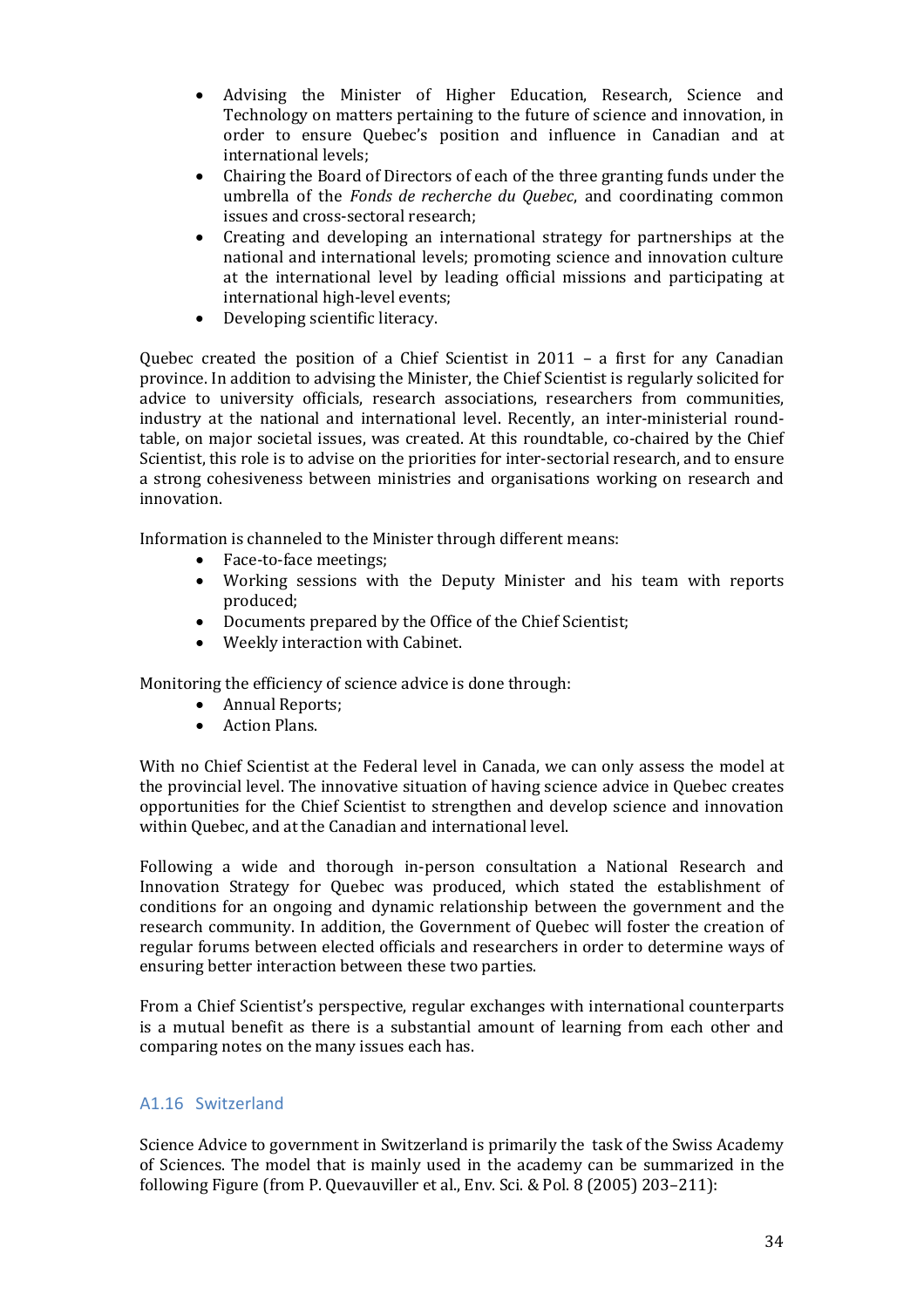The Swiss Academy of Sciences has established a number of organisations that focus on the science policy dialogue for certain inter-disciplinary themes of high societal relevance (e.g. climate, biodiversity, genetic engineering). The oldest among these organisations, ProClim- Forum for Climate and Global Change, was established 20 years ago and has become a prototype for



other forums of the academy and also for similar organisations abroad. With the help of ProClim- as an example we demonstrate in the following maybe not a best practice, but a very successful practice.



*Example ProClim-:*

ProClim- actions are part of an integral strategy and it acts as a mediator of the dialogue

The different target audiences are provided with a number of specific products, such as (i) fact sheets, national assessments etc., (ii) meetings with members of the parliament and/or with<br>stakeholders from economy. (iii) stakeholders from economy, (iii)<br>workshops with scientists and workshops with scientists and communications experts, (iv) delegating scientists to international bodies or research programs, (v) coordinating national authorship in the IPCC, press releases and background information for the media, etc.

Within all these activities, key questions to be considered are: Are the key Swiss experts involved? Which is the key message, is it brought to the point? Is it understandable and interesting and specific for the target audience? Are there benefits for the scientific community?

With its activities over about 20 years, with the organisation of many events and the elaboration of expert's reports on many cross-cutting themes ProClim- has established a broad interdisciplinary community of Swiss researchers dealing with climate and global change which is willing and experienced to contribute to the policy dialogue.

On the other hand, with its qualified and broad support structure ProClim- has gained confidence and the status of a reliable source in governmental and political institutions as well as for the media. As a result of its reports and comments, ProClim- can e.g. delegate scientists to parliamentary commissions. ProClim- e.g. was involved in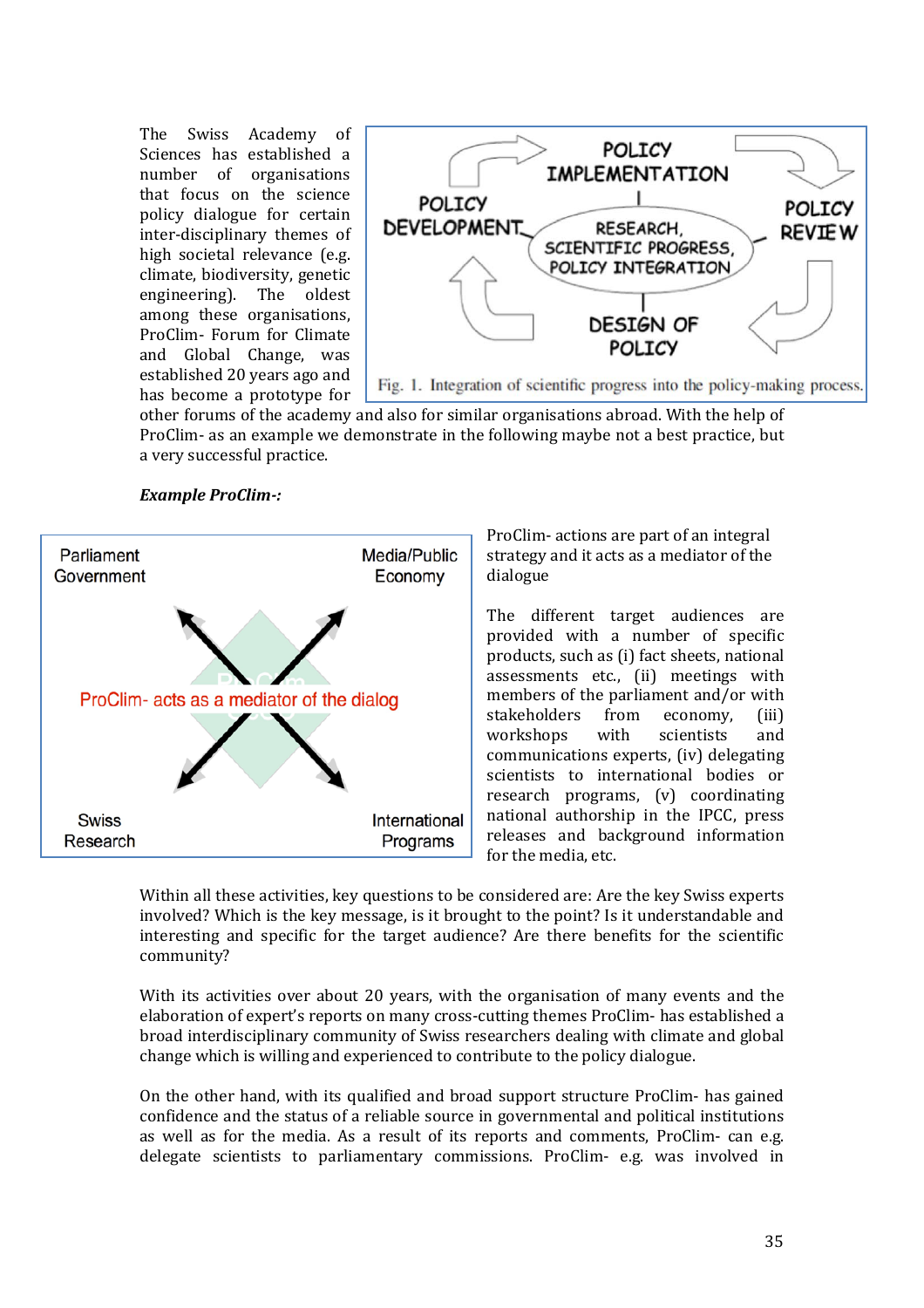legislation of climate relevant laws, in particular in the establishment of the CO2 law and its recent revision.

From our experience a number of key requirements for scientific policy advice can be derived:

- all activities should be transparent and coherent;<br>• nositions should be clear, evidence-based, cons
- positions should be clear, evidence-based, consistent and supported by a broad scientific community;
- the representation of individual interests or aspects (e.g. of specific themes) should be avoided;
- messages have to be simplified and understandable for lay people, but nevertheless scientifically correct, which often needs negotiations with experts;
- uncertainties and controversial issues should be clearly communicated;
- provision and communication of relevant and high quality products should be continued over a long time.

These requirements can be supported by:

- elaboration of a draft by an expert team representing the most important fields related to the investigated topic, followed by a broad review in the scientific community;
- a sustained development and maintenance of a scientific network in relevant fields, i.e. support the network with information, opportunities (delegations), workshops, etc. and develop dialogue skills of scientists by including them in policy assessment and discussion activities;
- build up an experienced, skilled and acknowledged staff to organize and support the dialogue (interface);
- establish effective and efficient working schemes in order to be time fair? (to achieve time-readiness).

# *Example Forum Biodiversity:*

The Forum Biodiversity has, similar to ProClim- established over 15 years a broad community of experts and became a reliable and accepted partner of governmental institutions. The Forum was significantly involved in the elaboration of the National Strategy on Biodiversity. Since 2004 it has initiated, fostered and supported the development of a national strategy. It is now engaged in the development of an action plan to implement the strategy.

In the Swiss system, the role of scientific advisors is to provide state of the art scientific knowledge on specific questions relevant for governmental decisions, legislation or any questions relevant for society, and thus provide guidance and orientation in the vast amount of available scientific results by highlighting relevant aspects, robust and broadly accepted knowledge, as well as uncertainties and open questions.

In the fields where the academy is engaged, there are advice facilitators, e.g. the staff of academy organisations such as ProClim-, and expert advisors, which are scientists experienced at least in parts of the field or topic discussed. The academy organizes and coordinates the advice, the scientific experts on the one hand give input into comments, assessments, etc., elaborated by the academy, and on the other hand represent the assessed results in hearings with policy makers or might give lectures. In some fields the government has established commissions consisting of a number of invited scientists to give advice to the government (e.g. the energy research commission).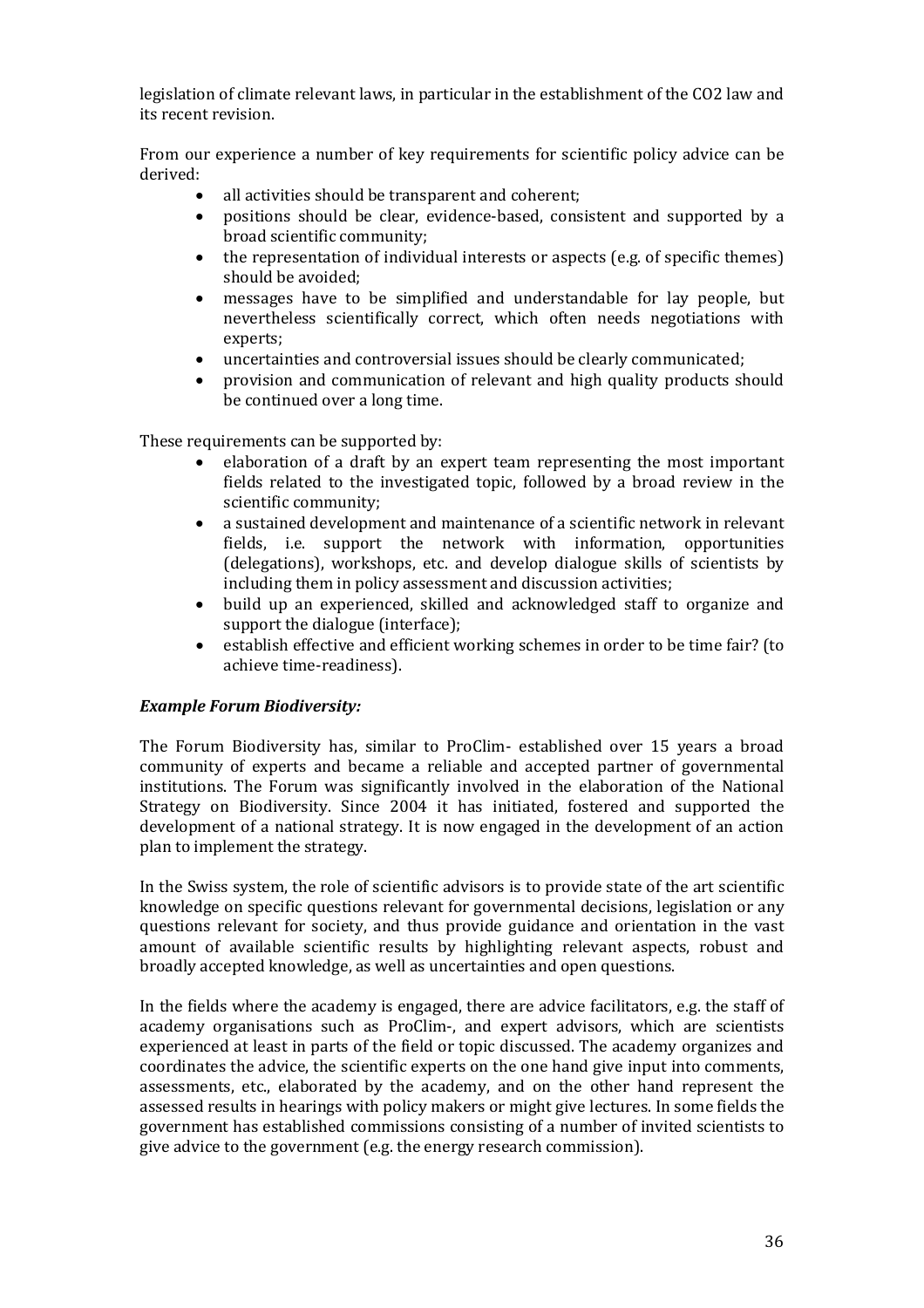No formal monitoring procedures have been established. The effects of our reports can only be seen, when the advice is directly implemented and therefore can be attributed to the activities. However, many effects such as the degree of implementation, the influence on the thinking and the argumentation of members of the government etc. are very difficult to measure and analyze.

The strengths of this system are continuity, reliability and trust, and peer competences. Possible weaknesses are: timeliness (due to the time needed to establish reports and comments), to foresee research needs, and to mobilize public awareness. This is mainly due to restricted human and financial resources.

For the (long-term) management of risk, the above described processes are in place. For emergencies there are no established processes to provide scientific advice. Short-term risk and emergency management in fact is the task of the corresponding federal offices (of meteorology, environment, health, etc.).

# <span id="page-36-0"></span>A1.17 South Korea

In South Korea, the Presidential Advisory Council on Science & Technology (PACST) provides scientific expertise to inquiries of the President regarding:

- S&T development strategies and principal policies to develop S&T, information and human resources and to encourage innovation, and
- Institutional improvement in the field of S&T and issues on S&T policy.

PACST, which consists of no more than 30 S&T experts, provides scientific advice in line with the Constitution and Act on PACST. Currently PACST is constituted of a Vice-Chair, three Committee Chairpersons and 21 members since September, 2013.

PACST listens to various field opinions from on-site visits and workshops, public hearings, special lectures and symposiums, and provides scientific advice to the President. Based on this advice, the President orders necessary measures to the Government.

PACST was established in 1991. From 2008 to 2012, in line with the revision of the Government Organisation Act, it took on the role of providing advice on Education, Science & Technology. From 2013, reverted to its original role in Science & Technology.

PACST gathers strength from the fact that it consists of purely nongovernmental members, who possess high expertise and scholarly attainments or field experiences. They provide high-quality and unconstrained advices, from macroscopic and long-term perspectives. One of the weaknesses of PACST is that its members provide only parttime service, holding full-time positions such as professors, chancellors or CEOs. Therefore, they are very busy and not properly rewarded for the additional advisory service.

On emergency issues, PACST provides advisory meetings or written reports to the President. Before policy advice is delivered to the President, PACST hears the opinions of related Ministries regarding the advices, and accepts reasonable suggestions after modification if necessary, to reduce risk.

A successful case of scientific advice which helps policy-making and emergency response in a country can be a good example to another country. For South Korea,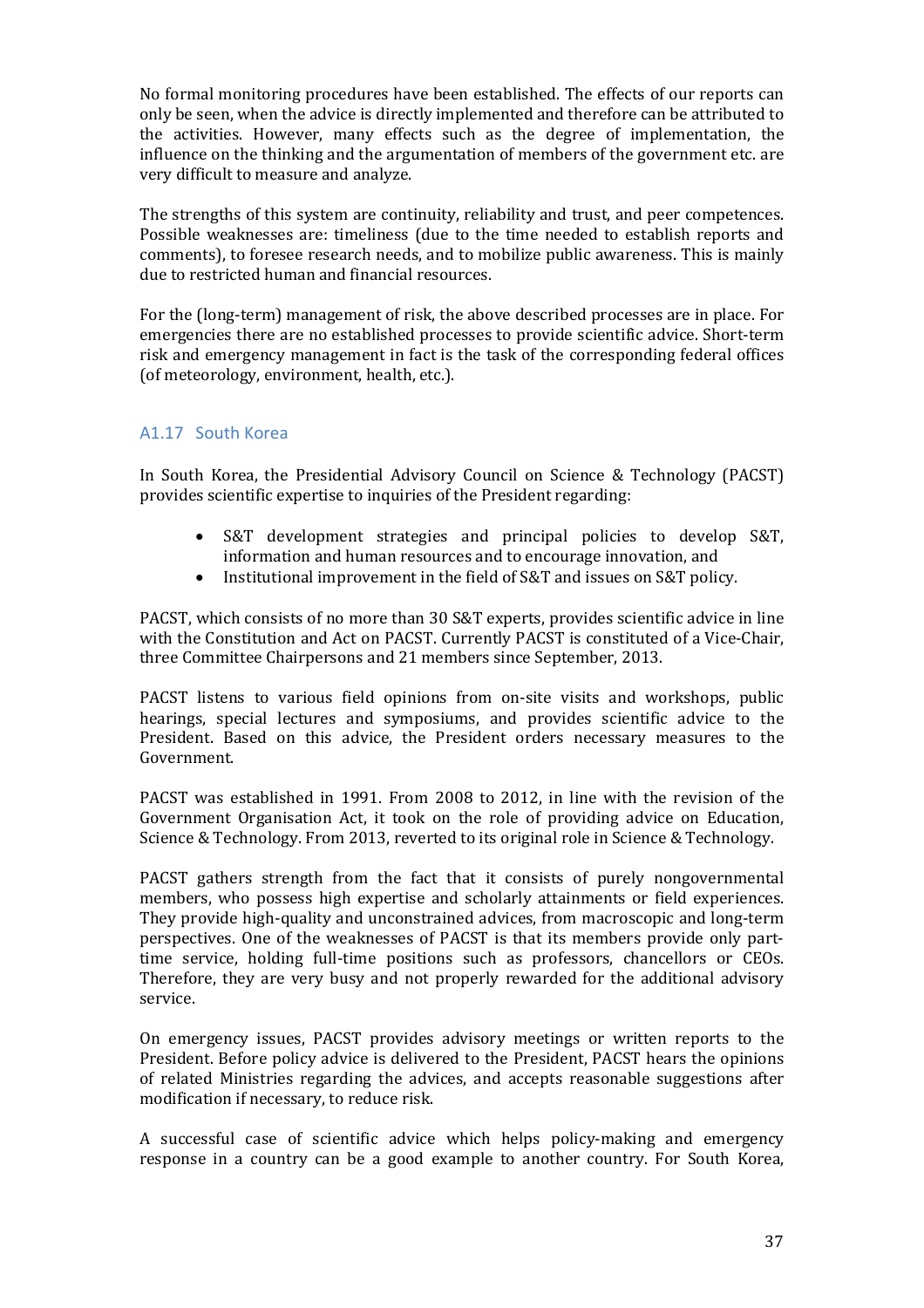analysis and dissemination of such examples through an international network would greatly facilitate the use of science in policy-making.

#### <span id="page-37-0"></span>A1.18 South Africa

The South African government generates and obtains scientific advice through a number of statutory and non-statutory institutions. Although there is no office of *Chief Scientific Adviser* to government, the Minister of Science and Technology may appoint personal advisors with specific technical or scientific expertise. A loose and highly elaborated network of centres of scientific advice is available to government, reflecting developments in the period of democracy over the past twenty years as well as incremental scientific development dating back to the last quarter of the  $19<sup>th</sup>$  century, and in the case of the natural environment, around fifty years before that. 'Scientific adviser' is thus both an individual and a juristic person. Technically the role of *Chief Scientific Adviser* could be regarded as the Minister of Science and Technology (with concomitant advisors in different fields) - however this individual is a political appointee who may or may not have in-depth scientific expertise.

The roles and responsibilities of such statutory entities or juristic persons are laid out in their respective founding legislation. Generally this will include a clause requiring the institution to advise their line Minister on request, and in some cases at their own discretion. The roles and responsibilities of individual advisors are decided upon by the relevant Minister and may include close liaison with the advisory function of statutory entities.

From time to time virtually all government departments request advice. This advice may be sought from other government departments, independently or through the facilitation of the Minister of Science and Technology, direct solicitation from statutory bodies or individual experts, or closed or open tenders.

South Africa, through the White Paper on Science and Technology adopted a holistic model for enabling the national system of innovation. This model sought to inculcate such thinking across government, public research organisations (PROs), universities, industry and civil society. The model emphasizes the importance of linkages, knowledge flows, and technological and policy learning. The Department of Science and Technology (DST) is the custodian of the national system of innovation.

Sector-specific Department-based Research Institutes (DBRIs) are the immediate source of advice, as in the case of Marine and Coastal Management in the Department of Agriculture, Forestry and Fisheries (DAFF).

A second source of advice stems from regulatory bodies spanning health, communications, etc. Key statutory bodies generating scientific advice are PROs – Council for Scientific and Industrial Research (CSIR), National Research Foundation (NRF), South African National Space Agency (SANSA), Agriculture Research Council (ARC), National Health Laboratory Service, Human Sciences Research Council (HSRC), Technology Innovation Agency (TIA), Council for Geosciences, SA Weather Service, Water Research Commission (WRC), Council for Mineral Technology, South African Bureau of Standards (SABS), and the Medical Research Council (MRC).

The National Advisory Council on Innovation (NACI) advises the Minister of Science and Technology. The Academy of Science of South Africa (ASSAf), the Royal Society of South Africa, and the *Academy for Science and the Arts* all offer advice, and in some cases conduct work for DST.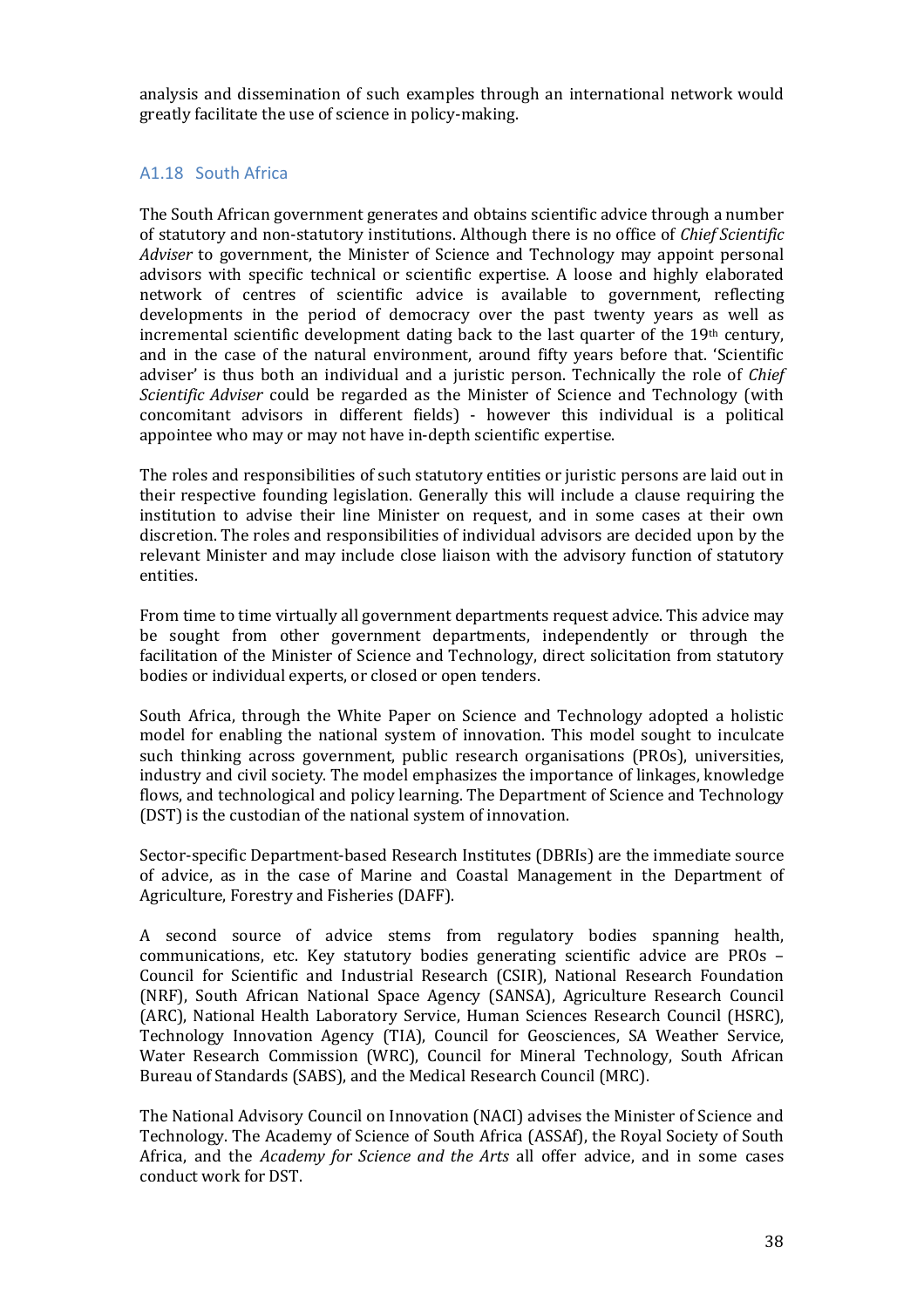Civil society organisations include the National Science and Technology Forum (NSTF), professional (i.e. SA Institute of Mining and Metallurgy) and trade associations. Stateowned enterprises e.g. Eskom, Telkom, Denel, Transnet, and PetroSA are all sources of scientific advice. Business organisations such as Business Leadership South Africa, the Chamber of Mines, and AgriSA will commission scientific research on issues of current interest. The Natural Scientific Professions Act No 106 of 2003 requires professional scientists who offer advice in their field to be registered with the SA Council for Natural Scientific Professions.

The flow of information may be formally structured when advice is requested from an individual or entity on a specific matter, such as strategies in Paleontology or the Bioeconomy. This will also apply in structured processes such as the drafting of legislation, or modifications to existing legislation. On the other hand, various entities may generate comment on matters in a proactive or *ad hoc* manner and then present these for consideration by specific Ministers in Government. Some processes will make all inputs available for public scrutiny; in other cases this does not occur.

The Parliamentary oversight committees will have a role in monitoring the use of such advice since, in most cases, public resources will have been expended to obtain this advice. However, in most cases, advice is presented as a series of recommendations, some of which may be used and implemented while others are rejected. The relevant department will be expected to account for decisions on the use or rejection of such recommendations. In this sense the public is its own watchdog. The establishment of the Ministry for Performance Monitoring and Evaluation in 2009 has a responsibility to scrutinize all aspects of government effectiveness, but this is focused on the performance against extended strategies and annual plans, rather than on specific advice that is given, until the advice is included in these plans and strategies.

This model has a provenance of many decades, and was essentially informed by the approaches prevailing first within the British Empire and then the Commonwealth. Prior to isolation in the 1960s, South Africa was an active member of the world science community and drew on that best practice. During isolation the apartheid government strengthened and diversified the public research organisations, state-owned utilities and industries in its drive for self-sufficiency. Various advisory structures were also put in place. In the 1980s, civil society formations were a central driver of the contestation toward democracy, and brought with them a tradition of consultation and stakeholder participation, strongly informed by Australian, Canadian, German and Scandinavian practices. With the voluntary dissolution of many such formations after 1994 some of this ethos was lost, weakening the popular voice in science discourse. Arguably the activities of the (HIV) *Treatment Action Campaign* re-awakened the power of such movements.

The strength of the present 'model' is its informality and diversity, thereby allowing many voices to be heard. The professions are strong and ensure that integrity and quality of practice are maintained. The main weaknesses are that coordination of effort is difficult, and its informal nature results in a contestation between sources of advice for a share of the limited resources available to advisory entities.

South Africa engaged in five wars over the  $20<sup>th</sup>$  century. Among the spin-offs from this is considerable expertise in logistics and operations research. The country is subject to regular droughts, occasionally violent weather, and a host of human, plant and animal diseases. Its seaboard is witness to numerous maritime disasters. It has therefore developed a range of early warning and risk management systems generally embedded within line departments that allow for the management of emergencies and risks. These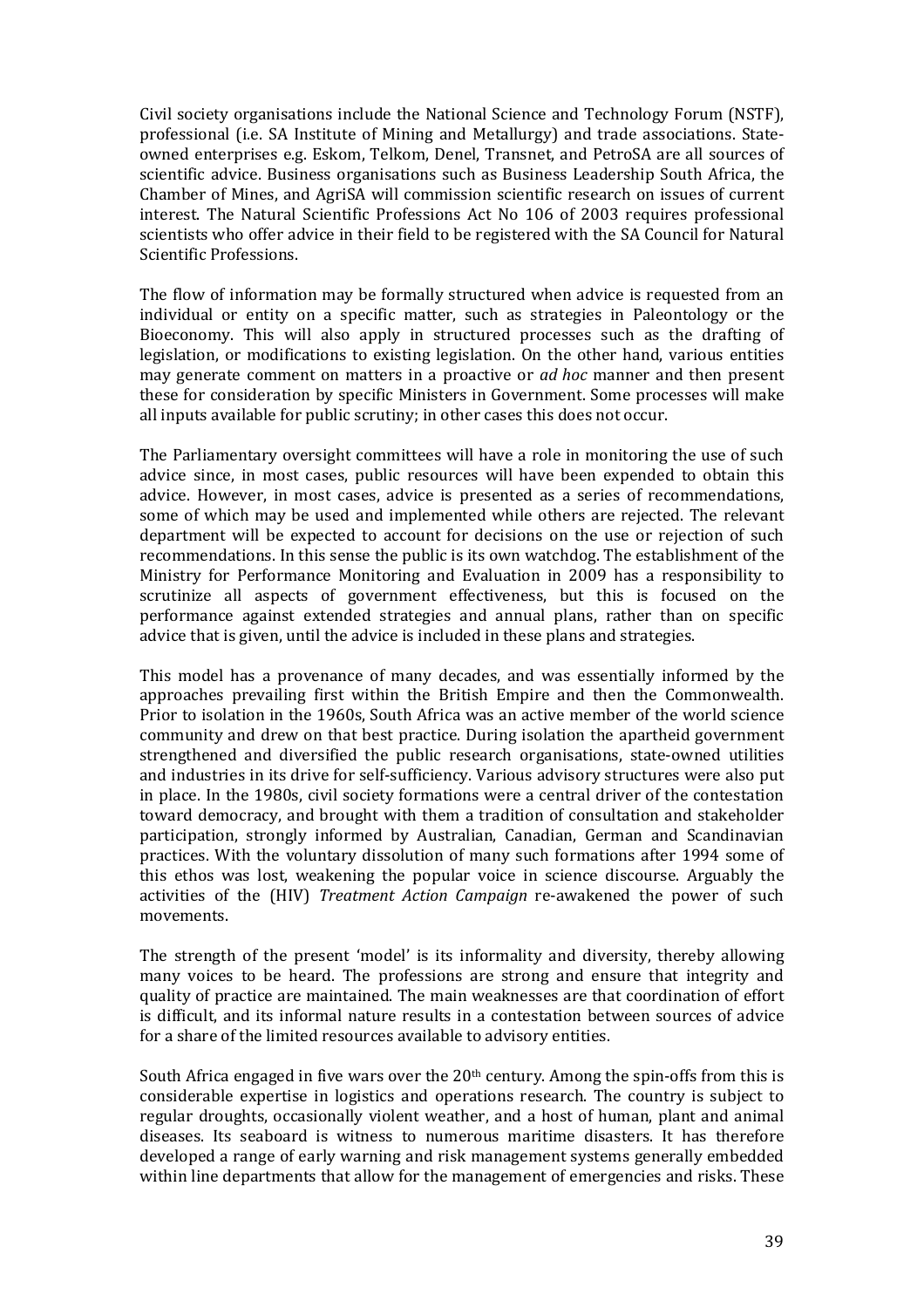include the declaration of disaster, quarantine, notification, mass vaccination, etc. South Africa's disaster relief services have also been extended to its less well-equipped neighbors such as Mozambique and Lesotho. This has been codified in the South African Risk and Vulnerability Atlas.

The South African polity is structured through the 1996 Constitution that is premised on the separation of powers, and rule of law enshrined in a Bill of Rights. The Constitution binds the executive to function in an accountable manner, with citizen rights protected via a set of independent institutions including the Office of the Public Protector. An evolving body of law protects Access to Information, Equality, Environment, Health and Safety, administrative excess, etc. A vibrant civil society co-exists alongside government. In the case of natural scientists, engineers, and social scientists these organisations have evolved over the best part of a century. Pre-1994 many reflected ethnic division; this behavior is now proscribed. There are professional learned societies, associations, regulatory bodies and advisory councils that all play their part in advising government on request or in response to government action. Special interest groups also abound. One may estimate a corpus of juristic persons in the hundreds if not thousands.

The precise way in which these independent and quasi-independent organisations interact with government varies according to the issue at hand. In general, except where state security is invoked, policy making in government is performed in an open and consultative manner. The process of soliciting engagement thus takes many forms: a Call for Public Comment regarding a draft bill, new regulations, draft White Papers, intended proclamations in terms of regulations, amendments; Open Calls for Proposals involving tender; closed tenders; public inquiries; Ministerial Committees, Judicial or Ministerial Commissions of Inquiry. In principle a concerned group is free to make a submission on any topic that it regards as important, to any process, and to any forum, including Parliamentary Portfolio and Select Committees. The relevant scientific or professional bodies and entities are specifically and individually invited to participate in and comment on various stages of policy making while these are in progress.

These processes have acquired greater weight in the fourth democratic Administration through the presidential agencies of the National Planning Commission, and the Ministry for Performance Monitoring and Evaluation, both of which have contracted in the advice of scientists and engineers.

Peer networks are an essential element of scientific exchange, and have become even more effective in the Internet age. The extent and nature of this scientific exchange is captured in what Caroline Wagner terms the "New Invisible College of Science". Science policy making turns upon all the processes of learning: theorising and conjecture, collecting data, analysis and synthesis, iteration, revision and learning. No country, organisation, or individual thinker can prosper in isolation.

# <span id="page-39-0"></span>A1.19 Taiwan, China

Currently, Taiwan has cabinet-level and ministry-level institutions to conduct the systematic and regular collection, implementation and monitoring of scientific advice. As an emerging economy state, the efforts to develop Taiwan's innovation system have received strong endorsement from the President and the Premier of Taiwan.

In the early stage, the foreign science advisors of the Science and Technology Advisory Group (STAG) of the Cabinet serve as advisors for policy planning, inter-agency coordination and program evaluation. In addition to the cabinet-level advisory group, the ministry-level advisory groups have been established, including those for the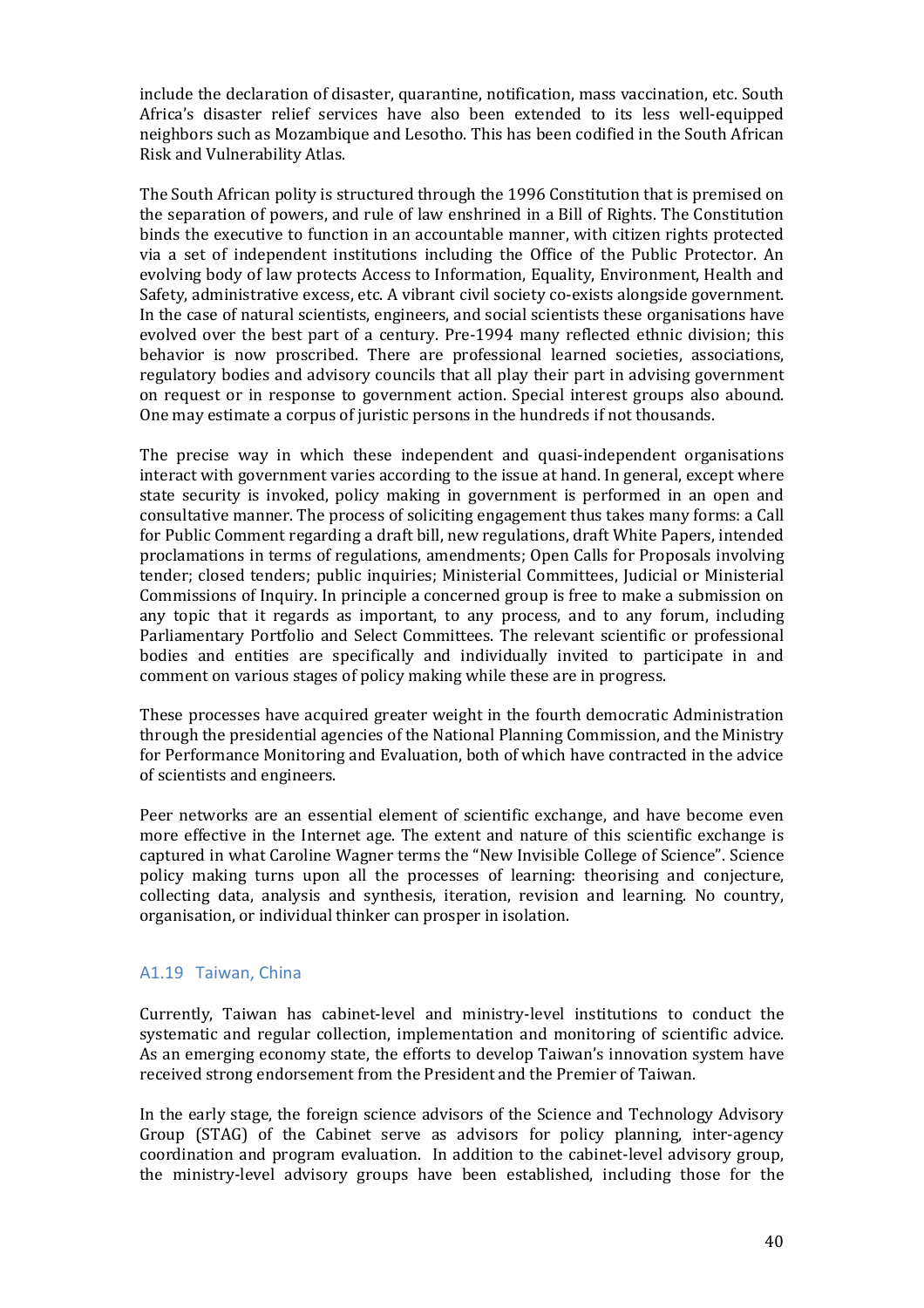Ministries of Science, Education, Health, Agriculture and Economic Affairs, etc. The multiple layers of advisory groups are designed to serve the specific needs of individual ministries and to enable the ministries to flexibly respond to the changing international science landscape, and sometimes bypassing the rigidities of normal procedures.

In 1979, the STAG was launched by Taiwan's Cabinet, the Executive Yuan, to facilitate the implementation of the Science and Technology Development Program as the guideline of science policy. Until 1998, the STAG was composed of the Premier (as Convener), Science Minister without Portfolio (as Vice Convener), and reputable foreign science advisors to advise the Premier and the Cabinet agencies with regard to strategic planning, inter-agency collaboration and coordination, and technology insight to help establish the science and technology policy. The resolutions agreed at the annual conference by the STAG are executed by the government agencies, industries and research institutions under the coordination of Science Minister without Portfolio.

To support the execution of these resolutions, the Technical Review Board (TRB) was subsequently reorganized into the Strategy Review Board (SRB), comprising the local and international experts, and the state-funded corporations and institutes were set up to coordinate, monitor and review the implementation of the S&T programs developed by the inter-agency taskforces. The close interactions, led by the international experts, among the state, academic, and industrial sectors aims to ensure the introduction of new ideas, R&D trends, and the smooth implementation of the scientific advice. In the past several years, the STAG was co-chaired by the President of Academia Sinica and a foreign advisor.

In addition to the STAG, the National Science and Technology Conference organized by the National Science Council (NSC), (subsequently reorganized into Ministry of Science and Technology (MOST) in 2014) was launched in 1996, with the passage of the Science and Technology Basic Law by the congress. According to this bylaw, preparation of the 2 year-cycle White Paper on Science and Technology and the 4 year-cycle National Science and Technology Development Plan is required. The enactment of the Science and Technology Basic Law is to support the transition of science policy from a technology and industry-oriented model to the one with more emphasis on innovation to address the societal needs. Therefore, the 4 year-cycle National Science and Technology Development Plan was developed at the conclusion of National Science and Technology Conference to ensure the balance between technology and humanity. The MOST established the procedures and ad hoc information systems to regularly monitor the proper implementation of science policies in accord with the National Science and Technology Basic Plan.

Compared with the STAG, the advisors involvement in the National Science and Technology Conference was relatively loose with regard to monitoring the implementation of the National Science and Technology Development Plan.

In 2012, after the reorganisation of the National Science Council (NSC) into the Ministry of Science and Technology (MOST), the Science and Technology Advisory Committee comprising the local and international advisors from academic and industrial sectors was established to advise science policy making.

In 2014, the STAG was reorganized into the Board of Science and Technology (BOST), chaired by the Prime Minister and composed of S&T minister without portfolio, minister of Science and Technology (MOST), President of Academia Sinica, and others from domestic and international science-based agencies, institutions and industries. Through this reorganisation, the BOST is responsible for the decision making of science policy,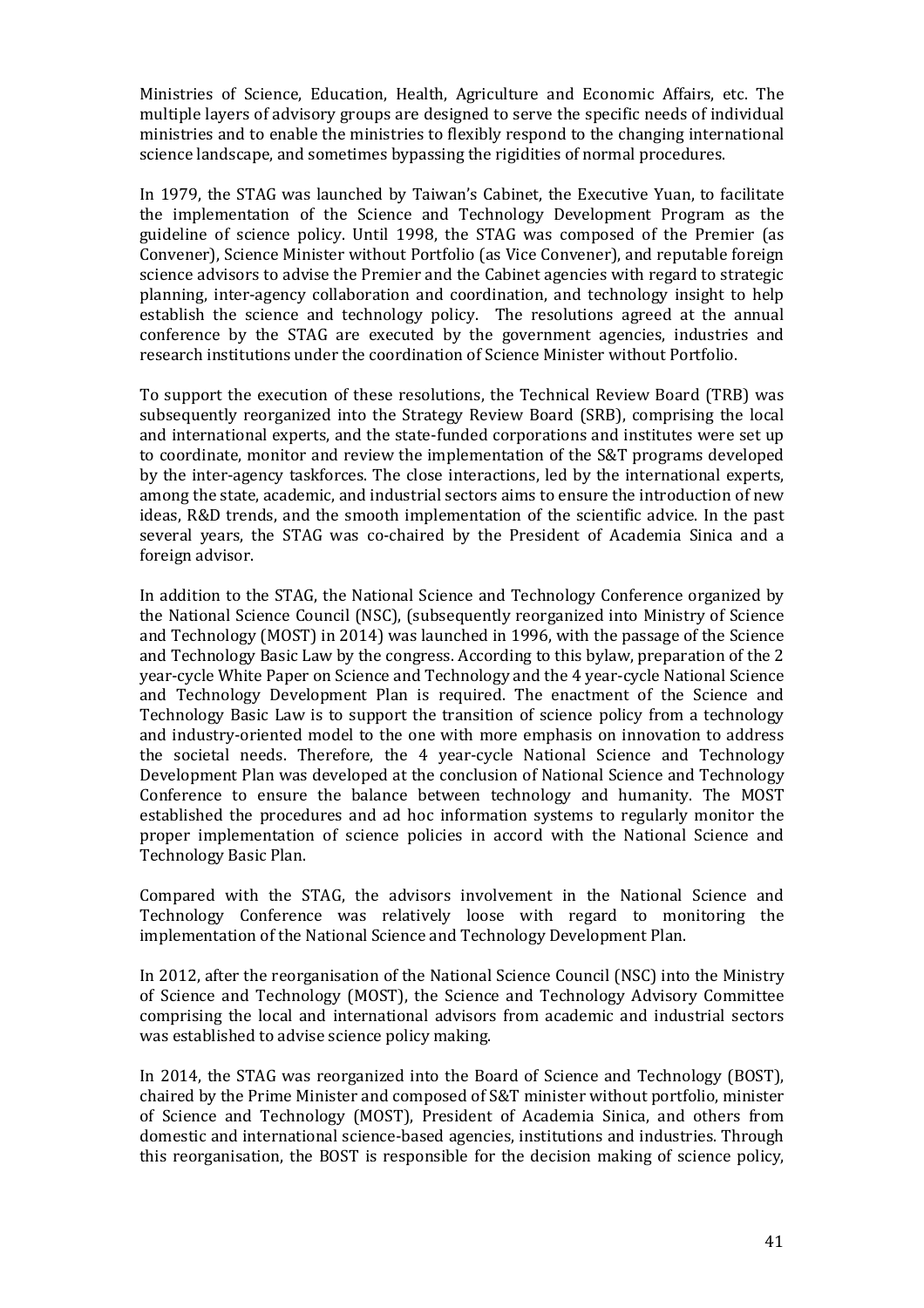and the MOST serves as the cabinet-level ministry for science policy planning, evaluation, execution and coordination.

A current weakness is that the National Science and Technology Development Plan is not closely followed by a comprehensive, in-depth foresight process to identify the problems or failures of the innovation system and the priority issues addressed by the National Science and Technology Conference. With regard to the public engagement in the consensus-building and deliberation process of the science conference, the current mechanism remains limited. Moreover, the monitoring of advice concluded in the conference still cannot be adequately executed due to the lack of regular involvement of the advisors in the implementation process. The MOST is aware of these shortcomings and has taken many measures to address the deficiencies. In addition, after and has taken many measures to address the deficiencies. reorganisation of the STAG to the BOST, the participation of international experts in the BOST is lacking, and perhaps it is important to consider some adjustment of this deficiency.

After the catastrophic Chi-Chi Earthquake in 1999, a resolution made in the National Science and Technology Conference in 2001 to establish the National Science and Technology Center for Disaster Reduction (NCDR) to coordinate the related R&D, monitoring, evaluation, and technical support of disaster. This well-established national disaster response system is composed of the cabinet-level inter-agency taskforce, Central Disaster Prevention and Response Council and the municipal-level disaster response taskforce. In addition, the Advisory Committee for Disaster Prevention and Response was established at different levels to build the national capacity for disaster prevention and response.

Moreover, in response to the resolution made at the National Science and Technology Conference, the MOST in collaboration with experts in the NCDR has organized a National Science and Technology Program for Hazards Mitigation, which is executed by related government agencies to address the pressing societal needs, and to stimulate the application of related research to solve societal problems.

One of the principles required by the Science and Technology Basic Law is a balanced inclusion of technology and humanity in the implementation of the S&T programs by the government agencies. Despite the significant progresses in this direction, more collaborations among experts of different disciplines are needed to improve the innovative planning and execution process suggested by the advisors, state bureaucracy, and stakeholders.

# <span id="page-41-0"></span>A1.20 United Kingdom

The arrangements for scientific advice to the UK government are complex. The following is an attempt to distill a large amount of information.

The main roles of the Government Chief Scientific Advisor (GCSA) (currently Sir Mark Walport) are to provide scientific advice to the UK Prime Minister and members of Cabinet, to provide advice on aspects of policy on science, engineering and technology and to ensure that effective systems are in place within government for managing and using science. These often require the GCSA to consult departmental Chief Scientific Advisors (CSAs) and other experts in relevant fields.

The core role of departmental CSAs is to ensure that departmental decisions are informed by the best science and engineering advice. They do this both through offering advice directly to Ministers and official colleagues and by oversight of processes for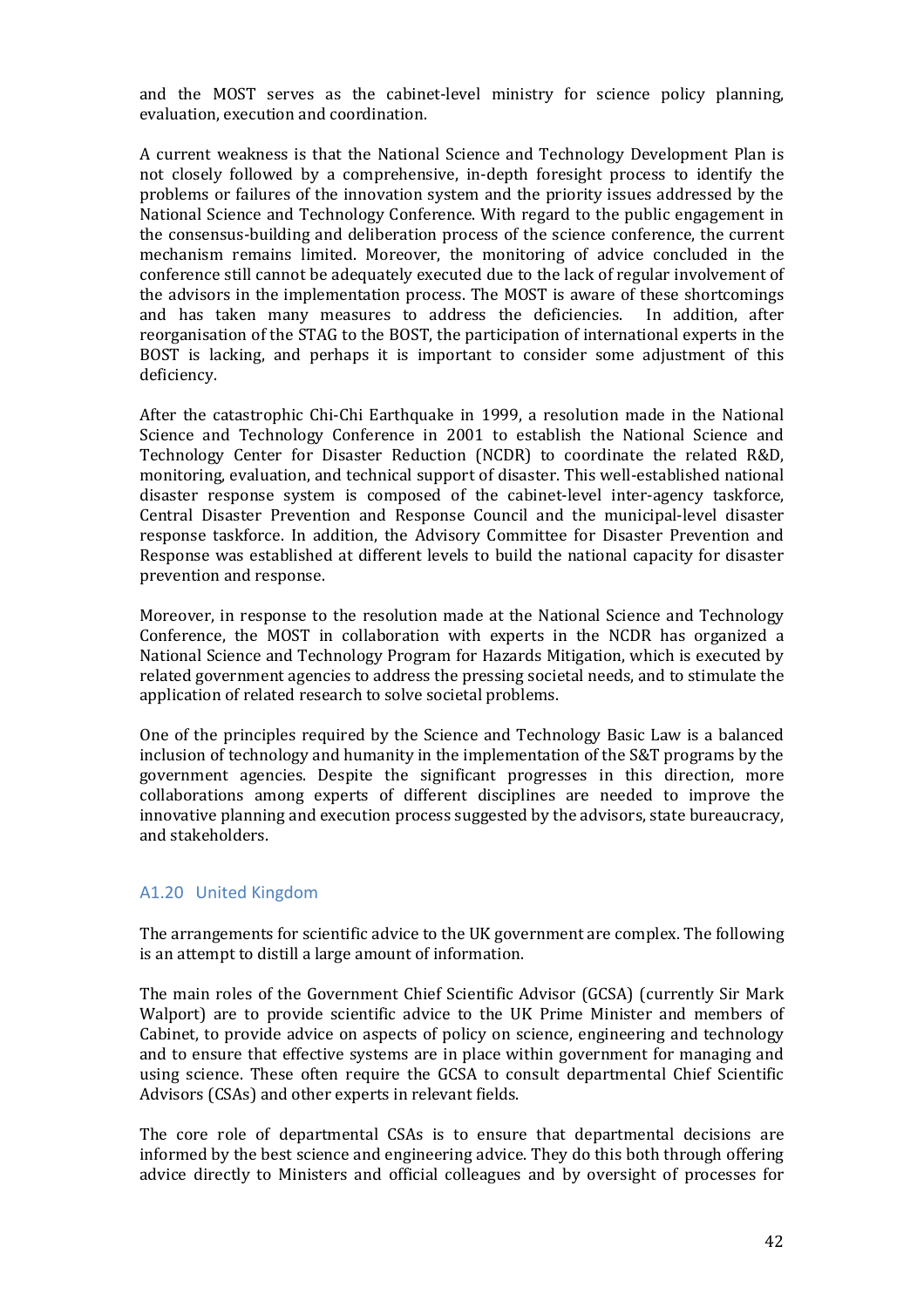ensuring that departments take account of, and commission where appropriate, relevant scientific and engineering evidence.

Scientific advice is received at multiple levels within government. The Prime Minister receives cross-cutting advice from the Council for Science and Technology, co-chaired by the GCSA. Most government departments have a CSA which can provide advice to the relevant Minister and policy officials.

Government departments draw on analysis and expertise from a wide range of sources, each involving a different level of prescription. These include, but may not be limited to:

- In-house expertise: very closely linked to policy development and the policy priorities of the Government.
- Individually commissioned research projects: each year departments identify priority gaps in the evidence base which could be addressed by commissioning experts to consider specific research questions.
- Funded panels and centres: some departments faced by persistent evidence gaps or where the evidence is particularly contentious may decide to fund research centres. These centres may be tasked to tackle long-term gaps in the evidence base (either through a broad strategic theme or via a set of challenges) or to provide independent analysis to inform policy development.
- Public Sector Research Establishments and Research Councils: build general capability for research that underpins or supports government policy-making and supports excellence across a range of disciplines. It is expected that the Research Councils are best placed to know the most appropriate areas in which to invest, and as such have significant autonomy in setting their research agenda.
- 'What Works Centres' is a new initiative to improve the use of high quality evidence when the government makes decisions about public services. The Network is made up of six evidence centres and synthesises existing evidence and shares findings for local practitioners and policy makers.
- Formal networks: many officials represent the UK on sub-committees or steering groups, for example in the OECD. These are an important source of information and analysis taking place in other economies.
- Informal networks, formed through positive engagement between the academic community, policy officials and government analysts.

It is likely that departments will draw on multiple sources to ensure that the relevant evidence is available.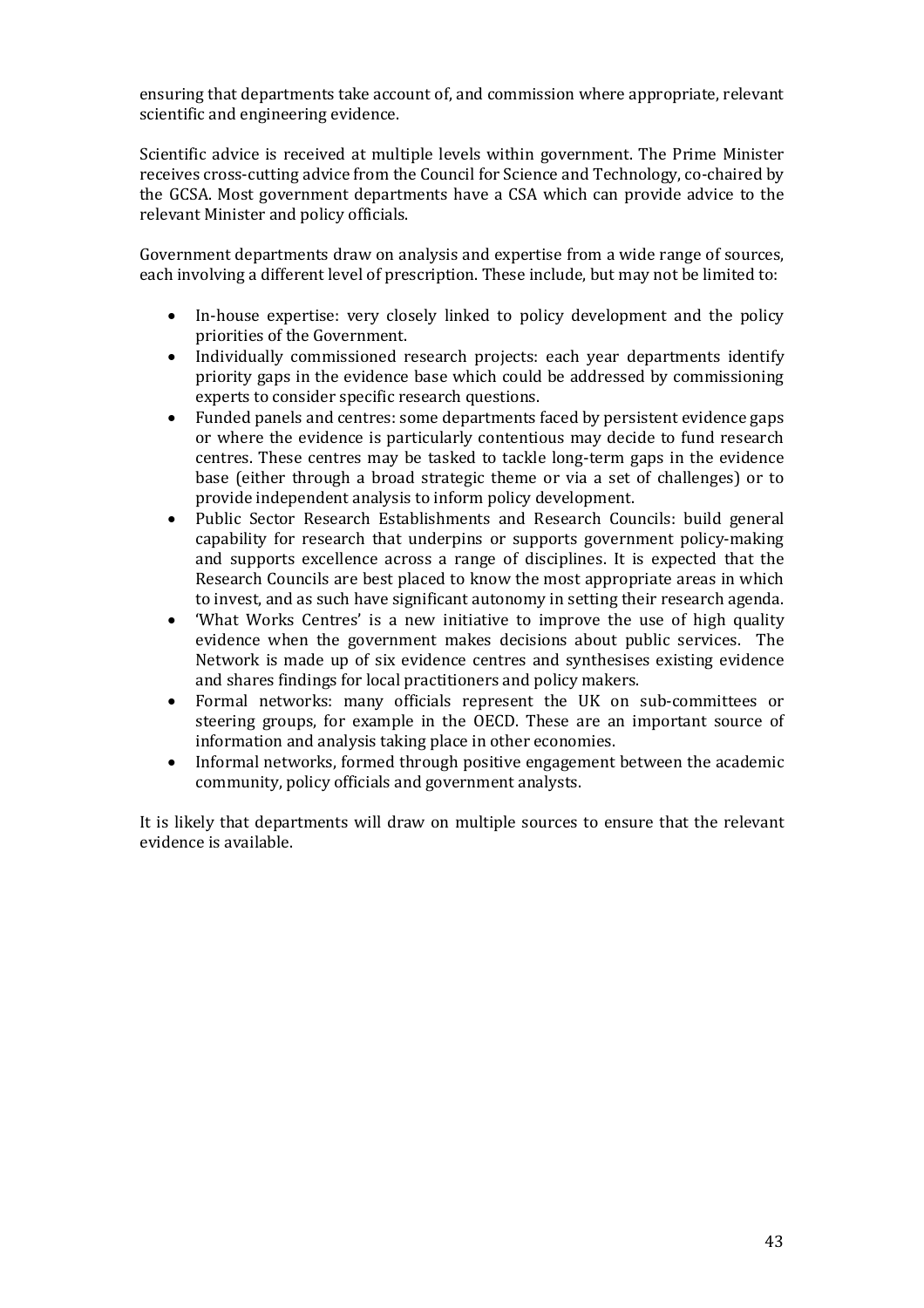UK Government Science Advisory Structure



The GCSA's *Guidelines on the Use of Scientific and Engineering Advice in Policy Making*<sup>35</sup> state that government decision makers should "Adopt an open and transpare[nt](#page-43-0)  approach to the scientific advisory process, publish the evidence and analysis as soon as possible and explain publicly the reasons for policy decisions, particularly when the decision appears to be inconsistent with scientific advice." It adds that "all evidence should be subject to critical evaluation. Departments should ensure appropriate quality assurance and peer review processes are carried out. Scientific Advisory Committees, learned societies, academics and other experts can assist in the peer review process."

The first UK GCSA was introduced in 1964. The Prime Minister's Council for Science and Technology was introduced in 1993, although other bodies served a similar function dating back to 1976. The GCSA first launched the *Guidelines on the Use of Scientific and Engineering Advice in Policy Making* in 1997, and most government departments now have their own departmental CSA.

In emergency situations, COBR, the Government's emergency response committee, can call the Scientific Advisory Group for Emergencies (SAGE) if scientific or technical input is required. SAGE is chaired by the GCSA and consists of experts relevant to the specific emergency. The group acts to review, enrich and agree the scientific advice underpinning policy recommendations and ensure coordinated and consistent advice underpins the central government response. SAGE was activated this year for the flooding emergency, and also during the 2009 H5N1 influenza pandemic, the 2010 volcanic ash disruptions and the Fukushima nuclear incident in 2011.

In the UK, policy making is a long-term, evidence-based process during which public engagement is becoming increasingly core. This process is managed by a cadre of professionals who are experienced at interpreting and contextualising the wide variety of inputs that open policy making promotes. The full range of scientific evidence, from engineering, the natural sciences through to the social sciences, is crucial to this.

<span id="page-43-0"></span><sup>35</sup> [https://www.gov.uk/government/uploads/system/uploads/attachment\\_data/file/293037/10-669](https://www.gov.uk/government/uploads/system/uploads/attachment_data/file/293037/10-669-gcsa-guidelines-scientific-engineering-advice-policy-making.pdf) [gcsa-guidelines-scientific-engineering-advice-policy-making.pdf](https://www.gov.uk/government/uploads/system/uploads/attachment_data/file/293037/10-669-gcsa-guidelines-scientific-engineering-advice-policy-making.pdf) i<br>I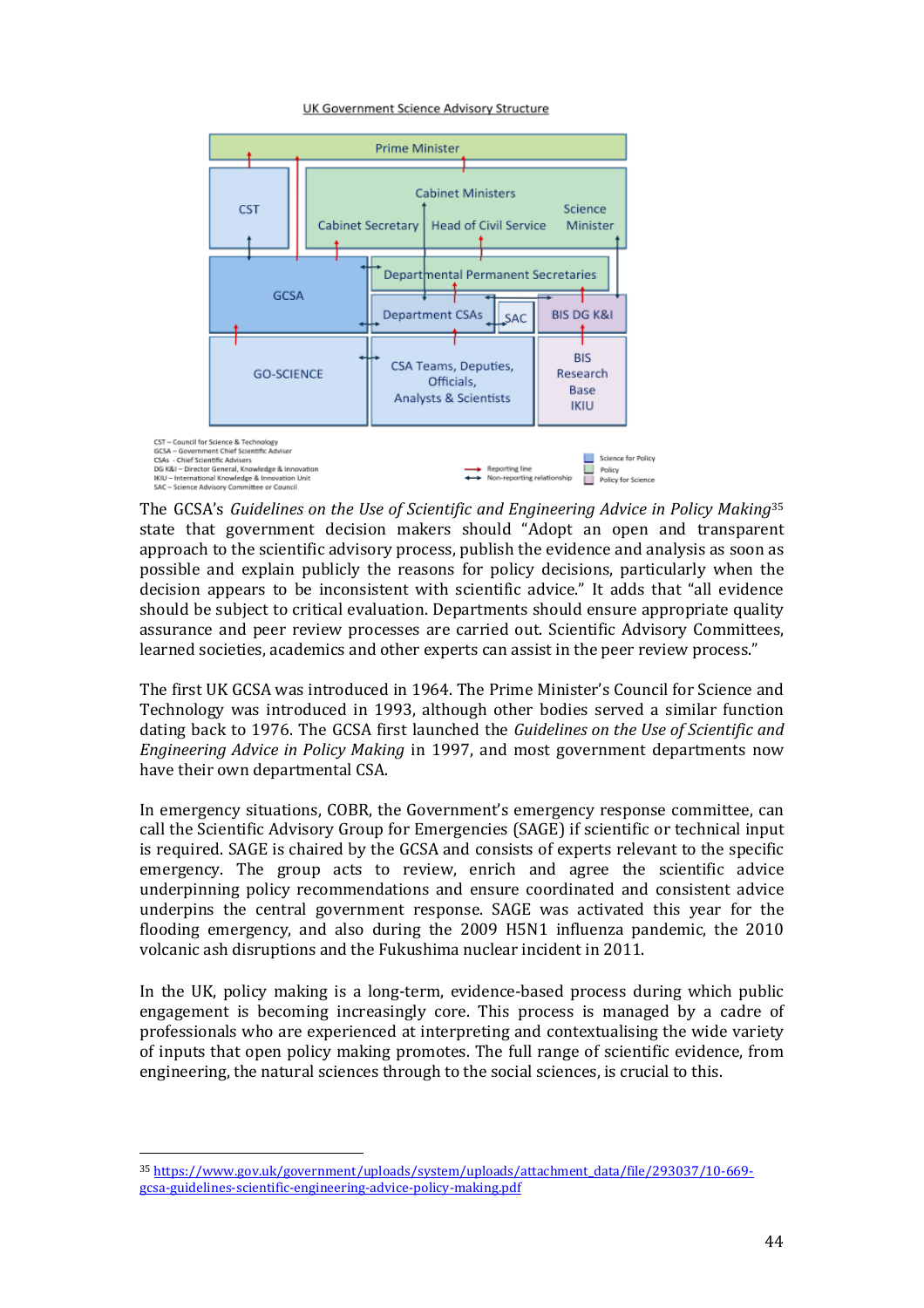Science evidence is essential to a wide range of government work, from regulation and policy making through to emergency preparedness and response. A network of seniorlevel science advisors is demonstrating effectiveness at UK national level, and is already being drawn on to advise across national borders in emergency situations such as the Fukushima incident. It is vital that the best science evidence can continue to inform government decision-making, and that barriers to such advice are addressed.

#### **INTERNATIONAL BODIES**

## <span id="page-44-0"></span>A1.21 UN Scientific Advisory Board

In September 2013, the UN Secretary-General, Ban Ki-moon, announced the creation of the Scientific Advisory Board (SAB) to provide advice to the UN Secretary-General and the Executive Heads of UN organisations. The Board is the first such body set up by the UN Secretary-General to influence and shape action by the international community to advance sustainable development and eradicate poverty. The initiative derives from the report of the UN Secretary-General's High-level Panel on Global Sustainability (GSP) *Resilient People, Resilient Planet: A Future worth choosing* (January, 2012) and specifically from Recommendation 51 thereof which states:

*"Governments and the scientific community should take practical steps, including through the launching of a major global scientific initiative, to strengthen the interface between policy and science. This should include the preparation of regular assessments and digests of the science around such concepts as "planetary boundaries", "tipping points" and "environmental thresholds" in the context of sustainable development. This would complement other scientific work on the sustainable development agenda, including its economic and social aspects, to improve data and knowledge concerning socio-economic factors such as inequality. In addition, the Secretary-General should consider naming a chief scientific adviser or establishing a scientific advisory board with diverse knowledge and experience to advise him or her and other organs of the United Nations*."

In its report, the GSP also presented recommendations regarding a strengthened interface between science, policy and society. It emphasises that decision-making should be informed by the best available evidence co-designed, co-produced and codelivered by the relevant stakeholders. Such evidence should be made available not only through the lenses of specific scientific disciplines but also through transdisciplinary approaches.

The Board is composed of twenty-six eminent scientists, representing all regions, as well as the main disciplines, systems and sectors related to the multiple dimensions of science for sustainable development. Board members will act in their personal capacity and will provide advice on a strictly independent basis. They will serve pro bono for two years, with the possibility of renewal for one further two-year term, upon the decision of the Secretary-General. UNESCO will host the Secretariat for the Board.

The central function of the Board will be to provide advice on science, technology and innovation (STI) for sustainable development to the UN Secretary-General and to Executive Heads of UN organisations. The Board will bring together in a coherent manner the collective capacity of all relevant scientific fields, with due regard to social and ethical dimensions of sustainable development. The fields will span a broad spectrum, from the basic sciences, through engineering and technology, social sciences and humanities, ethics, health, economic, behavioral, and agricultural sciences, in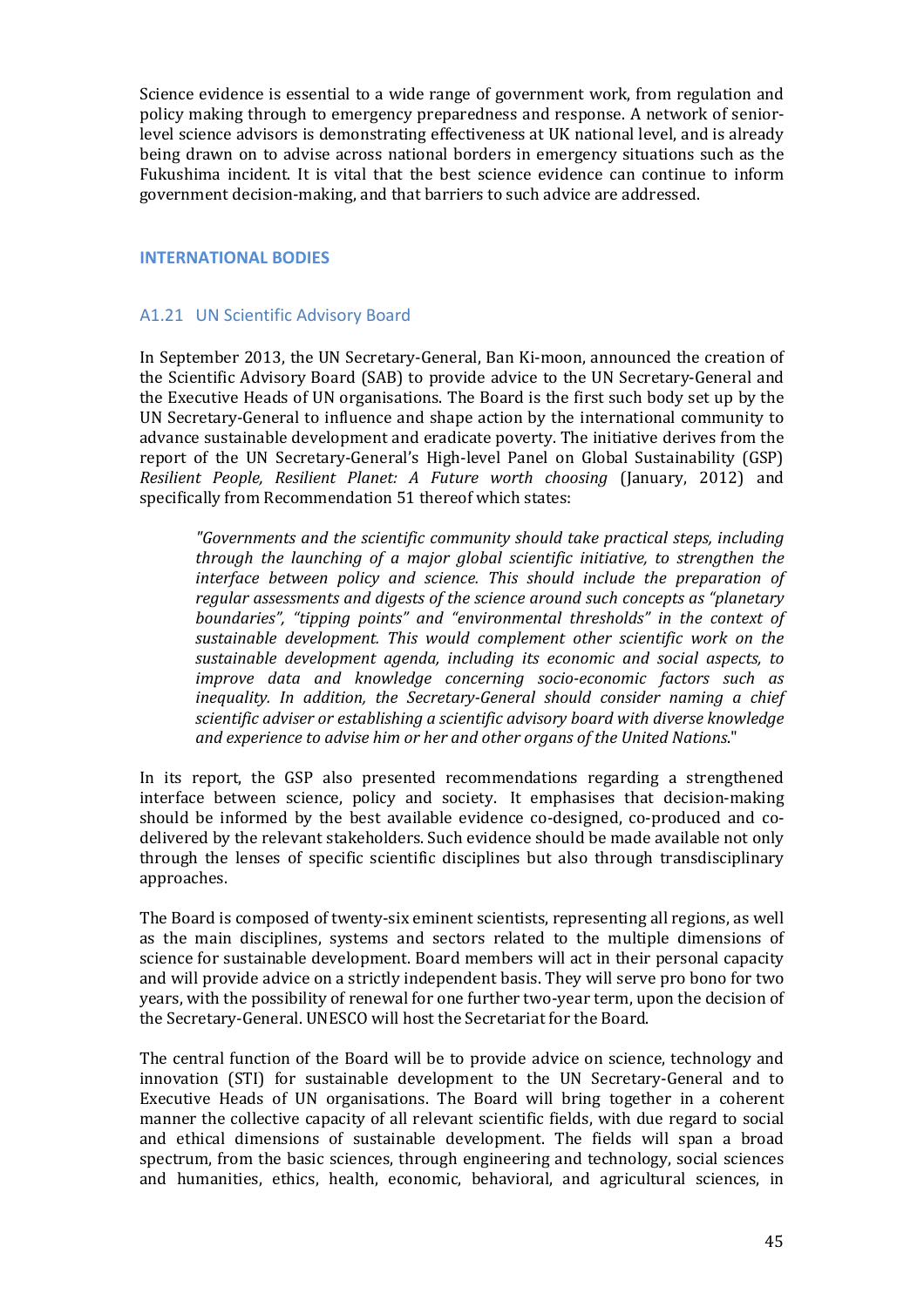addition to the environmental sciences, which are more commonly associated with sustainability.

The SAB is entrusted, among others, with ensuring that up-to-date and rigorous science is appropriately reflected in high-level policy discussions within the UN system, offering recommendations on priorities related to science for sustainable development that should be supported or encouraged; providing advice on up-to-date scientific issues relevant to sustainable development; identifying knowledge gaps that could be addressed outside the UN system by either national or international research programs (e.g. Future Earth); identifying specific needs that could be addressed by on-going assessments (e.g., IPCC or the IPBES); and advising on issues related to the public visibility and understanding of science.

As a trans-national and trans-disciplinary body, the Board will act as a bridge among the sciences and between science and engineering, as well as at the science-policy-society interface. It will aim to have a transformative impact, not by addressing individual topics but by investigating sustainable development from a perspective that cuts across topics and disciplines, as well as across multiple scales – national, regional and global.

One of the Board's major tasks will be to help elevate the role of science in policymaking and identify concrete modalities to strengthen the science-policy-society interface. The Board will also endeavor for improving communication on science and on the importance of risks related to unsustainable development.

At the first meeting in January 2014, the Board agreed that, in the initial 6-months phase, its work will be structured around four work streams, for each of which a Policy Brief shall be developed. All four Policy Briefs shall be presented to the UN Secretary-General before the UN Climate Summit to be held in September 2014.

#### **Work Stream 1**: *What kind of science and what multi-disciplinary approaches are needed for sustainable development*

The goal of this first work stream is to issue a "defining paper" and identify new approaches needed in science for sustainable development. It will focus on redefining the role and contribution of science for advancing sustainable development, including how science is designed and conducted, scientific gaps to be addressed, and issues related to human capital development for sustainable development.

#### **Work Stream 2:** *Linkages between science and society and mobilization of all stakeholders for sustainable development*

The goal of this second work stream is to determine concrete modalities for improving the linkages between science and society and propose solutions to engage better all stakeholders, including the private sector.

#### **Work Stream 3:** *New approaches, modalities and processes to integrate better science into policy-making*

The goal of this third work stream is to identify concrete modalities for improving the linkages between science and policy.

#### **Work Stream 4:** *The relevance of science for the SDGs*

Board members will comment on the Sustainable Development Goals (SDGs) from the point of view of science, based on the relevant documents related to the deliberations of the post-2015 sustainable development agenda, including the relevance of the eventual targets. Such review will also provide an opportunity to underline the importance of fundamental research, basic and applied sciences,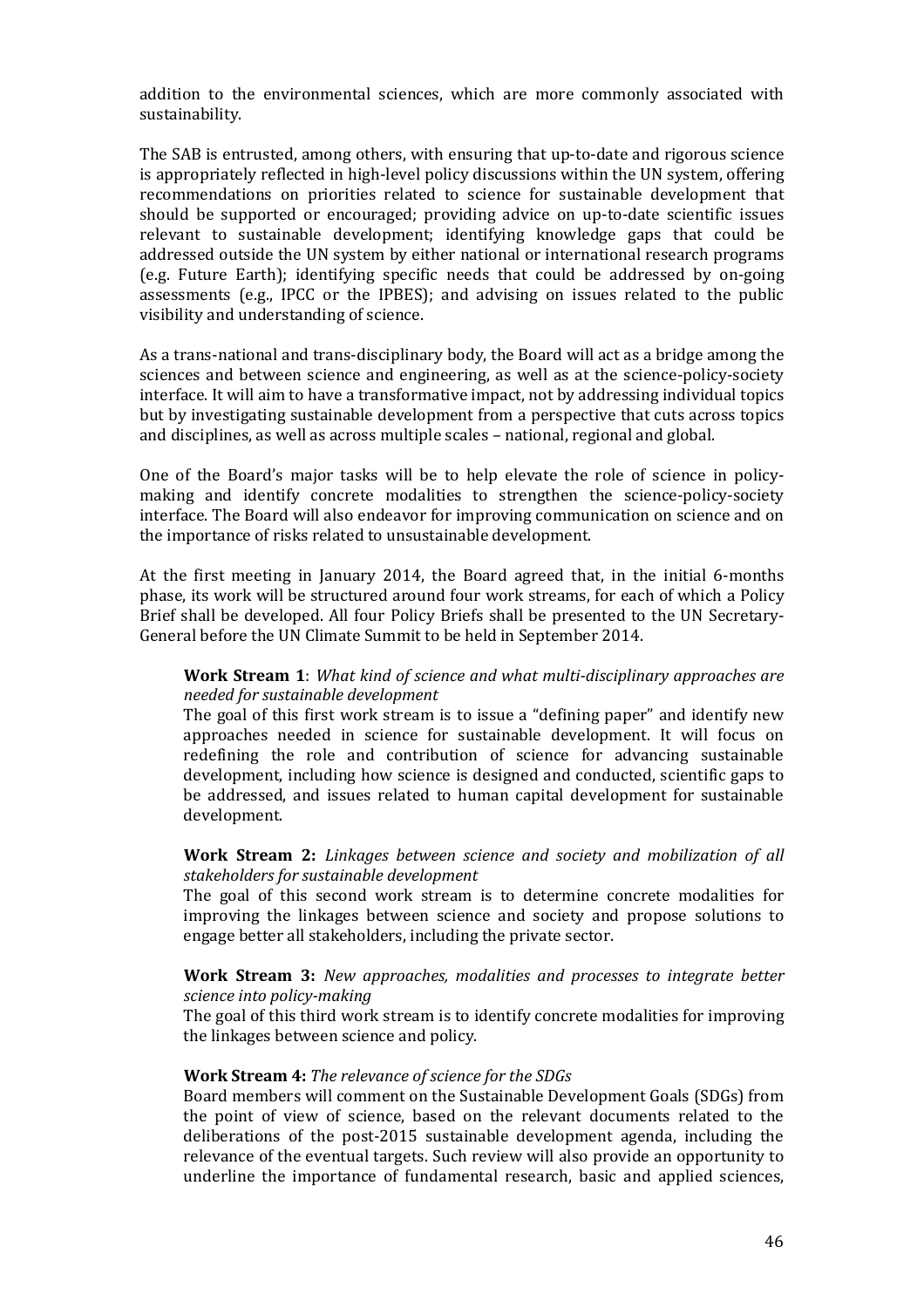and the need to invest in science to advance sustainable development. The Board will also engage in proposing strategies for reporting on the SDGs' targets as well as for reviewing and revising them over time.

In the initial phase of its work, the Board will work through Task Groups each dealing with the topical areas related to the Board's main four work streams. The task groups will be open to all interested Board Members and will be coordinated by appointed individuals.

# <span id="page-46-0"></span>A1.22 The International Council for Science: Science for Policy

The International Council for Science (ICSU) is a non-governmental organisation with a global membership of national scientific bodies (121 Members, representing 141 economies) and International Scientific Unions (31 Members).

To achieve its mission, which is to strengthen international science for the benefit of society, ICSU works at the intersection of science and policy, to ensure that science is integrated into international policy development and that relevant policies take into account both scientific knowledge and the needs of science.

ICSU's work on science for policy focuses on three main areas:

- providing scientific advice and coordinating the participation of scientists in policy processes
- providing advice on how policy processes should be created or modified to best receive and utilise available scientific knowledge
- creating scientific research programs that will improve collaboration between scientists, policy-makers and other stakeholders in the generation of scientific knowledge

Much of ICSU's work on science for policy takes place at the international level, working with the United Nations (UN), predominantly through the 'Major Groups' model of participation, in which ICSU works as co-organising partner for the [Scientific and](http://www.icsu.org/science-for-policy/scientific-and-technological-community-major-group)  [Technological Community Major Group.](http://www.icsu.org/science-for-policy/scientific-and-technological-community-major-group) 

In this role, ICSU works to raise the profile of science in intergovernmental processes, especially on environmental and sustainability issues. For instance, ICSU organised a range of activities and meetings in the run up to and during the Rio+20 conference, engaging the wider international scientific community, governments and other stakeholders, in discussions on science for sustainable development.

Following the Rio+20 process and its outcomes, ICSU is working to ensure that the global scientific community provides scientific input and advice to the definition of Sustainable Development Goals (SDGs). ICSU also coordinates input from the international scientific community to the new High-level Political Forum on sustainable development, which is charged to provide political leadership and recommendations for implementing the Rio+20 outcomes and to improve the science-policy interface in this context. ICSU also coordinates scientific inputs into the process to adopt a Post-2015 Framework for Disaster Risk Reduction.

ICSU is also exploring opportunities for collaboration with the UN Scientific Advisory Board (see 2.2.1) to ensure that science has a high profile in the UN system and explore innovative approaches for science to support evidence-based decision-making.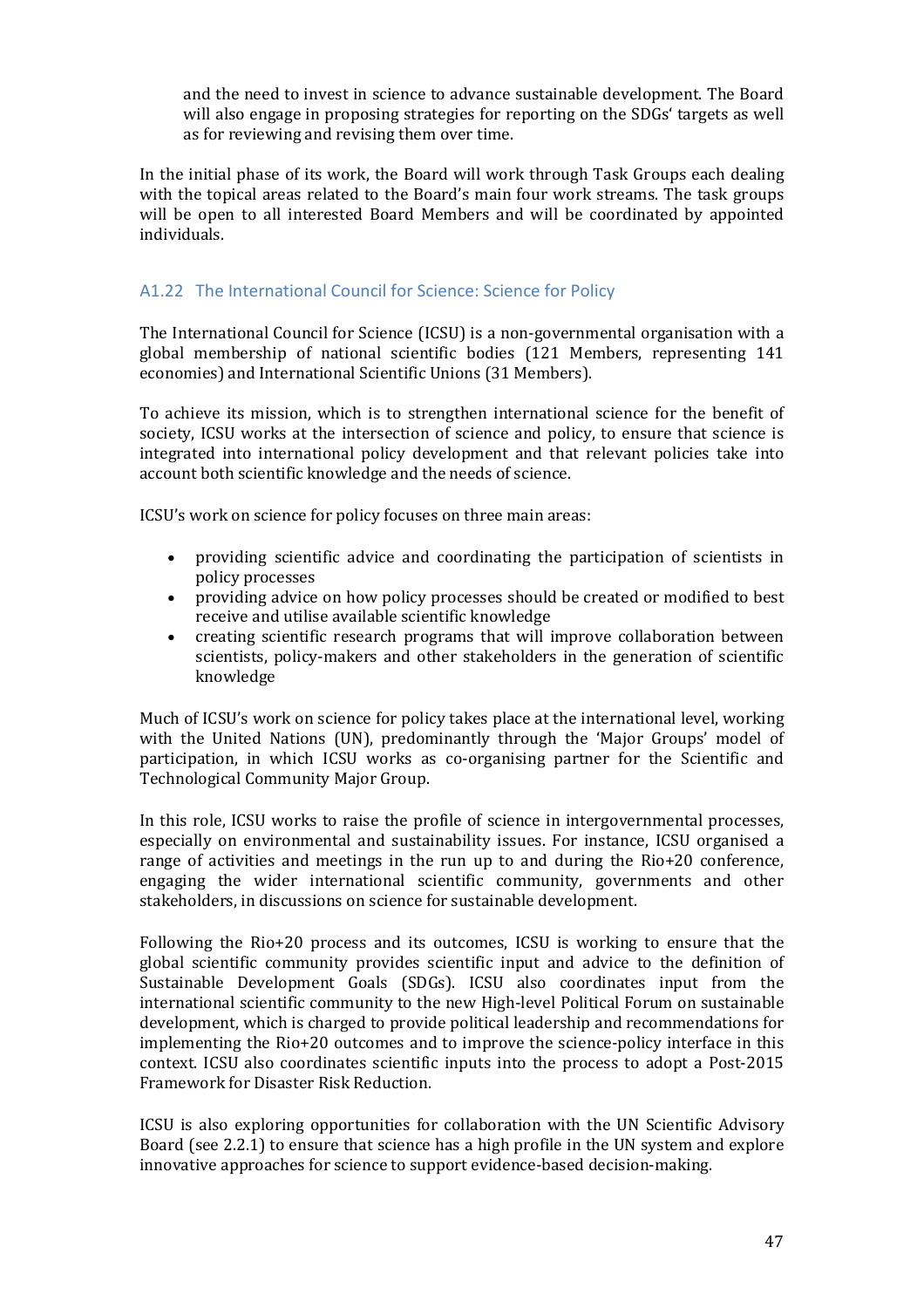ICSU's Interdisciplinary programs also do work in science for policy area. For instance:

- [Future Earth](http://www.futureearth.info/) will co-design research with policy-makers and other stakeholders (for more details see 2.2.3).
- [DIVERSITAS](http://www.diversitas-international.org/) has supported the establishment of the [Intergovernmental Panel](http://www.ipbes.net/)  [on Biodiversity and Ecosystem Services](http://www.ipbes.net/) (IPBES), and is a major contributor for its implementation
- The [World Climate Research Program](http://wcrp-climate.org/) (WCRP) and the International Geosphere-Biosphere Program (IBGP) contribute to the [Intergovernmental](https://www.ipcc.ch/)  [Panel on Climate Change](https://www.ipcc.ch/) (IPCC).
- The Global Environmental Change programs are also involved in providing scientific evidence into international conventions such as the United Nations Framework Convention on Climate Change, and the Convention on Biological Diversity through their participation in the Scientific Advisory bodies of these conventions. The GEC programs foster research projects that undertake many science-policy activities at international, regional and national level.
- [SCAR](http://www.scar.org/) provides scientific advice on the role of the Antarctic and associated systems in global climate change to the [IPCC](http://www.ipcc.ch/) and the [UN Framework](http://unfccc.int/)  [Convention on Climate Change](http://unfccc.int/) (UNFCCC).

# <span id="page-47-0"></span>A1.23 Future Earth

Future Earth is a 10-year international research program that aims to provide knowledge required for societies to face the challenges of global environmental change and to help inform the transition to global sustainability.

Launched at Rio+20, Future Earth is being established by a broad Science and Technology Alliance for Global sustainability including the International Council for Science (ICSU), the International Social Science Council (ISSC), the Belmont Forum of global change research funding agencies, the United Nations Educational, Scientific and Cultural Organisation (UNESCO), the United Nations Environment Program (UNEP), the United Nations University (UNU), and the World Meteorological Organisation (WMO) as observer.

Bringing together existing programs on global environmental change (GEC)<sup>36</sup>, Future Earth will be an international hub to coordinate new, interdisciplinary approaches to research on three themes: Dynamic Planet, Global Development and Transformations towards Sustainability.

Through its activities, Future Earth aims to support informed policy development. One of the most innovative and challenging aspects of Future Earth is the idea of co-design and co-production of relevant knowledge. This requires an active involvement of researchers and stakeholders, including policy and decision makers, during the entire research process. Through co-design and co-production, Future Earth aims to close the gap between environmental research and current policies and practices. Future Earth invites the broad community of researchers working within the natural and social sciences, engineering and the humanities to engage in developing knowledge that is codesigned with those who use research in governments, business, and civil society. Such co-design means that the overarching research questions are articulated through deliberative dialogues among researchers and other stakeholder groups, including decision makers, to enhance the utility, transparency, and saliency of the research.

<span id="page-47-1"></span><sup>&</sup>lt;sup>36</sup> <u>DIVERSITAS</u>, the <u>International Geosphere-Biosphere Programme</u> (IGBP), the <u>International Human</u> [Dimensions Programme](http://ihdp.unu.edu/) (IHDP) and th[e World Climate Research Programme](http://wcrp-climate.org/) (WCRP). l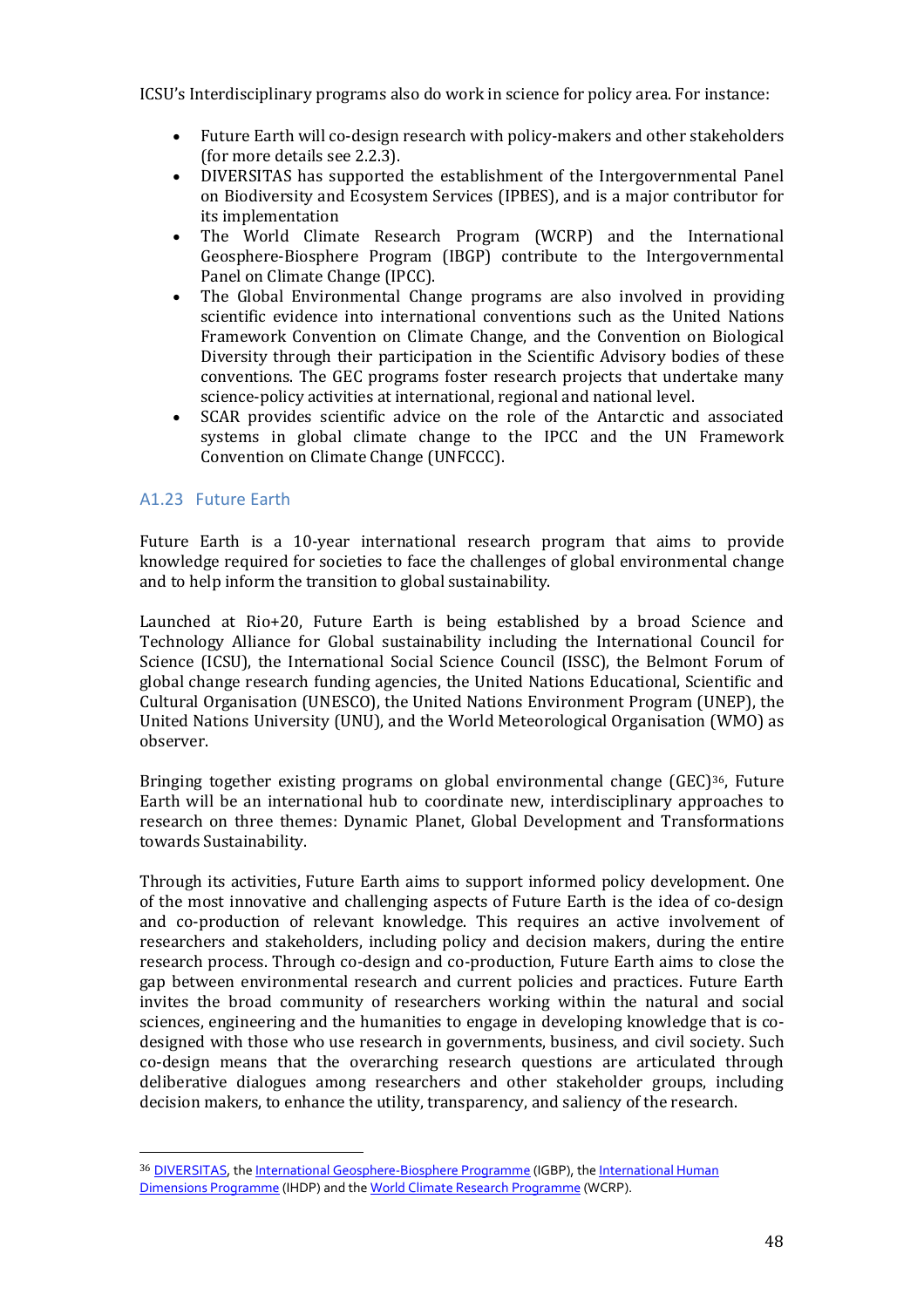To better connect science with policy, Future Earth is developing a long-term sciencepolicy strategy. Current science-policy landscape for Future Earth is summarised in the following paragraphs:

− **Future Earth seeks to strengthen links with research initiatives on-going at the international, regional and national level that address policy needs**. This includes existing GEC programs and their core projects, as they are often involved in providing advice to policy makers on scientific matters. For instance, the International Global Atmospheric Chemistry project feeds into strategic policy framework on air pollution.

One of the important outputs of the GEC programs and core projects that Future Earth will continue and strengthen is scoping studies and syntheses of the status of scientific knowledge in specific areas. These activities are distinct from, but often linked to, the formal intergovernmental science assessments, such as IPCC (see below). They are more flexible and rapid than these latter processes and are particularly important in identifying emerging scientific issues and gaps in current knowledge. There is considerable potential for Future Earth to evolve the GEC program scoping and synthesis processes, which have been mainly 'internal' to the scientific community, and to more fully incorporate the concerns and perspectives of other stakeholders. Co-designed and co-produced Future Earth scoping studies and syntheses should be important products of the various themes and the program as a whole.

While the scope of Future Earth is global, a number of issues require regionspecific approaches to provide robust observations and forecasts of regional environmental change, assess potential impacts and vulnerabilities, explore mitigation and adaptation pathways, etc. Regions, as early witnesses of environmental change, have a critical contribution to assess environmental change and to participate in building a global picture for transitioning towards sustainability. Stakeholders in the region also have a fundamental role to play in implementing sustainability research and facilitating its application. This could involve identifying the needs and priorities of researchers and practitioners at national and regional levels and stimulating cooperation and partnerships. Therefore, Future Earth aims to engage at the regional level. This will involve making an inventory of existing regional stakeholders and networks, and establishing a dialogue with them to seek new partnerships and new development models in every region. Regional stakeholders will be involved in developing Future Earth's products that are regionally relevant. They should also actively help Future Earth distribute these products to key audiences, including policy makers.

To link international research with national research communities and other stakeholders, Future Earth intends to involve the existing national committees that were established by the current GEC programs. New national structures will be established where none currently exist. These committees can help translate international research into products for national audiences, particularly national policy.

− **Supporting intergovernmental assessments:** Future Earth will also respond to the research needs identified by major global and sectoral assessments such as the Intergovernmental Panel on Climate Change, the Millennium Ecosystem Assessment, and the International Assessment of Agricultural Knowledge, Science and Technology for Development. The new Intergovernmental Platform on Biodiversity and Ecosystem Services, the Assessment of Assessments on the oceans provide other important opportunities for researchers to contribute and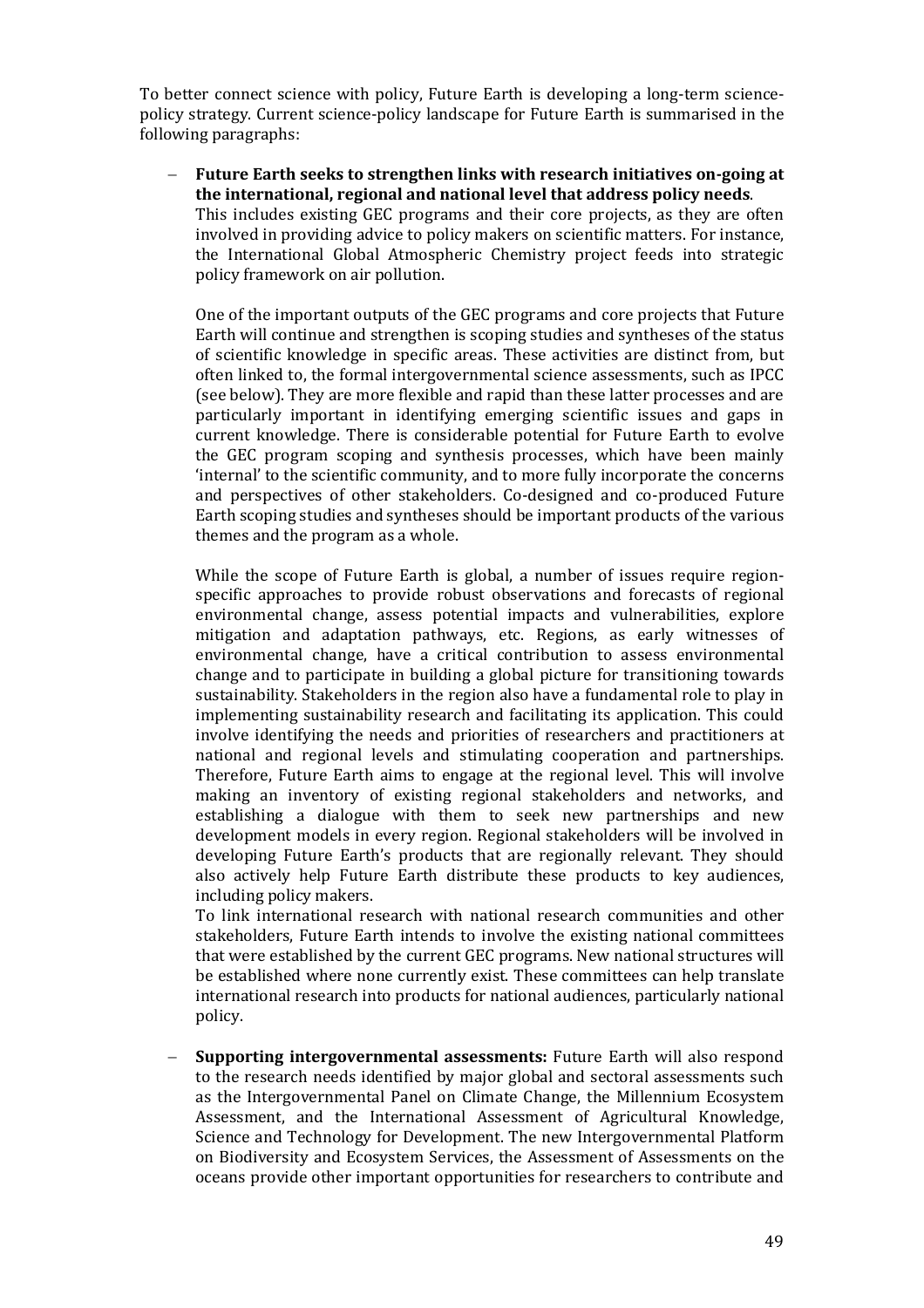collaborate through the mechanisms and networks of Future Earth. The information in assessment reports is widely used to build awareness about global environmental change, to provide future scenarios, to inform negotiations about environment and development, and to guide action on environmental issues.

Future Earth also aims to establish alliances with major international agencies that regularly provide reports on environment and development, such as WMO, UNEP and UNESCO, to ensure that Future Earth research responds to and informs stakeholder needs for up-to-date information and indicators of high scientific quality.

− **Contributing to international policy processes:** Future Earth contributes to the development of sustainable development goals (SDGs) by providing input into the UN Open Working Group tasked with developing a set of proposed SDGs during 2013 and 2014, to be submitted to the UN General Assembly for approval in 2015. The current GEC community is also leading research (e.g. Earth System Governance Project) that contributes to debate on SDGs at national and international levels. Future Earth also aims to play an important role in the implementation and monitoring of the SDGs. Work is already being done by the Science and Technology Alliance for Global sustainability to position Future Earth as a future partner to efforts on the SDGs.

Another decision made at Rio+20 was to create a 'high-level political forum' (HLPF) that would replace the Commission on Sustainable Development (CSD) as the deliberating body for sustainable development in the UN. Launched in 2014, the HLPF will aim to "strengthen the science-policy interface through review of documentation, bringing together dispersed information and assessments, including in the form of a global sustainable development report, building on existing assessments". A session on Future Earth was held at the second HLPF meeting in July 2014 to encourage the HLPF to make use of the knowledge and expertise that will be available through Future Earth, and to set up mechanisms by which this relationship can be formalised.

Improving the science-policy interface within UNEP was also a key decision at Rio+20, and this is another key UN process in which Future Earth could be involved. While these improvements still need to be defined, Future Earth could play a key role in providing the interdisciplinary scientific advice that the organisation requires.

The GEC programs on which Future Earth will build on also contribute to international conventions, such as United Nations Framework Convention on Climate Change (UNFCCC), Convention on Biological Biodiversity, and UN Convention to Combat Desertification. This contribution involves providing information and advice on scientific matters, organising side events and multistakeholder dialogues, and developing summaries for policy-makers.

Future Earth is also exploring opportunities for collaborating with the UN Scientific Advisory Board, established to advise the UN Secretary-General and Executives of UN agencies on science for sustainable development related matters.

− **Linking with international Observing Systems, GEOSS, government observing and statistical programs:** Because establishing an independent data documentation, preservation, and access system for Future Earth will be costly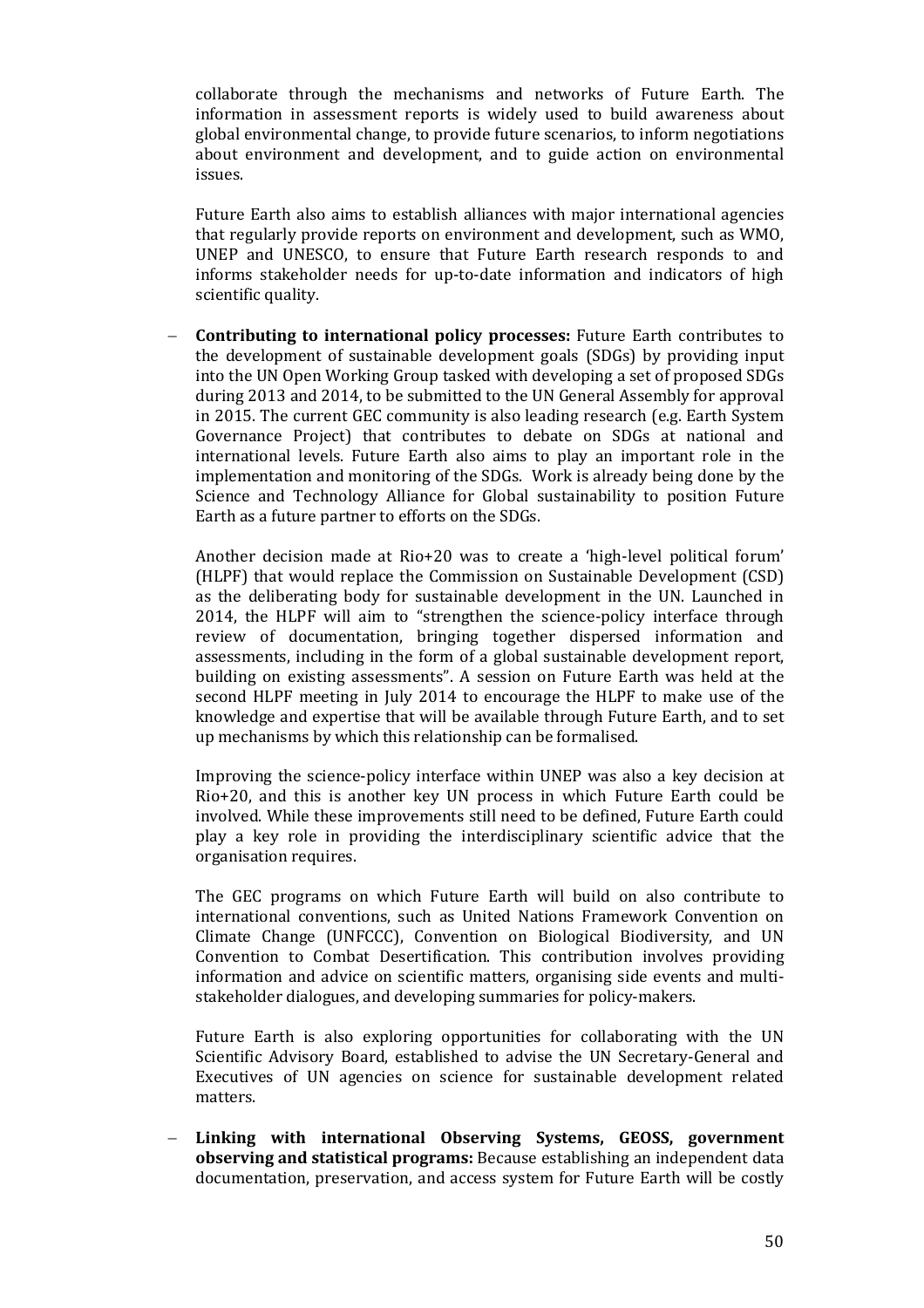and complex, and because there are excellent organisations and institutions that are already committed to these activities, Future Earth plans to work with the existing observing systems and GEO/GEOSS to identify and possibly even calibrate needed data sets for research on global sustainability. Through GEO/GEOSS, Future Earth aims to partner with national data and observing systems where many of the decisions about data collection are actually made. Identifying needed socioeconomic data will also be an important task for Future Earth. Much of the currently available socioeconomic data are now collected by or under the auspices of government statistical agencies and some of this is brought together by UN agencies, national development agencies, or the World Bank. Active partnership with existing multilateral organisations will help in identifying needed data and stimulating the collection of data.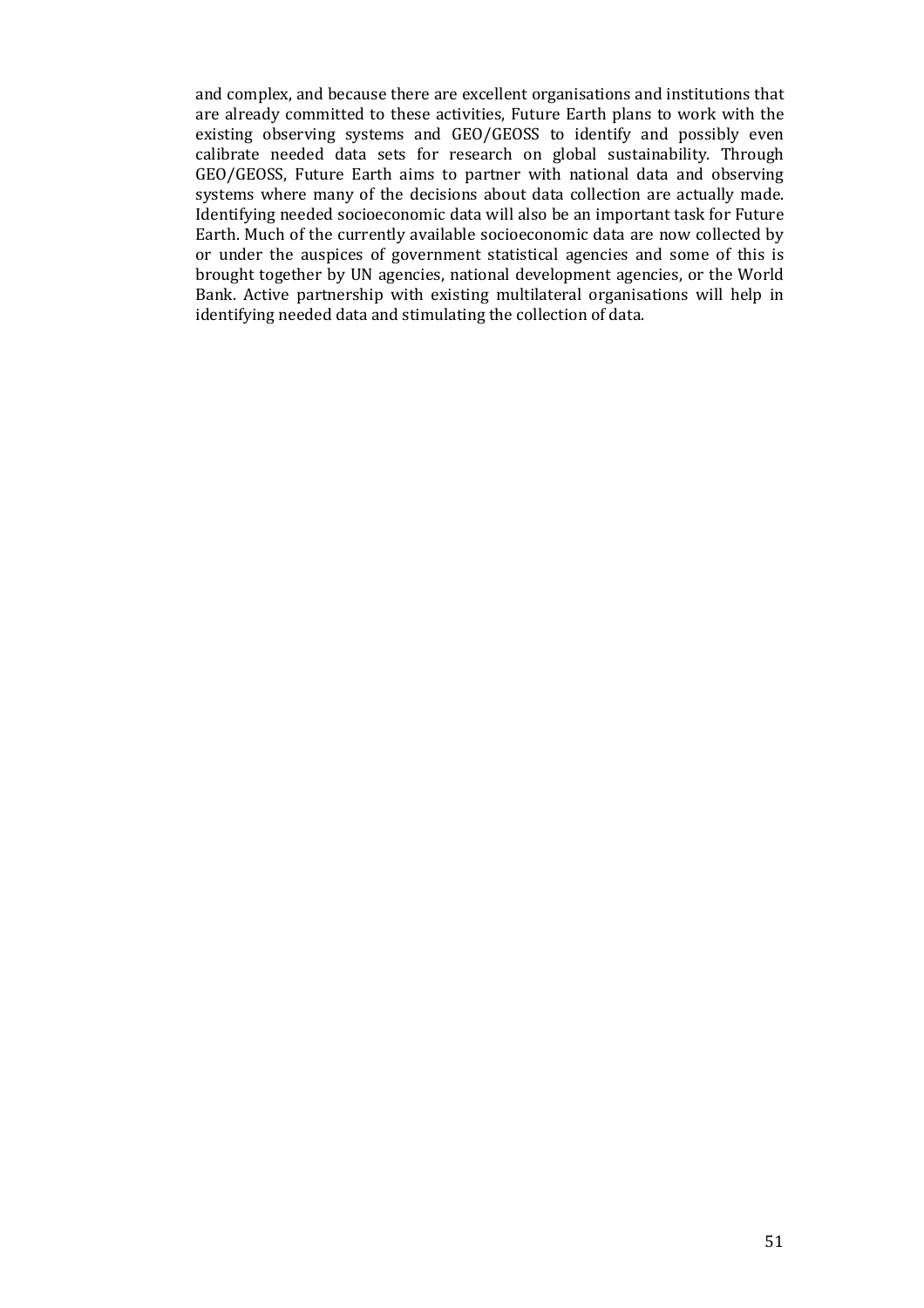# <span id="page-51-0"></span>**ANNEX 2 Towards principles to strengthen science advisory systems**

## <span id="page-51-1"></span>A2.1 Principles of Science Advice to Government (from UK GO-Science)<sup>[37](#page-51-2)</sup>

# **Preamble**

The Principles of Scientific Advice set out the rules of engagement between Government and those who provide independent scientific and engineering advice. They provide a foundation on which independent scientific advisers and government departments should base their operations and interactions. The Principles apply to Ministers and Government departments, all members of Scientific Advisory Committees and Councils (the membership of which often includes statisticians, social researchers and lay members) and other independent scientific and engineering advice to Government. They do not apply to employed advisers, departmental Chief Scientific Advisers or other civil servants who provide scientific or analytical advice, as other codes of professional conduct apply.

#### **Clear roles and responsibilities**

- Government should respect and value the academic freedom, professional status and expertise of its independent scientific advisers.
- Scientific advisers should respect the democratic mandate of the Government to take decisions based on a wide range of factors and recognise that science is only part of the evidence that Government must consider in developing policy.
- Government and its scientific advisers should not act to undermine mutual trust.
- Chairs of Scientific Advisory Committees and Councils have a particular responsibility to maintain open lines of communication with their sponsor department and its Ministers.

# **Independence**

- Scientific advisers should be free from political interference with their work.<br>• Scientific advisers are free to publish and present their research
- Scientific advisers are free to publish and present their research.
- Scientific advisers are free to communicate publicly their advice to Government, subject to normal confidentiality restrictions, including when it appears to be inconsistent with Government policy.
- Scientific advisers have the right to engage with the media and public independently of the Government and should seek independent media advice on substantive pieces of work.
- Scientific advisers should make clear in what capacity they are communicating.

# **Transparency and openness**

- Scientific advice to Government should be made publicly available unless there are over-riding reasons, such as national security or the facilitation of a crime, for not doing so.
- Any requirement for independent advisers to sign non-disclosure agreements, for example for reasons of national security, should be publicly acknowledged and regularly reviewed.

<sup>—&</sup>lt;br>37

<span id="page-51-2"></span>https://www.gov.uk/government/uploads/system/uploads/attachment\_data/file/293037/10- 669-gcsa-guidelines-scientific-engineering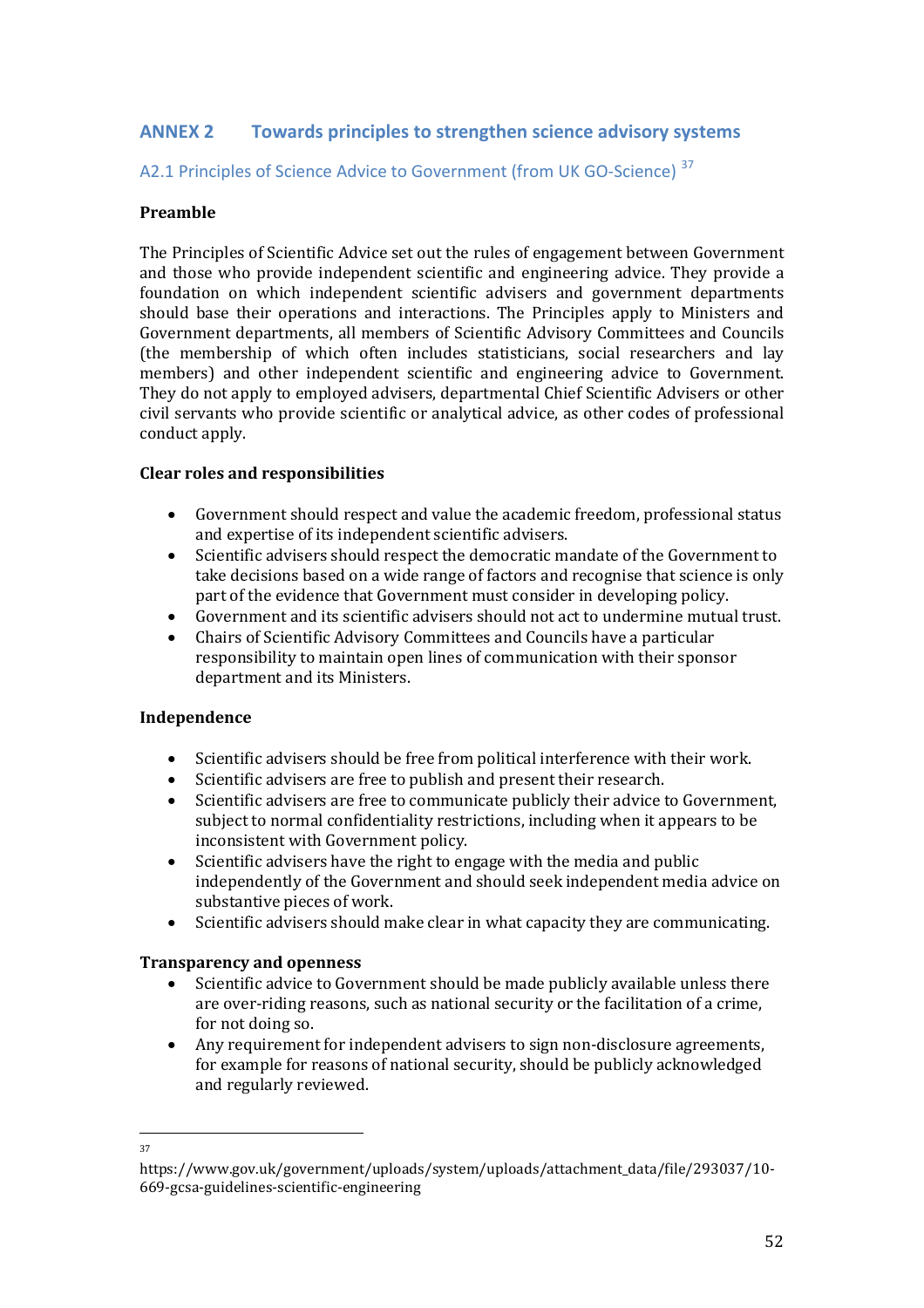- The timing of the publication of independent scientific advice is a matter for the advisory body but should be discussed with the Government beforehand.
- Government should not prejudge the advice of independent advisers, nor should it criticise advice or reject it before its publication.
- The timing of the Government's response to scientific advice should demonstrably allow for proper consideration of that advice.
- Government should publicly explain the reasons for policy decisions, particularly when the decision is not consistent with scientific advice and in doing so, should accurately represent the evidence.
- If Government is minded not to accept the advice of a Scientific Advisory Committee or Council the relevant minister should normally meet with the Chair to discuss the issue before a final decision is made, particularly on matters of significant public interest.

#### **Applying the Principles**

Scientific Advisory Committees, Councils and government departments should consider the extent to which the Principles in this document are reflected in their operation and to make changes as necessary. Issues relating to the function and working of scientific advisory bodies that are not reflected in these high-level Principles are discussed in more detailed guidance such as the Code of practice for Scientific Advisory Committees or the Guidelines on scientific analysis in policy-making.

Government departments and their independent scientific advisers should raise issues of concern over the application of the Principles, or other guidance, with the relevant departmental Chief Scientific Adviser (CSA). If the matter of concern cannot be effectively resolved or is especially serious CSAs should approach the Government Chief Scientific Adviser (GCSA) and Ministers should approach the GCSA and the Minister for Science. The matter will be examined against a clear set of criteria, which include a breach of the Principles or CoPSAC.

# <span id="page-52-0"></span>A2.2 **The Code of Conduct for Scientists of the Science Council of Japan**[38](#page-52-1)

**1. Responsibilities of Scientists:** Scientists shall recognize that they are responsible for assuring the quality of the specialized knowledge and skills that they themselves create, and for using their expert knowledge, skills and experience to contribute to the health and welfare of humankind, the safety and security of society and the sustainability of the global environment.

**2. Conduct of Scientists:** Scientists shall recognize that scientific autonomy is upheld by public trust and the mandate of the people, and shall always make judgments and act with honesty and integrity. Moreover, scientists shall make the utmost effort to scientifically and objectively demonstrate the accuracy and validity of the knowledge they create through scientific research, and shall actively participate in mutual quality assurance such as peer reviews in the scientific community, especially in their respective fields of expertise.

**3. Continuous Professional Development:** As well as endeavoring to maintain and improve their own expertise, abilities and skills, scientists shall constantly strive to understand the relationships between science, technology, society and the natural

<span id="page-52-1"></span><sup>&</sup>lt;sup>38</sup> Extracted from <u>http://www.scj.go.jp/ja/info/kohyo/pdf/kohyo-20-s3e-1.pdf</u> i<br>I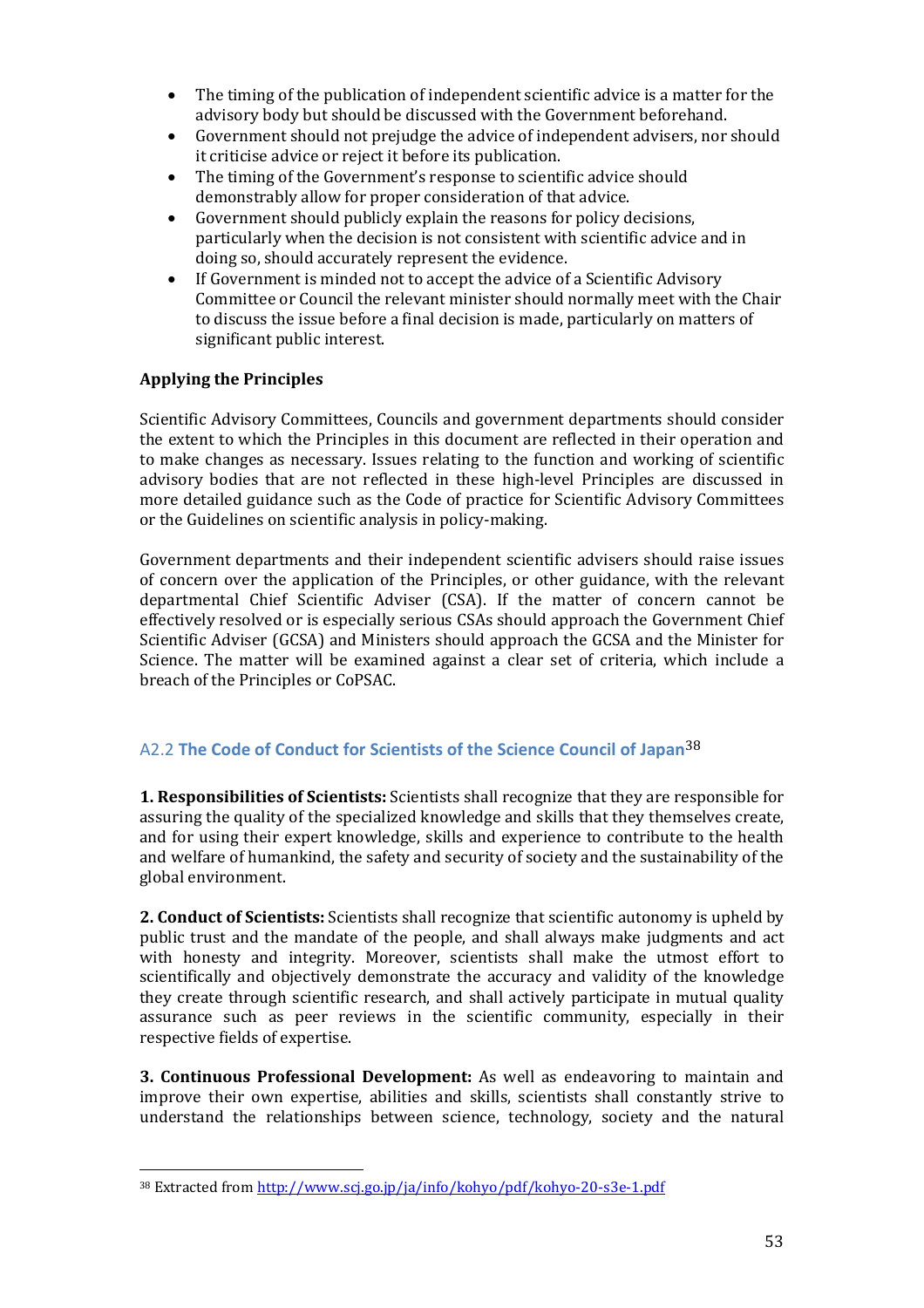environment from a wide-ranging perspective, and to demonstrate the best judgments and attitudes at all times.

**4. Accountability and Disclosure:** Scientists shall strive to disclose and actively explain the roles and significance of their own research, evaluate the possible effects of their research on people, society and the environment as well as the changes that their research might engender, neutrally and objectively disclose the results of this evaluation, and build a constructive dialog with society.

**5. Research Activities:** Scientists shall act with integrity according to the spirit of this Code of Conduct in drafting, planning, applying for, implementing and reporting their own research, ensure that research and survey data are recorded, stored and rigorously handled, and not only refrain themselves from any misconduct such as fabrication, falsification or plagiarism, but also refrain from aiding or abetting such misconduct.

**6. Establishing Sound Research Environments:** Scientists shall recognize that establishing and maintaining fair research environments where responsible research can be conducted is one of their important duties, and shall actively participate in efforts to improve the quality of research environments in the scientific community and their own institutions. Moreover, they shall also seek the understanding and cooperation of the public in achieving these goals.

**7. Compliance with Laws and Regulations:** Scientists shall observe all laws, regulations and relevant rules in their activities, including the implementation of research and the use of research funds.

**8. Consideration for Research Subjects:** Scientists shall respect the dignity and rights of individuals who cooperate with their research, and shall safeguard and give proper consideration to their welfare. They shall also treat animals and other research subjects with all due care and respect.

**9. Relations with Others:** Scientists shall constructively criticize the results of other scientists' research, humbly listen to the criticism of others, and exchange opinions with an attitude of sincerity. Moreover, they shall properly give credit to other scientists' intellectual findings and achievements, as well as respecting the honor and intellectual property rights of others.

**10. Rejection of Discrimination:** In their research, education and academic society activities, scientists shall respond to others fairly on a scientific basis, respect individual freedom and character, and not discriminate against individuals based on their race, gender, status, beliefs or religion.

**11. Avoiding Conflicts of Interest:** In their research, reviews, evaluations, judgments and other scientific activities, scientists shall pay sufficient heed to the presence of conflicts of interest between individuals and organisations, or between different organisations, and shall properly address problems paying all due attention to the public interest.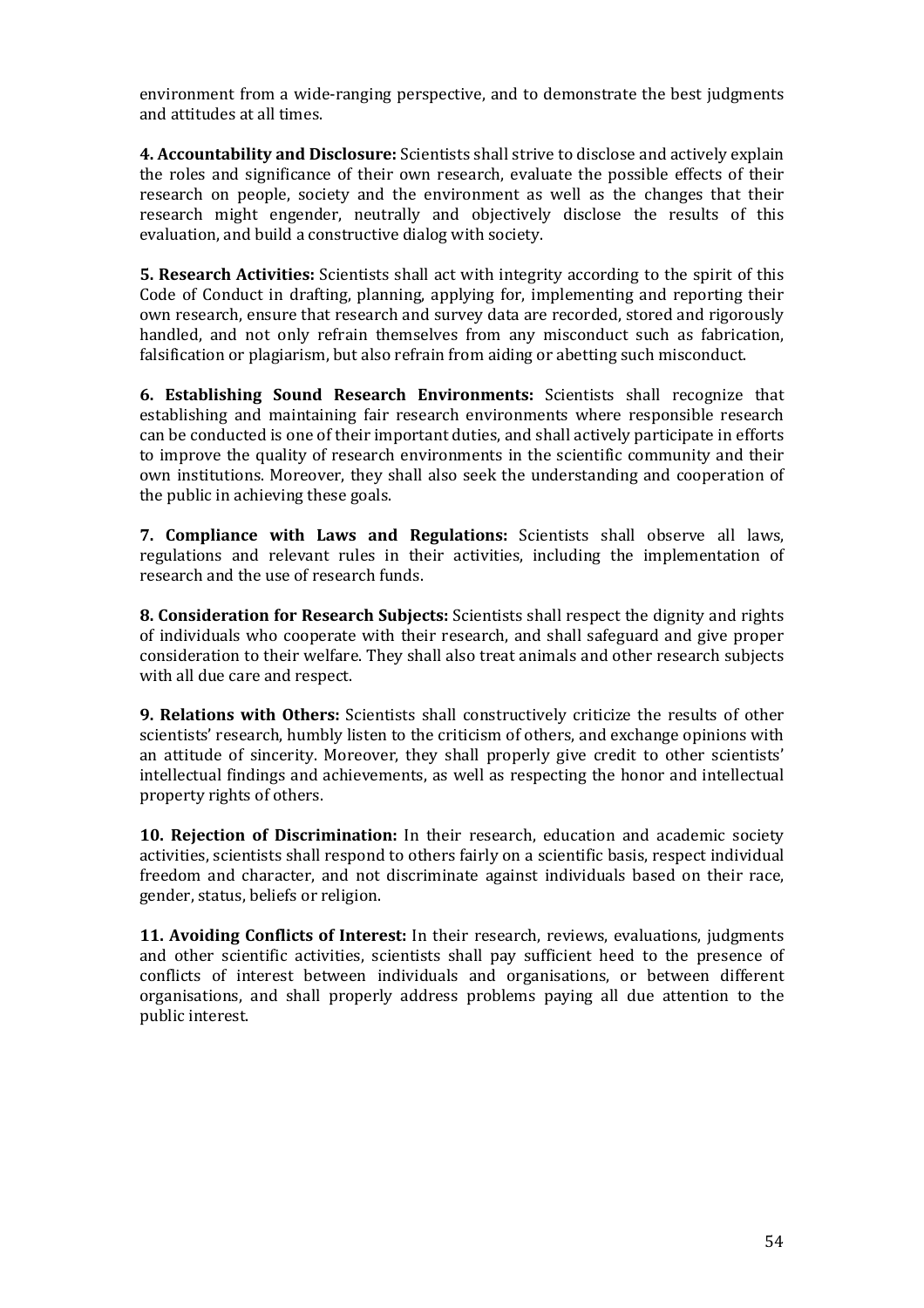#### <span id="page-54-0"></span>**A**2.3 **Principles** suggested **by Sir Peter Gluckman,** CSA-NZ[39](#page-54-1)

**Maintain the trust of many.** The science adviser must sustain in parallel the trust of the public, the media, policy-makers, politicians and the science community. This is especially true in times of crisis and is no small challenge.

**Protect the independence of advice.** The advisory role should be structured so as to protect its independence from both political interference and premature filtering in the policy process. There is inevitably a tension between such independent advice and departmental policy processes, and it takes considerable diplomacy to create a trusted partnership between an external adviser and departmental officials.

**Report to the top.** Scientific advice must be available directly — uncensored — to the head of government or the head of the relevant department. Indeed, the questions for which advice is most often sought tend to be politically sensitive and cut across individual portfolios.

**Distinguish science for policy from policy for science.** Science advising is distinct from the role of administering the system of public funding for science. There is potential for perceived conflict of interest and consequent loss of influence if the science adviser has both roles. There is a risk that the adviser comes to be perceived as a lobbyist for resources, or that the role becomes restricted to the ministry that manages the national research funding. Yes, a science adviser should have input into science policy, but there is a delicate balance to strike.

**Expect to inform policy, not make it.** Science advice is about presenting a rigorous analysis of what we do and do not know. Alone, it does not make policy. There are many other appropriate inputs to policy, including fiscal considerations and public opinion. Policy-makers and elected officials rightly guard their responsibility to define policy and this means choosing between options with different trade-offs. This is not the domain of a science adviser. Being explicit about this has eased my capacity to establish and sustain trust broadly across government and the policy community.

**Give science privilege as an input into policy.** While acknowledging the other relevant inputs into policy formation, we need to demonstrate why science should hold a privileged place among the 'types of knowledge' that may be meaningful to a politician. These include social tradition and popular belief. The privilege of science-derived knowledge comes from its set of standard procedures — for example, replication and peer review — that limit the influence of beliefs and dogma. The other inputs into policy are value-intensive, and rightly so.

**Recognize the limits of science.** Science can increasingly address complex questions over which policy-makers and elected officials agonize. But scientists must not overstate what is or can be known, even though the shift from a view of science as a source of certainty to a source of probability can frustrate and confuse decision-makers and the public. How many politicians or issues advocates have claimed that they can find a scientist to back any position as, indeed, at least one did in the folate debate? This attitude reflects the dangerous temptation to use science to justify value-based beliefs $6$ and a lack of literacy about what science is (a process)<sup>2</sup>. For example, much of the debate

i<br>I

<span id="page-54-1"></span><sup>&</sup>lt;sup>39</sup> Extracted from the article in Natur[e http://www.nature.com/news/policy-the-art-of-science-advice-to](http://www.nature.com/news/policy-the-art-of-science-advice-to-government-1.14838)[government-1.14838](http://www.nature.com/news/policy-the-art-of-science-advice-to-government-1.14838)